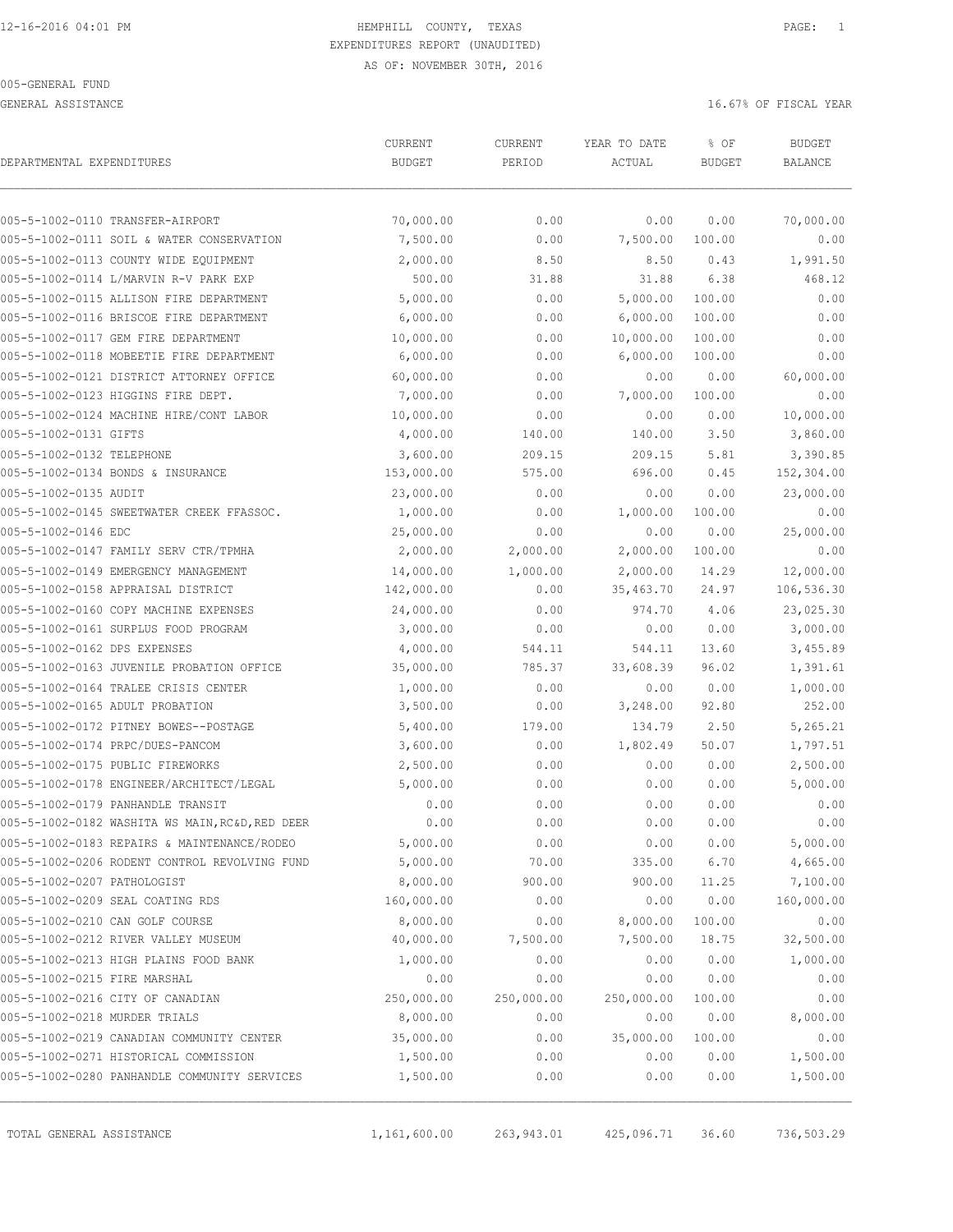COUNTY & DISTRICT CLERK 16.67% OF FISCAL YEAR

|                                               | <b>CURRENT</b> | CURRENT   | YEAR TO DATE | % OF          | <b>BUDGET</b>  |  |
|-----------------------------------------------|----------------|-----------|--------------|---------------|----------------|--|
| DEPARTMENTAL EXPENDITURES                     | <b>BUDGET</b>  | PERIOD    | ACTUAL       | <b>BUDGET</b> | <b>BALANCE</b> |  |
| 005-5-1510-0090 CO & DISTRICT CLK             | 57,165.00      | 4,763.74  | 9,527.60     | 16.67         | 47,637.40      |  |
| 005-5-1510-0094 DEPUTY CLERK-GANDARA          | 37,080.00      | 3,090.00  | 6,180.00     | 16.67         | 30,900.00      |  |
| 005-5-1510-0095 DEPUTY CLERK-WITT             | 37,080.00      | 3,090.00  | 6,180.00     | 16.67         | 30,900.00      |  |
| 005-5-1510-0096 LONGEVITY                     | 500.00         | 80.00     | 160.00       | 32.00         | 340.00         |  |
|                                               |                |           |              |               |                |  |
| 005-5-1510-0097 CHIEF DEPUTY CLERK-GUERRERO   | 39,140.00      | 3,261.66  | 6,523.40     | 16.67         | 32,616.60      |  |
| 005-5-1510-0098 PART TIME                     | 0.00           | 0.00      | 0.00         | 0.00          | 0.00           |  |
| 005-5-1510-0101 SOCIAL SECURITY/MEDICARE      | 13,500.00      | 987.23    | 1,974.47     | 14.63         | 11,525.53      |  |
| 005-5-1510-0102 RETIREMENT                    | 17,200.00      | 2,857.08  | 5,714.20     | 33.22         | 11,485.80      |  |
| 005-5-1510-0103 GROUP TERM LIFE               | 600.00         | 45.70     | 91.40        | 15.23         | 508.60         |  |
| 005-5-1510-0104 GROUP INSURANCE               | 32,000.00      | 2,570.32  | 5,140.64     | 16.06         | 26,859.36      |  |
| 005-5-1510-0105 UNEMPLOYMENT INSURANCE        | 1,000.00       | 0.00      | 31.85        | 3.19          | 968.15         |  |
| 005-5-1510-0106 WORKERS' COMPENSATION         | 2,400.00       | 0.00      | 0.00         | 0.00          | 2,400.00       |  |
| 005-5-1510-0109 POSTAGE                       | 1,800.00       | 22.95     | 156.51       | 8.70          | 1,643.49       |  |
| 005-5-1510-0112 TRAVEL                        | 7,000.00       | 722.26    | 828.64       | 11.84         | 6,171.36       |  |
| 005-5-1510-0119 DUES & SUBSCRIPTIONS          | 200.00         | 0.00      | 195.00       | 97.50         | 5.00           |  |
| 005-5-1510-0132 TELEPHONE                     | 3,800.00       | 346.60    | 346.60       | 9.12          | 3,453.40       |  |
| 005-5-1510-0142 SOFTWARE SUPPORT              | 28,000.00      | 1,625.00  | 3,250.00     | 11.61         | 24,750.00      |  |
| 005-5-1510-0183 OFFICE EQUIP. REPAIRS & MAIN. | 500.00         | 0.00      | 0.00         | 0.00          | 500.00         |  |
| 005-5-1510-0188 OFFICE SUPPLIES               | 6,000.00       | 300.00    | 321.96       | 5.37          | 5,678.04       |  |
| 005-5-1510-0189 INVENTORY                     | 2,000.00       | 0.00      | 0.00         | 0.00          | 2,000.00       |  |
| 005-5-1510-0510 CAPITAL OUTLAY                | 6,000.00       | 0.00      | 0.00         | 0.00          | 6,000.00       |  |
| TOTAL COUNTY & DISTRICT CLERK                 | 292,965.00     | 23,762.54 | 46,622.27    | 15.91         | 246, 342.73    |  |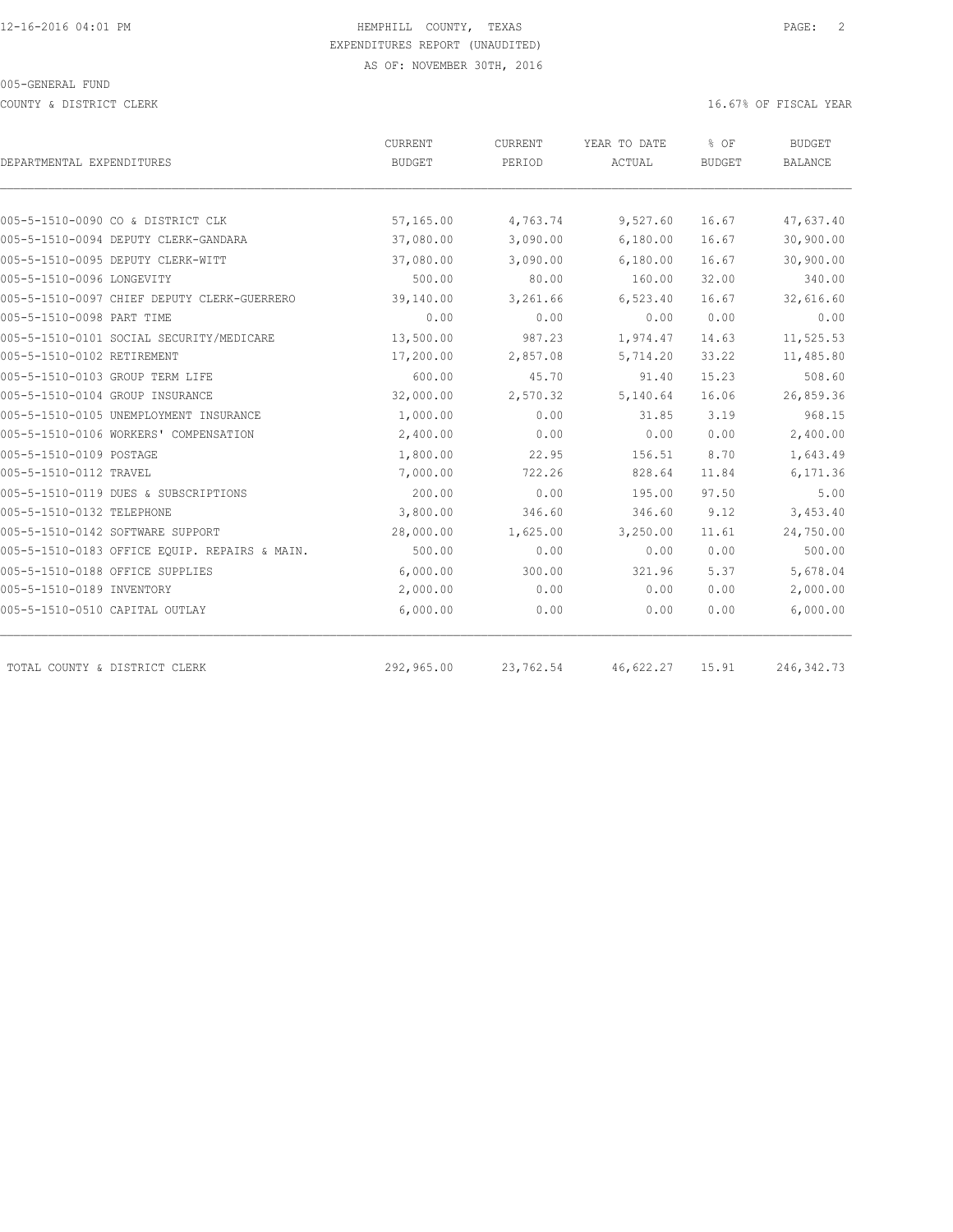COUNTY EXTENSION SERVICE **EXECUTE 16.67%** OF FISCAL YEAR

| DEPARTMENTAL EXPENDITURES                     | CURRENT<br><b>BUDGET</b> | CURRENT<br>PERIOD | YEAR TO DATE<br>ACTUAL | % OF<br><b>BUDGET</b> | <b>BUDGET</b><br><b>BALANCE</b> |
|-----------------------------------------------|--------------------------|-------------------|------------------------|-----------------------|---------------------------------|
|                                               |                          |                   |                        |                       |                                 |
| 005-5-1520-0091 CEA-AG/A. HOLLOWAY            | 34,758.00                | 2,896.50          | 5,793.00               | 16.67                 | 28,965.00                       |
| 005-5-1520-0092 CEA-FCS/T. HOLLOWAY           | 34,758.00                | 2,896.50          | 5,793.00               | 16.67                 | 28,965.00                       |
| 005-5-1520-0096 LONGEVITY                     | 550.00                   | 40.00             | 80.00                  | 14.55                 | 470.00                          |
| 005-5-1520-0097 CEA SECRETARY-EWING           | 39,140.00                | 3,261.66          | 6,148.81               | 15.71                 | 32,991.19                       |
| 005-5-1520-0098 PART-TIME SECRETARY           | 0.00                     | 0.00              | 0.00                   | 0.00                  | 0.00                            |
| 005-5-1520-0101 SOCIAL SECURITY/MEDICARE      | 9,200.00                 | 700.32            | 1,372.00               | 14.91                 | 7,828.00                        |
| 005-5-1520-0102 RETIREMENT                    | 4,000.00                 | 652.34            | 1,229.77               | 30.74                 | 2,770.23                        |
| 005-5-1520-0103 GROUP TERM LIFE               | 150.00                   | 10.44             | 19.68                  | 13.12                 | 130.32                          |
| 005-5-1520-0104 GROUP INSURANCE               | 8,000.00                 | 0.00              | 0.00                   | 0.00                  | 8,000.00                        |
| 005-5-1520-0105 UNEMPLOYMENT INSURANCE        | 350.00                   | 0.00              | 28.98                  | 8.28                  | 321.02                          |
| 005-5-1520-0106 WORKERS' COMPENSATION         | 1,700.00                 | 0.00              | 0.00                   | 0.00                  | 1,700.00                        |
| 005-5-1520-0109 POSTAGE                       | 1,000.00                 | 24.15             | 24.15                  | 2.42                  | 975.85                          |
| 005-5-1520-0112 TRAVEL/AG- A. HOLLOWAY        | 7,500.00                 | 877.92            | 877.92                 | 11.71                 | 6,622.08                        |
| 005-5-1520-0114 TRAVEL/FCS-T. HOLLOWAY        | 2,500.00                 | 175.59            | 175.59                 | 7.02                  | 2,324.41                        |
| 005-5-1520-0119 DUES & SUBSCRIPTIONS          | 1,000.00                 | 0.00              | 170.00                 | 17.00                 | 830.00                          |
| 005-5-1520-0122 FUEL & OIL                    | 3,500.00                 | 116.81            | 116.81                 | 3.34                  | 3,383.19                        |
| 005-5-1520-0132 TELEPHONE                     | 3,000.00                 | 403.63            | 463.63                 | 15.45                 | 2,536.37                        |
| 005-5-1520-0137 VEHICLE REPAIRS & MAINTENANCE | 1,500.00                 | 2,857.81          | 2,872.80               | 191.52 (              | 1,372.80                        |
| 005-5-1520-0142 IT TECH SUPPORT               | 1,500.00                 | 0.00              | 115.59                 | 7.71                  | 1,384.41                        |
| 005-5-1520-0183 OFFICE EQUIP.REPAIRS & MAIN.  | 500.00                   | 0.00              | 0.00                   | 0.00                  | 500.00                          |
| 005-5-1520-0188 OFFICE SUPPLIES               | 2,500.00                 | 0.00              | 0.00                   | 0.00                  | 2,500.00                        |
| 005-5-1520-0189 INVENTORY/EQUIPMENT           | 2,000.00                 | 0.00              | 0.00                   | 0.00                  | 2,000.00                        |
| 005-5-1520-0201 COMPUTER SUPPLIES & MAINT.    | 500.00                   | 0.00              | 0.00                   | 0.00                  | 500.00                          |
| 005-5-1520-0202 STOCK SHOW                    | 1,500.00                 | 0.00              | 0.00                   | 0.00                  | 1,500.00                        |
| 005-5-1520-0203 4-H FUND                      | 1,500.00                 | 0.00              | 0.00                   | 0.00                  | 1,500.00                        |
| 005-5-1520-0204 TRAVEL-SECRETARY              | 500.00                   | 0.00              | 0.00                   | 0.00                  | 500.00                          |
| 005-5-1520-0205 4-H FARM PROJECTS & MAINT.    | 2,500.00                 | 266.64            | 281.51                 | 11.26                 | 2,218.49                        |
| 005-5-1520-0510 CAPITAL OUTLAY                | 20,000.00                | 0.00              | 0.00                   | 0.00                  | 20,000.00                       |
| TOTAL COUNTY EXTENSION SERVICE                | 185,606.00               | 15,180.31         | 25,563.24              | 13.77                 | 160,042.76                      |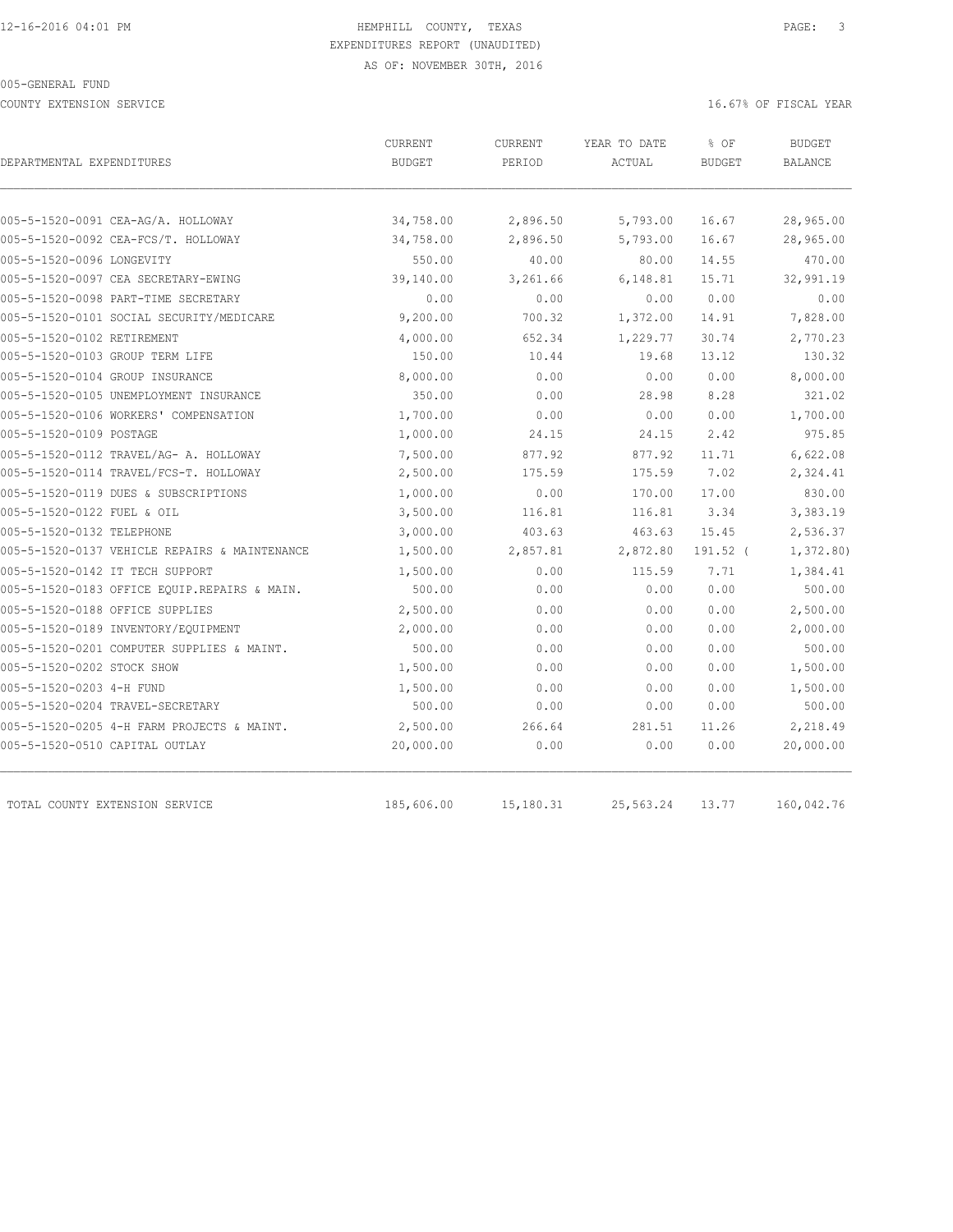COUNTY TREASURER **16.67%** OF FISCAL YEAR

| DEPARTMENTAL EXPENDITURES                  | <b>BUDGET</b> | PERIOD   | ACTUAL    | <b>BUDGET</b> | <b>BALANCE</b> |
|--------------------------------------------|---------------|----------|-----------|---------------|----------------|
|                                            |               |          |           |               |                |
|                                            |               |          |           |               |                |
| 005-5-1530-0090 COUNTY TREASURER           | 57,165.00     | 4,763.74 | 9,527.60  | 16.67         | 47,637.40      |
| 005-5-1530-0095 CHIEF DEP TREASURER-REED   | 19,570.00     | 1,630.84 | 3,261.60  | 16.67         | 16,308.40      |
| 005-5-1530-0096 LONGEVITY                  | 425.00        | 80.00    | 160.00    | 37.65         | 265.00         |
| 005-5-1530-0098 DEPUTY TREASURER/PART-TIME | 500.00        | 0.00     | 0.00      | 0.00          | 500.00         |
| 005-5-1530-0101 SOCIAL SECURITY/MEDICARE   | 6,000.00      | 483.85   | 967.70    | 16.13         | 5,032.30       |
| 005-5-1530-0102 RETIREMENT                 | 7,800.00      | 1,294.90 | 2,589.82  | 33.20         | 5,210.18       |
| 005-5-1530-0103 GROUP TERM LIFE            | 280.00        | 20.72    | 41.44     | 14.80         | 238.56         |
| 005-5-1530-0104 GROUP INSURANCE            | 12,000.00     | 971.57   | 1,943.14  | 16.19         | 10,056.86      |
| 005-5-1530-0105 UNEMPLOYMENT INSURANCE     | 150.00        | 0.00     | 10.33     | 6.89          | 139.67         |
| 005-5-1530-0106 WORKERS' COMPENSATION      | 1,500.00      | 0.00     | 0.00      | 0.00          | 1,500.00       |
| 005-5-1530-0109 POSTAGE                    | 1,800.00      | 0.00     | 4.79      | 0.27          | 1,795.21       |
| 005-5-1530-0112 TRAVEL                     | 2,500.00      | 0.00     | 0.00      | 0.00          | 2,500.00       |
| 005-5-1530-0119 DUES & SUBSCRIPTIONS       | 1,100.00      | 0.00     | 0.00      | 0.00          | 1,100.00       |
| 005-5-1530-0132 TELEPHONE                  | 1,600.00      | 131.58   | 131.58    | 8.22          | 1,468.42       |
| 005-5-1530-0140 OFFICE EOUIPMENT REPAIR    | 2,000.00      | 0.00     | 325.00    | 16.25         | 1,675.00       |
| 005-5-1530-0142 MAINTENANCE CONTRACTS      | 15,000.00     | 0.00     | 0.00      | 0.00          | 15,000.00      |
| 005-5-1530-0188 OFFICE SUPPLIES            | 2,500.00      | 0.00     | 32.98     | 1.32          | 2,467.02       |
| 005-5-1530-0189 INVENTORY/EQUIPMENT        | 5,000.00      | 0.00     | 0.00      | 0.00          | 5,000.00       |
| TOTAL COUNTY TREASURER                     | 136,890.00    | 9,377.20 | 18,995.98 | 13.88         | 117,894.02     |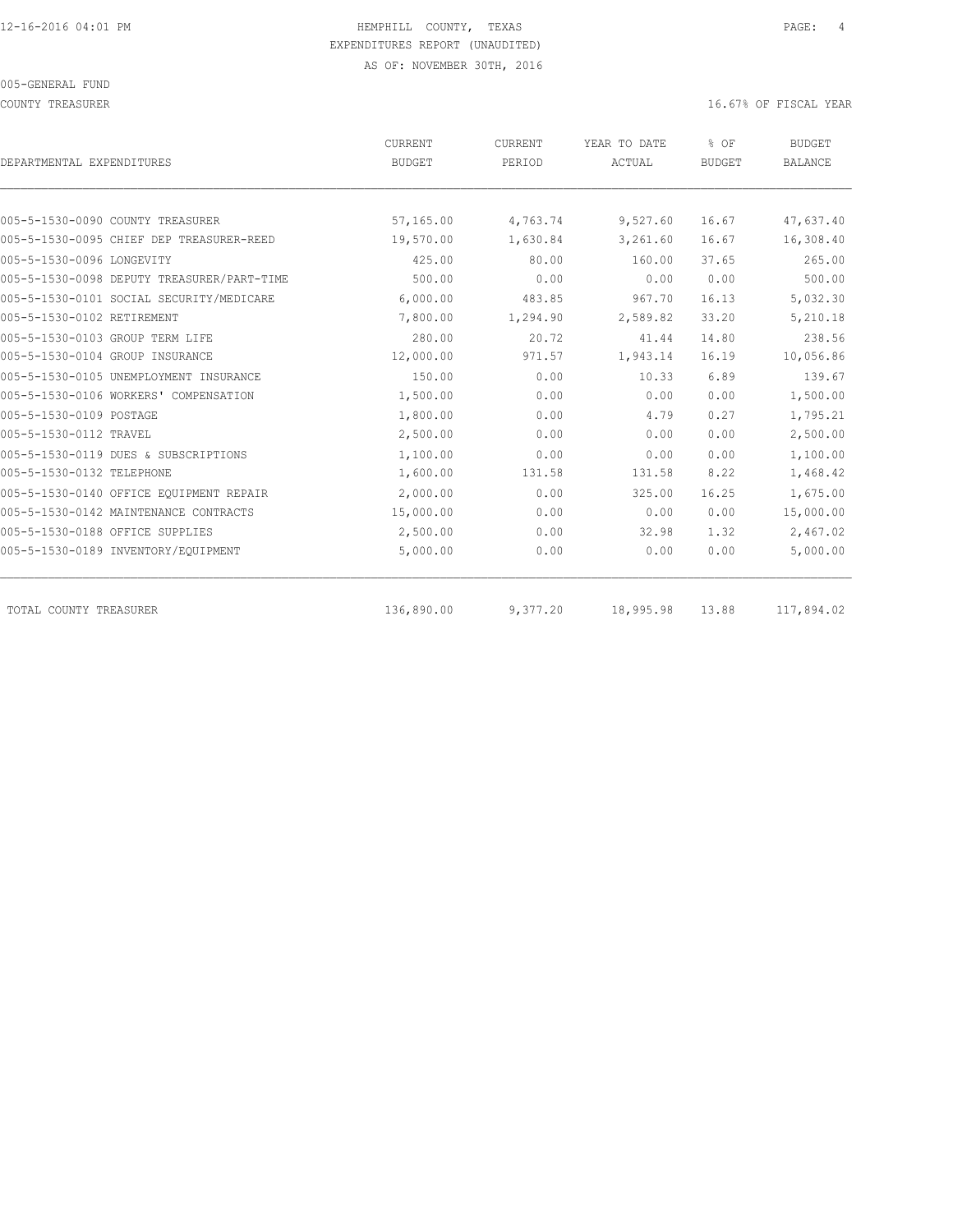COUNTY TAX COLLECTOR **Example 2008** 16.67% OF FISCAL YEAR

| DEPARTMENTAL EXPENDITURES                | CURRENT<br><b>BUDGET</b> | <b>CURRENT</b><br>PERIOD | YEAR TO DATE<br>ACTUAL | % OF<br><b>BUDGET</b> | <b>BUDGET</b><br>BALANCE |
|------------------------------------------|--------------------------|--------------------------|------------------------|-----------------------|--------------------------|
|                                          |                          |                          |                        |                       |                          |
| 005-5-1540-0090 COUNTY TAX COLLECTOR     | 57,165.00                | 4,763.74                 | 9,527.60               | 16.67                 | 47,637.40                |
| 005-5-1540-0094 PART TIME HELP           | 0.00                     | 0.00                     | 0.00                   | 0.00                  | 0.00                     |
| 005-5-1540-0095 CHIEF DEPUTY TAC/JACKSON | 39,140.00                | 3,261.66                 | 6,523.40               | 16.67                 | 32,616.60                |
| 005-5-1540-0096 LONGEVITY                | 2,700.00                 | 210.00                   | 420.00                 | 15.56                 | 2,280.00                 |
| 005-5-1540-0097 DEPUTY TAC/BENTLEY       | 37,080.00                | 3,090.00                 | 6,180.00               | 16.67                 | 30,900.00                |
| 005-5-1540-0098 DEPUTY TAC/CLARK         | 37,080.00                | 3,090.00                 | 6,180.00               | 16.67                 | 30,900.00                |
| 005-5-1540-0101 SOCIAL SECURITY/MEDICARE | 13,500.00                | 1,005.11                 | 2,010.24               | 14.89                 | 11,489.76                |
| 005-5-1540-0102 RETIREMENT               | 17,500.00                | 2,883.08                 | 5,766.20               | 32.95                 | 11,733.80                |
| 005-5-1540-0103 GROUP TERM LIFE          | 600.00                   | 46.12                    | 92.24                  | 15.37                 | 507.76                   |
| 005-5-1540-0104 GROUP INSURANCE          | 32,000.00                | 2,570.32                 | 5,140.64               | 16.06                 | 26,859.36                |
| 005-5-1540-0105 UNEMPLOYMENT INSURANCE   | 1,000.00                 | 0.00                     | 29.36                  | 2.94                  | 970.64                   |
| 005-5-1540-0106 WORKERS' COMPENSATION    | 2,400.00                 | 0.00                     | 0.00                   | 0.00                  | 2,400.00                 |
| 005-5-1540-0109 POSTAGE                  | 10,000.00                | 3,411.75                 | 3, 411.75              | 34.12                 | 6,588.25                 |
| 005-5-1540-0112 TRAVEL                   | 4,000.00                 | 552.96                   | 552.96                 | 13.82                 | 3,447.04                 |
| 005-5-1540-0119 DUES & SUBSCRIPTIONS     | 1,000.00                 | 0.00                     | 0.00                   | 0.00                  | 1,000.00                 |
| 005-5-1540-0132 TELEPHONE                | 3,200.00                 | 289.69                   | 289.69                 | 9.05                  | 2,910.31                 |
| 005-5-1540-0134 BONDS & INSURANCE        | 0.00                     | 0.00                     | 0.00                   | 0.00                  | 0.00                     |
| 005-5-1540-0138 DATA PROCESSING          | 48,000.00                | 0.00                     | 0.00                   | 0.00                  | 48,000.00                |
| 005-5-1540-0142 IT/MAINTENANCE CONTRACTS | 1,500.00                 | 0.00                     | 100.00                 | 6.67                  | 1,400.00                 |
| 005-5-1540-0148 ADVERTISING              | 1,000.00                 | 0.00                     | 0.00                   | 0.00                  | 1,000.00                 |
| 005-5-1540-0150 JUDGEMENTS               | 0.00                     | 0.00                     | 0.00                   | 0.00                  | 0.00                     |
| 005-5-1540-0181 CITATIONS & SUBPOENAS    | 500.00                   | 0.00                     | 0.00                   | 0.00                  | 500.00                   |
| 005-5-1540-0188 OFFICE SUPPLIES          | 7,000.00                 | 36.29                    | 311.10                 | 4.44                  | 6,688.90                 |
| 005-5-1540-0189 INVENTORY/EQUIPMENT      | 3,000.00                 | 0.00                     | 0.00                   | 0.00                  | 3,000.00                 |
| 005-5-1540-0510 CAPITAL OUTLAY           | 6,000.00                 | 0.00                     | 0.00                   | 0.00                  | 6,000.00                 |
| TOTAL COUNTY TAX COLLECTOR               | 325, 365.00              | 25, 210.72               | 46,535.18              | 14.30                 | 278,829.82               |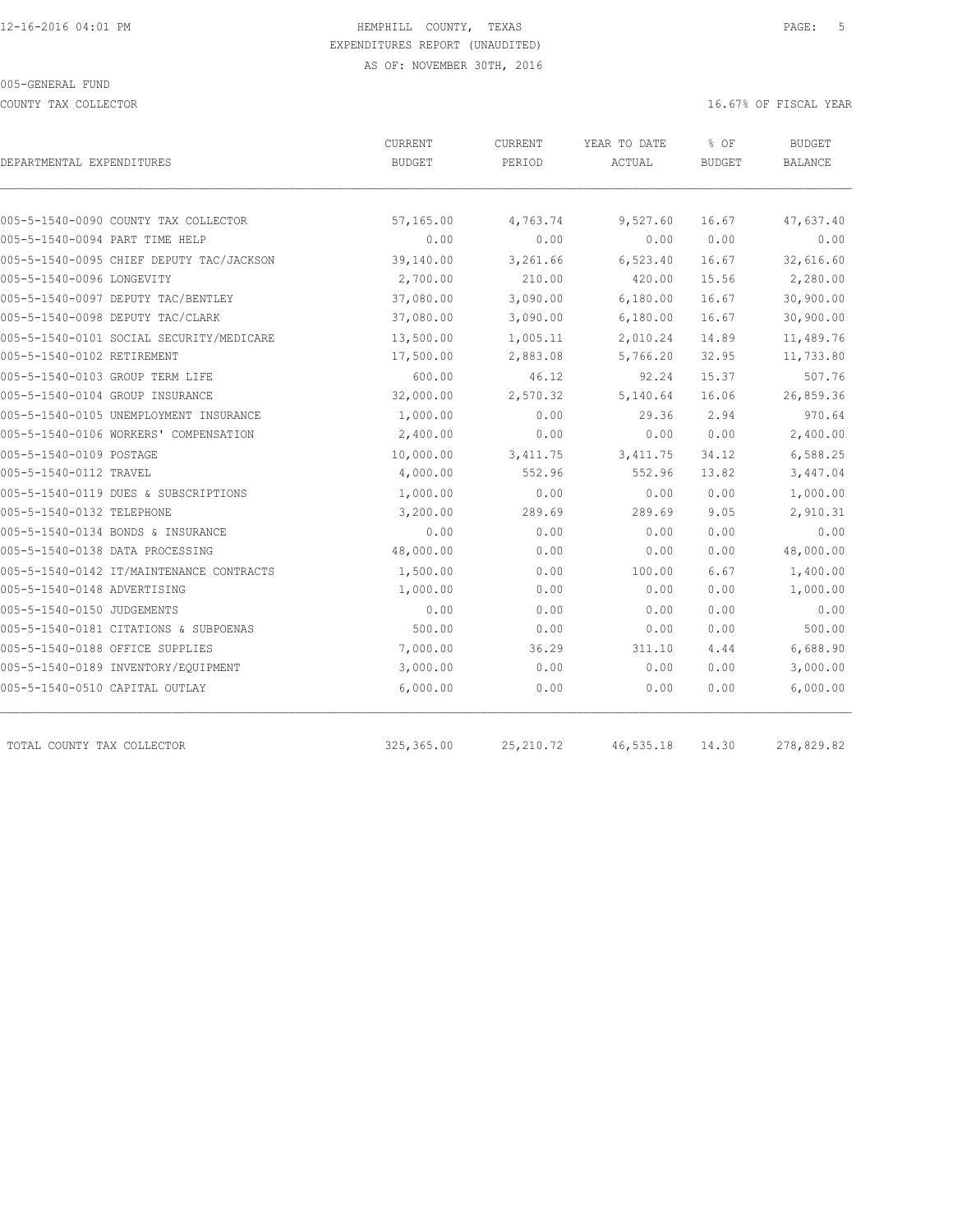| DEPARTMENTAL EXPENDITURES                      | CURRENT<br><b>BUDGET</b> | <b>CURRENT</b><br>PERIOD | YEAR TO DATE<br>ACTUAL | % OF<br><b>BUDGET</b> | <b>BUDGET</b><br><b>BALANCE</b> |
|------------------------------------------------|--------------------------|--------------------------|------------------------|-----------------------|---------------------------------|
|                                                |                          |                          |                        |                       |                                 |
| 005-5-2400-0101 SOCIAL SECURITY/MEDICARE       | 0.00                     | 113.80                   | 176.92                 | $0.00$ (              | 176.92)                         |
| 005-5-2400-0106 WORKERS' COMPENSATION          | 2,500.00                 | 0.00                     | 0.00                   | 0.00                  | 2,500.00                        |
| 005-5-2400-0114 COUNTY COURT EXPENSES          | 1,500.00                 | 1,701.00                 | 1,701.00               | $113.40$ $($          | 201.00                          |
| 005-5-2400-0115 CO.CRT. CONT LAB-REPORTER      | 1,500.00                 | 0.00                     | 0.00                   | 0.00                  | 1,500.00                        |
| 005-5-2400-0116 CO.CRT.CONT LAB-CRT APP ATTNY  | 5,000.00                 | 0.00                     | 2,508.25               | 50.17                 | 2,491.75                        |
| 005-5-2400-0117 ELECTION EXPENSES              | 15,000.00                | 0.00                     | 9,397.69               | 62.65                 | 5,602.31                        |
| 005-5-2400-0118 ELECTION JUDGES                | 7,000.00                 | 4,978.19                 | 5,803.19               | 82.90                 | 1,196.81                        |
| 005-5-2400-0124 CONTRACT LABOR - CRT INTERPRET | 2,500.00                 | 0.00                     | 0.00                   | 0.00                  | 2,500.00                        |
| 005-5-2400-0131 OTHER EXPENSE                  | 0.00                     | 0.00                     | 0.00                   | 0.00                  | 0.00                            |
| 005-5-2400-0150 GRAND JURORS                   | 2,500.00                 | 0.00                     | 360.00                 | 14.40                 | 2,140.00                        |
| 005-5-2400-0151 PETIT JURORS                   | 2,500.00                 | 0.00                     | 0.00                   | 0.00                  | 2,500.00                        |
| 005-5-2400-0152 JUSTICE COURT JURORS           | 500.00                   | 0.00                     | 0.00                   | 0.00                  | 500.00                          |
| 005-5-2400-0196 CHILD PROT SER CRT APP ATTY    | 16,000.00                | 0.00                     | 0.00                   | 0.00                  | 16,000.00                       |
| 005-5-2400-0197 CHILD PROT SER CRT REPORTER    | 1,500.00                 | 0.00                     | 0.00                   | 0.00                  | 1,500.00                        |
| TOTAL JURY & ELECTION                          | 58,000.00                | 6,792.99                 | 19,947.05              | 34.39                 | 38,052.95                       |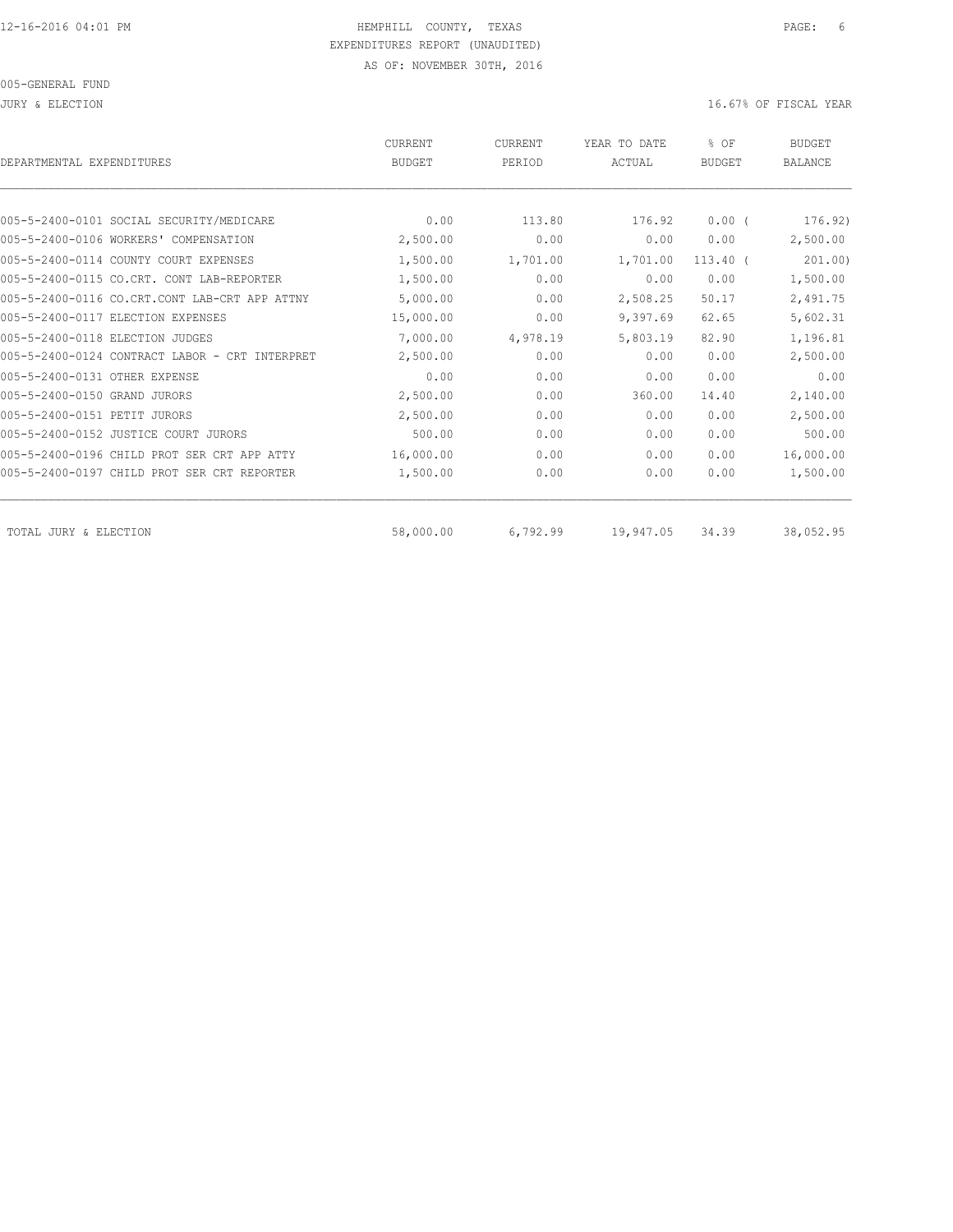DISTRICT COURT COURT COURT COURT COURT COURT COURT COURT COURT COURT COURT COURT COURT COURT COURT COURT COURT

| DEPARTMENTAL EXPENDITURES                      | CURRENT<br><b>BUDGET</b> | CURRENT<br>PERIOD | YEAR TO DATE<br>ACTUAL | % OF<br><b>BUDGET</b> | <b>BUDGET</b><br><b>BALANCE</b> |
|------------------------------------------------|--------------------------|-------------------|------------------------|-----------------------|---------------------------------|
|                                                |                          |                   |                        |                       |                                 |
| 005-5-2410-0090 JUDGE-EMMERT                   | 1,850.00                 | 154.17            | 308.34                 | 16.67                 | 1,541.66                        |
| 005-5-2410-0095 COURT BAILIFF-HOLLAND          | 11,500.00                | 949.84            | 1,899.68               | 16.52                 | 9,600.32                        |
| 005-5-2410-0096 LONGEVITY SPECIAL              | 500.00                   | 47.04             | 94.08                  | 18.82                 | 405.92                          |
| 005-5-2410-0097 COURT REPORTER-MCCLENDON       | 15,500.00                | 1,287.72          | 2,575.55               | 16.62                 | 12,924.45                       |
| 005-5-2410-0098 COURT ADMINISTRATOR-BURCH      | 8,400.00                 | 696.16            | 1,392.32               | 16.58                 | 7,007.68                        |
| 005-5-2410-0101 SOCIAL SECURITY/MEDICARE       | 3,000.00                 | 239.84            | 479.69                 | 15.99                 | 2,520.31                        |
| 005-5-2410-0102 RETIREMENT                     | 4,000.00                 | 626.99            | 1,254.00               | 31.35                 | 2,746.00                        |
| 005-5-2410-0103 GROUP TERM LIFE                | 150.00                   | 10.03             | 20.06                  | 13.37                 | 129.94                          |
| 005-5-2410-0104 GROUP INSURANCE                | 6,000.00                 | 0.00              | 0.00                   | 0.00                  | 6,000.00                        |
| 005-5-2410-0105 UNEMPLOYMENT INSURANCE         | 200.00                   | 0.00              | 8.75                   | 4.38                  | 191.25                          |
| 005-5-2410-0106 WORKERS' COMPENSATION          | 2,400.00                 | 0.00              | 0.00                   | 0.00                  | 2,400.00                        |
| 005-5-2410-0116 DIST CRT-CONT LAB-CRT APP ATTN | 24,500.00                | 0.00              | 0.00                   | 0.00                  | 24,500.00                       |
| 005-5-2410-0124 CONTRACT LABOR                 | 2,000.00                 | 0.00              | 0.00                   | 0.00                  | 2,000.00                        |
| 005-5-2410-0154 JUDICIAL DISTRICT ASSESSMENT   | 500.00                   | 0.00              | 0.00                   | 0.00                  | 500.00                          |
| 005-5-2410-0155 BUDGET REIMBURSEMENT           | 8,000.00                 | 0.00              | 0.00                   | 0.00                  | 8,000.00                        |
| 005-5-2410-0219 STATEMENT OF FACTS             | 4,000.00                 | 0.00              | 0.00                   | 0.00                  | 4,000.00                        |
| TOTAL DISTRICT COURT                           | 92,500.00                | 4,011.79          | 8,032.47               | 8.68                  | 84,467.53                       |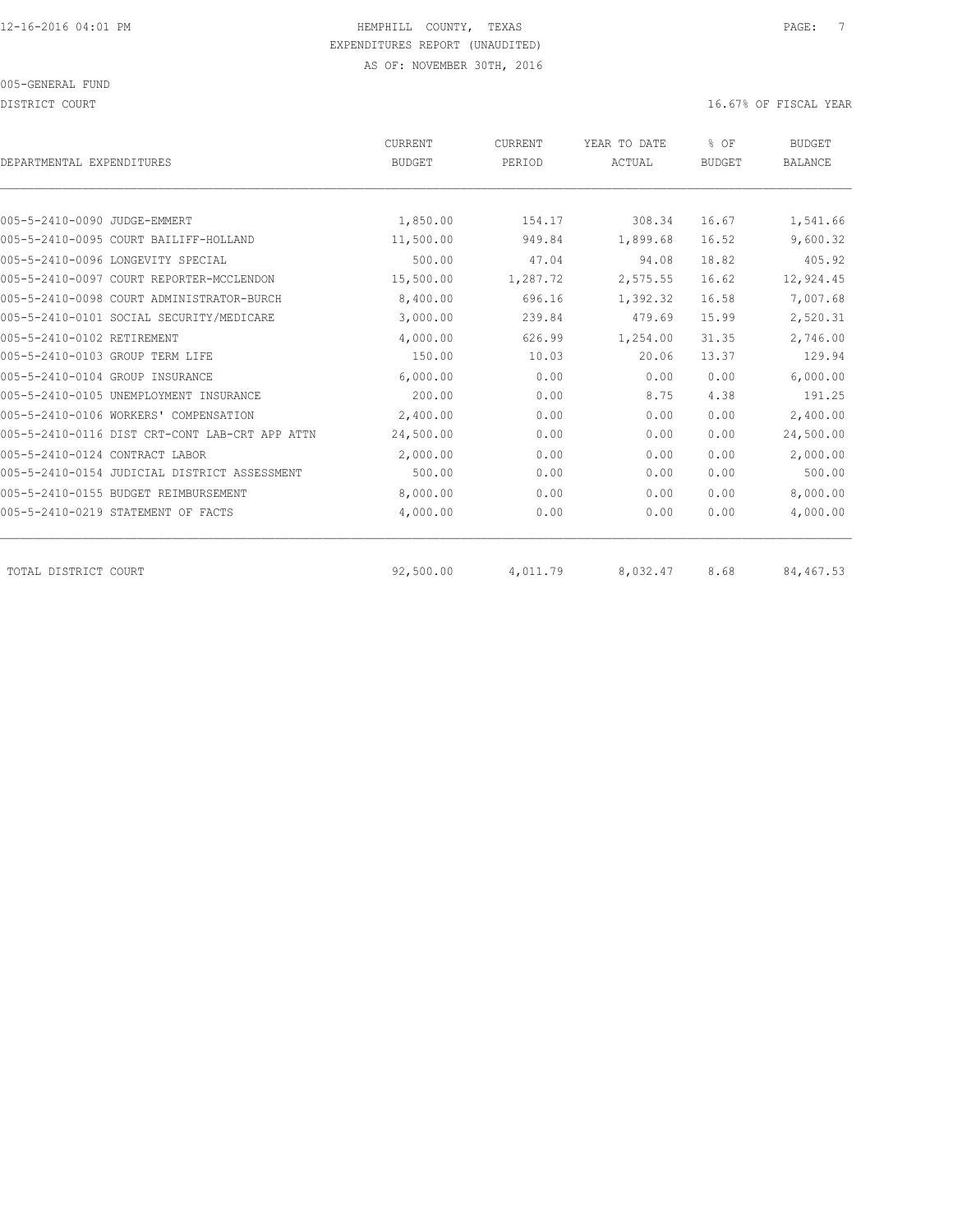COUNTY JUDGE 16.67% OF FISCAL YEAR

| DEPARTMENTAL EXPENDITURES                     | CURRENT<br><b>BUDGET</b> | CURRENT<br>PERIOD | YEAR TO DATE<br>ACTUAL | % OF<br><b>BUDGET</b> | <b>BUDGET</b><br><b>BALANCE</b> |
|-----------------------------------------------|--------------------------|-------------------|------------------------|-----------------------|---------------------------------|
|                                               |                          |                   |                        |                       |                                 |
| 005-5-2500-0082 OVERTIME                      | 1,000.00                 | 0.00              | 0.00                   | 0.00                  | 1,000.00                        |
| 005-5-2500-0090 JUDGE SALARY                  | 59,534.00                | 4,961.16          | 9,922.40               | 16.67                 | 49,611.60                       |
| 005-5-2500-0091 JUVENILE CRT JUDGE (1)        | 3,081.00                 | 256.76            | 513.52                 | 16.67                 | 2,567.48                        |
| 005-5-2500-0092 STATE/CO JUDGE SAL SUPPLEMENT | 25,200.00                | 2,100.00          | 4,200.00               | 16.67                 | 21,000.00                       |
| 005-5-2500-0094 JANITOR/LONGORIA              | 38,000.00                | 3,166.66          | 6,333.40               | 16.67                 | 31,666.60                       |
| 005-5-2500-0095 JANITOR/JOHNSON               | 41,200.00                | 3,433.34          | 6,866.60               | 16.67                 | 34, 333.40                      |
| 005-5-2500-0096 LONGEVITY                     | 2,300.00                 | 190.00            | 375.00                 | 16.30                 | 1,925.00                        |
| 005-5-2500-0097 ADMINSTRATIVE ASST/BRUNSON    | 39,140.00                | 3,261.66          | 6,523.40               | 16.67                 | 32,616.60                       |
| 005-5-2500-0098 PART-TIME SECRETARY           | 1,500.00                 | 0.00              | 0.00                   | 0.00                  | 1,500.00                        |
| 005-5-2500-0101 SOCIAL SECURITY/MEDICARE      | 16,500.00                | 1,305.57          | 2,610.78               | 15.82                 | 13,889.22                       |
| 005-5-2500-0102 RETIREMENT                    | 21,500.00                | 3,479.92          | 6,958.87               | 32.37                 | 14,541.13                       |
| 005-5-2500-0103 GROUP TERM LIFE               | 750.00                   | 55.66             | 111.31                 | 14.84                 | 638.69                          |
| 005-5-2500-0104 GROUP INSURANCE               | 24,000.00                | 1,926.32          | 3,852.64               | 16.05                 | 20,147.36                       |
| 005-5-2500-0105 UNEMPLOYMENT INSURANCE        | 300.00                   | 0.00              | 31.05                  | 10.35                 | 268.95                          |
| 005-5-2500-0106 WORKERS' COMPENSATION         | 2,300.00                 | 0.00              | 0.00                   | 0.00                  | 2,300.00                        |
| 005-5-2500-0109 POSTAGE                       | 600.00                   | 0.00              | 43.86                  | 7.31                  | 556.14                          |
| 005-5-2500-0112 TRAVEL                        | 6,000.00                 | 254.75            | 328.25                 | 5.47                  | 5,671.75                        |
| 005-5-2500-0119 DUES & SUBSCRIPTIONS          | 4,000.00                 | 200.00            | 200.00                 | 5.00                  | 3,800.00                        |
| 005-5-2500-0122 FUEL & OIL                    | 0.00                     | 0.00              | 0.00                   | 0.00                  | 0.00                            |
| 005-5-2500-0130 COMMUNICATION REPAIRS         | 500.00                   | 0.00              | 0.00                   | 0.00                  | 500.00                          |
| 005-5-2500-0132 TELEPHONE                     | 3,000.00                 | 270.97            | 300.97                 | 10.03                 | 2,699.03                        |
| 005-5-2500-0139 TRAINING SEMINARS             | 2,000.00                 | 0.00              | 0.00                   | 0.00                  | 2,000.00                        |
| 005-5-2500-0148 ADVERTISING                   | 2,000.00                 | 171.60            | 171.60                 | 8.58                  | 1,828.40                        |
| 005-5-2500-0183 OFFICE EQUIP-R&M              | 500.00                   | 0.00              | 0.00                   | 0.00                  | 500.00                          |
| 005-5-2500-0188 OFFICE SUPPLIES               | 2,500.00                 | 0.00              | 0.00                   | 0.00                  | 2,500.00                        |
| 005-5-2500-0189 INVENTORY/EQUIPMENT           | 0.00                     | 0.00              | 0.00                   | 0.00                  | 0.00                            |
| TOTAL COUNTY JUDGE                            | 297,405.00               | 25,034.37         | 49, 343.65             | 16.59                 | 248,061.35                      |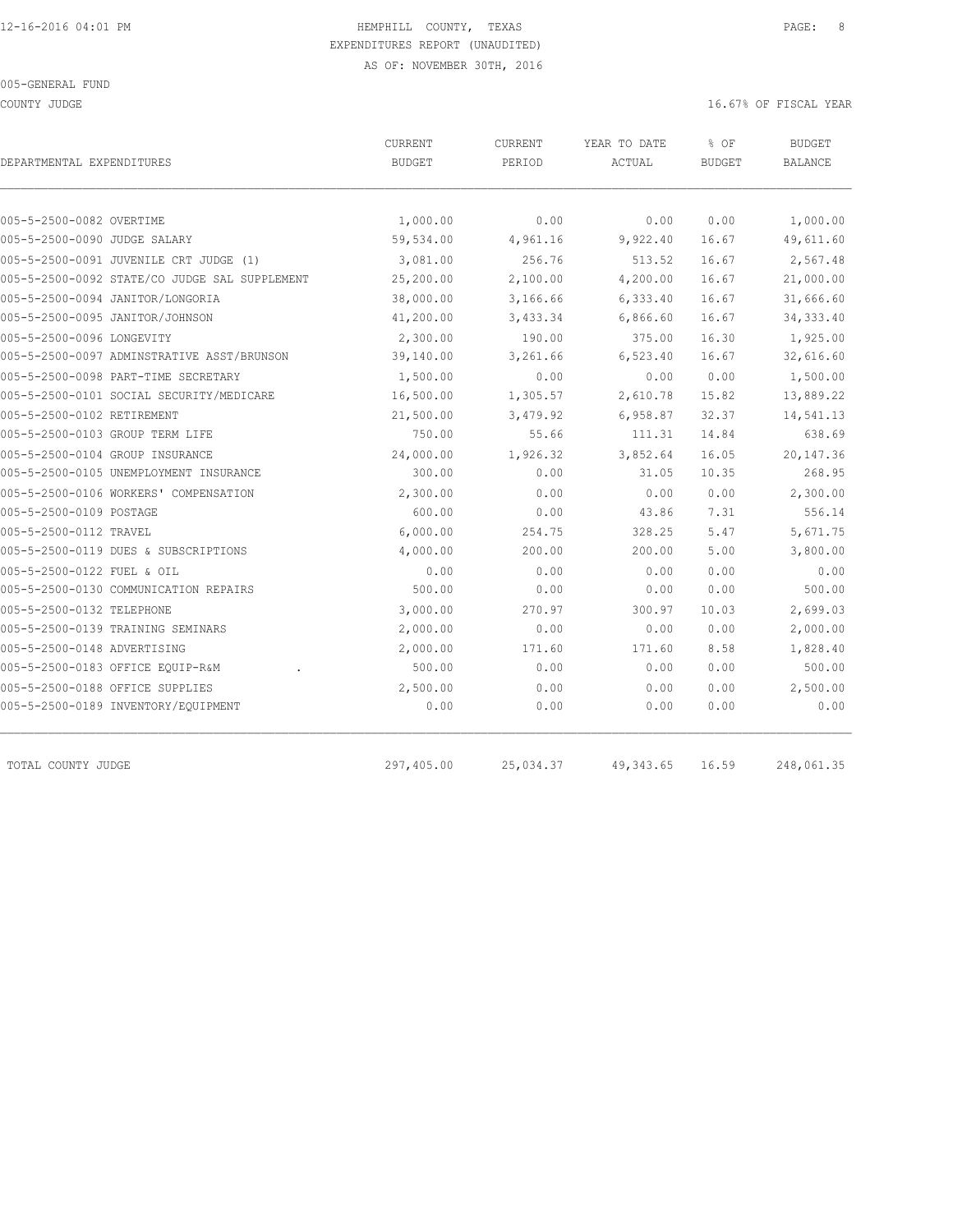JUVENILE PROBATION 16.67% OF FISCAL YEAR

| DEPARTMENTAL EXPENDITURES                     | <b>CURRENT</b><br><b>BUDGET</b> | CURRENT<br>PERIOD | YEAR TO DATE<br>ACTUAL | % OF<br><b>BUDGET</b> | <b>BUDGET</b><br>BALANCE |
|-----------------------------------------------|---------------------------------|-------------------|------------------------|-----------------------|--------------------------|
|                                               |                                 |                   |                        |                       |                          |
| 005-5-2510-0090 STATE/CHIEF JUV PRO OFFICER   | 61,480.00                       | 5,123.34          | 10,246.60              | 16.67                 | 51,233.40                |
| 005-5-2510-0096 JPO/LONGEVITY                 | 600.00                          | 50.00             | 100.00                 | 16.67                 | 500.00                   |
| 005-5-2510-0101 JPO SOCIAL SEC/MEDICARE       | 4,770.00                        | 398.04            | 796.08                 | 16.69                 | 3,973.92                 |
| 005-5-2510-0102 JPO RETIREMENT                | 12,500.00                       | 1,040.66          | 2,081.31               | 16.65                 | 10,418.69                |
| 005-5-2510-0103 JPO GROUP TERM LIFE           | 230.00                          | 16.66             | 33.32                  | 14.49                 | 196.68                   |
| 005-5-2510-0104 JPO GROUP INSURANCE           | 7,500.00                        | 642.58            | 1,285.16               | 17.14                 | 6,214.84                 |
| 005-5-2510-0105 JPO/UNEMPLOYMENT              | 100.00                          | 0.00              | 15.71                  | 15.71                 | 84.29                    |
| 005-5-2510-0106 JPO/WORKERS' COMP             | 580.00                          | 0.00              | 0.00                   | 0.00                  | 580.00                   |
| 005-5-2510-0132 JUVENILE PROBATION CELL PHONE | 360.00                          | 30.00             | 60.00                  | 16.67                 | 300.00                   |
|                                               |                                 |                   |                        |                       |                          |
| TOTAL JUVENILE<br>PROBATION                   | 88,120.00                       | 7,301.28          | 14,618.18              | 16.59                 | 73,501.82                |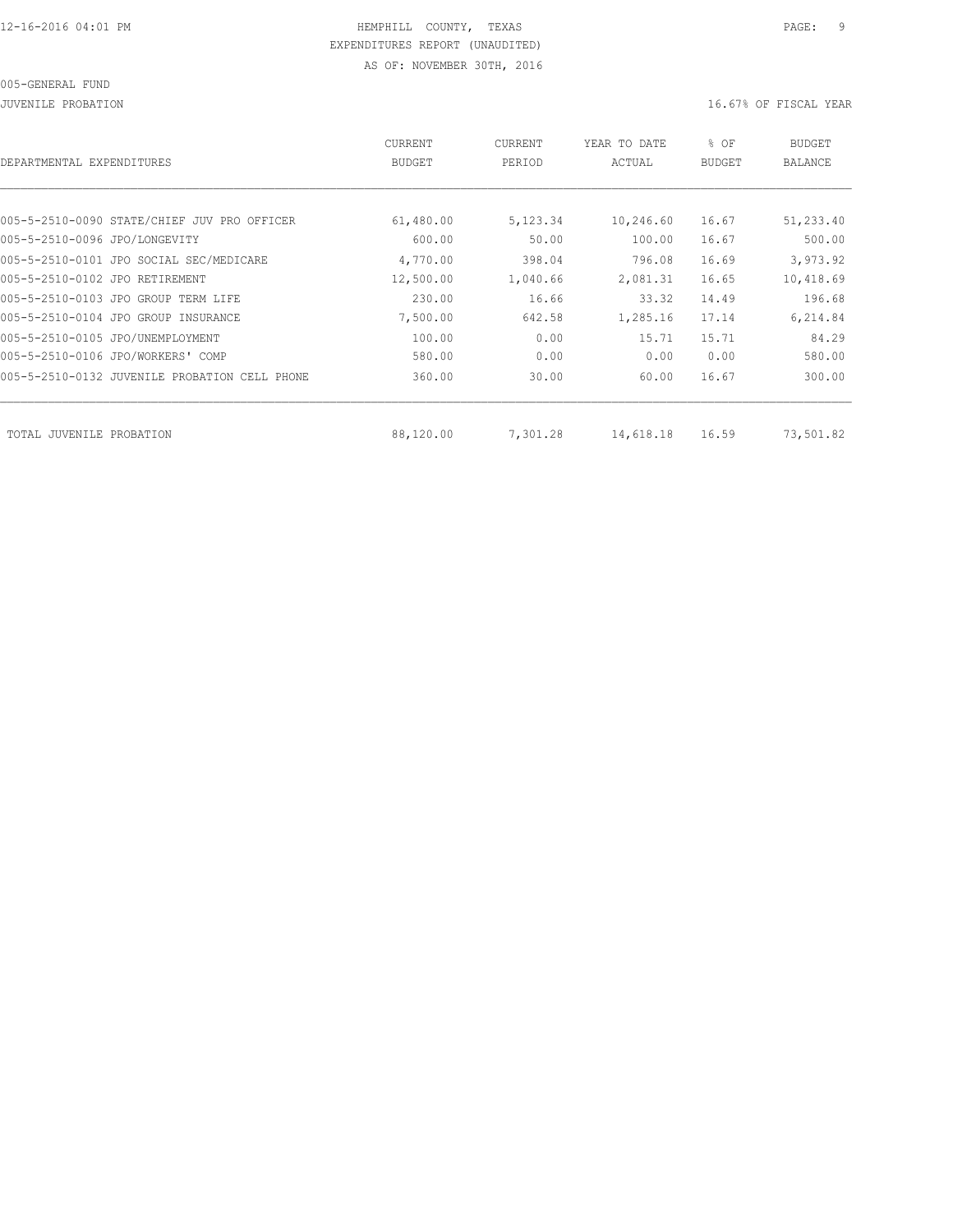LOCAL JUVENILE PROBATION 16.67% OF FISCAL YEAR

| DEPARTMENTAL EXPENDITURES                     | CURRENT<br><b>BUDGET</b> | CURRENT<br>PERIOD | YEAR TO DATE<br>ACTUAL | % OF<br><b>BUDGET</b> | <b>BUDGET</b><br><b>BALANCE</b> |
|-----------------------------------------------|--------------------------|-------------------|------------------------|-----------------------|---------------------------------|
|                                               |                          |                   |                        |                       |                                 |
| 005-5-2520-0090 31ST DISTRICT JUV PRO OFFICER | 51,940.00                | 4,328.34          | 8,656.60               | 16.67                 | 43,283.40                       |
| 005-5-2520-0091 JPO FISCAL AGENTS             | 0.00                     | 0.00              | 0.00                   | 0.00                  | 0.00                            |
| 005-5-2520-0096 JPO LOCAL/LONGEVITY           | 370.00                   | 30.00             | 60.00                  | 16.22                 | 310.00                          |
| 005-5-2520-0101 LOCAL JPO SS/MEDICARE         | 4,050.00                 | 335.72            | 671.42                 | 16.58                 | 3,378.58                        |
| 005-5-2520-0102 LOCAL JPO RETIREMENT          | 10,520.00                | 877.66            | 1,755.31               | 16.69                 | 8,764.69                        |
| 005-5-2520-0103 LOCAL JPO GROUP TERM LIFE     | 200.00                   | 14.04             | 28.08                  | 14.04                 | 171.92                          |
| 005-5-2520-0104 LOCAL JPO GROUP INSURANCE     | 7,500.00                 | 642.58            | 1,285.16               | 17.14                 | 6,214.84                        |
| 005-5-2520-0105 JPO LOCAL/UNEMPLOYMENT        | 100.00                   | 0.00              | 13.26                  | 13.26                 | 86.74                           |
| 005-5-2520-0106 JPO LOCAL/WORKERS' COMP       | 580.00                   | 0.00              | 0.00                   | 0.00                  | 580.00                          |
| 005-5-2520-0132 LOCAL JPO CELL PHONE          | 360.00                   | 30.00             | 60.00                  | 16.67                 | 300.00                          |
| TOTAL LOCAL JUVENILE PROBATION                | 75,620.00                | 6,258.34          | 12,529.83              | 16.57                 | 63,090.17                       |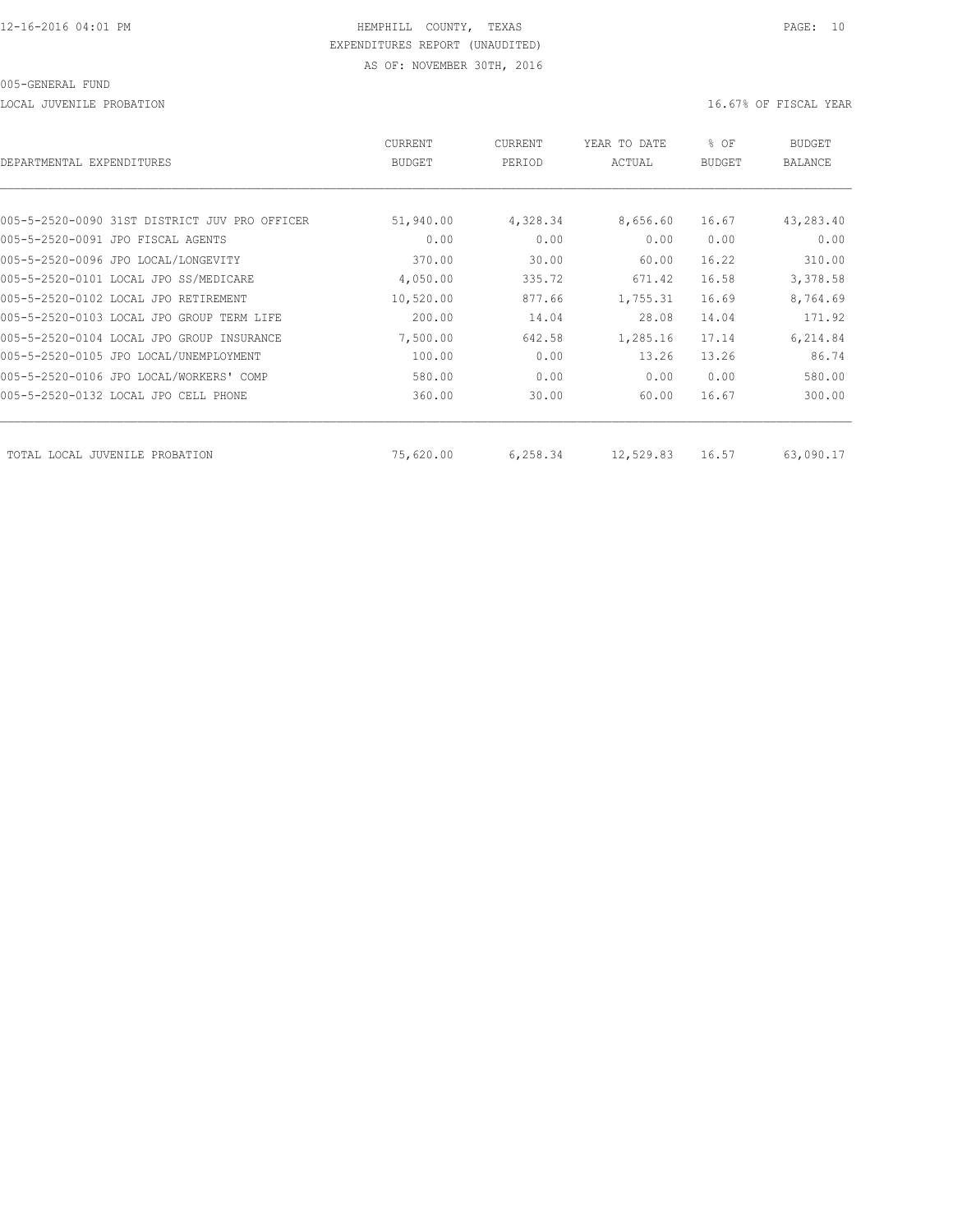COUNTY ATTORNEY 16.67% OF FISCAL YEAR

| DEPARTMENTAL EXPENDITURES                     | CURRENT<br><b>BUDGET</b> | CURRENT<br>PERIOD | YEAR TO DATE<br>ACTUAL | % OF<br><b>BUDGET</b> | <b>BUDGET</b><br><b>BALANCE</b> |
|-----------------------------------------------|--------------------------|-------------------|------------------------|-----------------------|---------------------------------|
|                                               |                          |                   |                        |                       |                                 |
| 005-5-2550-0090 COUNTY ATTORNEY               | 57,165.00                | 4,763.74          | 9,527.60               | 16.67                 | 47,637.40                       |
| 005-5-2550-0091 CO ATTNY ST SALARY SUPPLEMENT | 23,333.00                | 1,944.42          | 3,888.84               | 16.67                 | 19,444.16                       |
| 005-5-2550-0095 LEGAL ASST/REED               | 19,570.00                | 1,630.84          | 3,261.60               | 16.67                 | 16,308.40                       |
| 005-5-2550-0096 LONGEVITY                     | 425.00                   | 0.00              | 0.00                   | 0.00                  | 425.00                          |
| 005-5-2550-0101 SOCIAL SECURITY/MEDICARE      | 7,700.00                 | 620.51            | 1,241.03               | 16.12                 | 6,458.97                        |
| 005-5-2550-0102 RETIREMENT                    | 10,050.00                | 1,667.82          | 3,335.64               | 33.19                 | 6,714.36                        |
| 005-5-2550-0103 GROUP TERM LIFE               | 400.00                   | 26.68             | 53.36                  | 13.34                 | 346.64                          |
| 005-5-2550-0104 GROUP INSURANCE               | 12,000.00                | 954.15            | 1,908.30               | 15.90                 | 10,091.70                       |
| 005-5-2550-0105 UNEMPLOYMENT INSURANCE        | 200.00                   | 0.00              | 0.00                   | 0.00                  | 200.00                          |
| 005-5-2550-0106 WORKERS' COMPENSATION         | 1,500.00                 | 0.00              | 0.00                   | 0.00                  | 1,500.00                        |
| 005-5-2550-0109 POSTAGE                       | 250.00                   | 0.00              | 5.30                   | 2.12                  | 244.70                          |
| 005-5-2550-0112 TRAVEL/EDUCATION              | 3,500.00                 | 1,375.52          | 1,375.52               | 39.30                 | 2,124.48                        |
| 005-5-2550-0119 DUES & SUBSCRIPTIONS          | 300.00                   | 0.00              | 0.00                   | 0.00                  | 300.00                          |
| 005-5-2550-0132 TELEPHONE                     | 1,600.00                 | 136.21            | 136.21                 | 8.51                  | 1,463.79                        |
| 005-5-2550-0140 OFFICE EQUIPMENT REPAIRS      | 500.00                   | 0.00              | 200.00                 | 40.00                 | 300.00                          |
| 005-5-2550-0142 SOFTWARE SUPPORT              | 3,500.00                 | 0.00              | 297.00                 | 8.49                  | 3,203.00                        |
| 005-5-2550-0168 C/ATTY LAW LIB                | 0.00                     | 0.00              | 0.00                   | 0.00                  | 0.00                            |
| 005-5-2550-0188 OFFICE SUPPLIES               | 1,000.00                 | 0.00              | 0.00                   | 0.00                  | 1,000.00                        |
| 005-5-2550-0189 INVENTORY/EQUIPMENT           | 500.00                   | 0.00              | 0.00                   | 0.00                  | 500.00                          |
| TOTAL COUNTY ATTORNEY                         | 143,493.00               | 13, 119.89        | 25, 230.40             | 17.58                 | 118,262.60                      |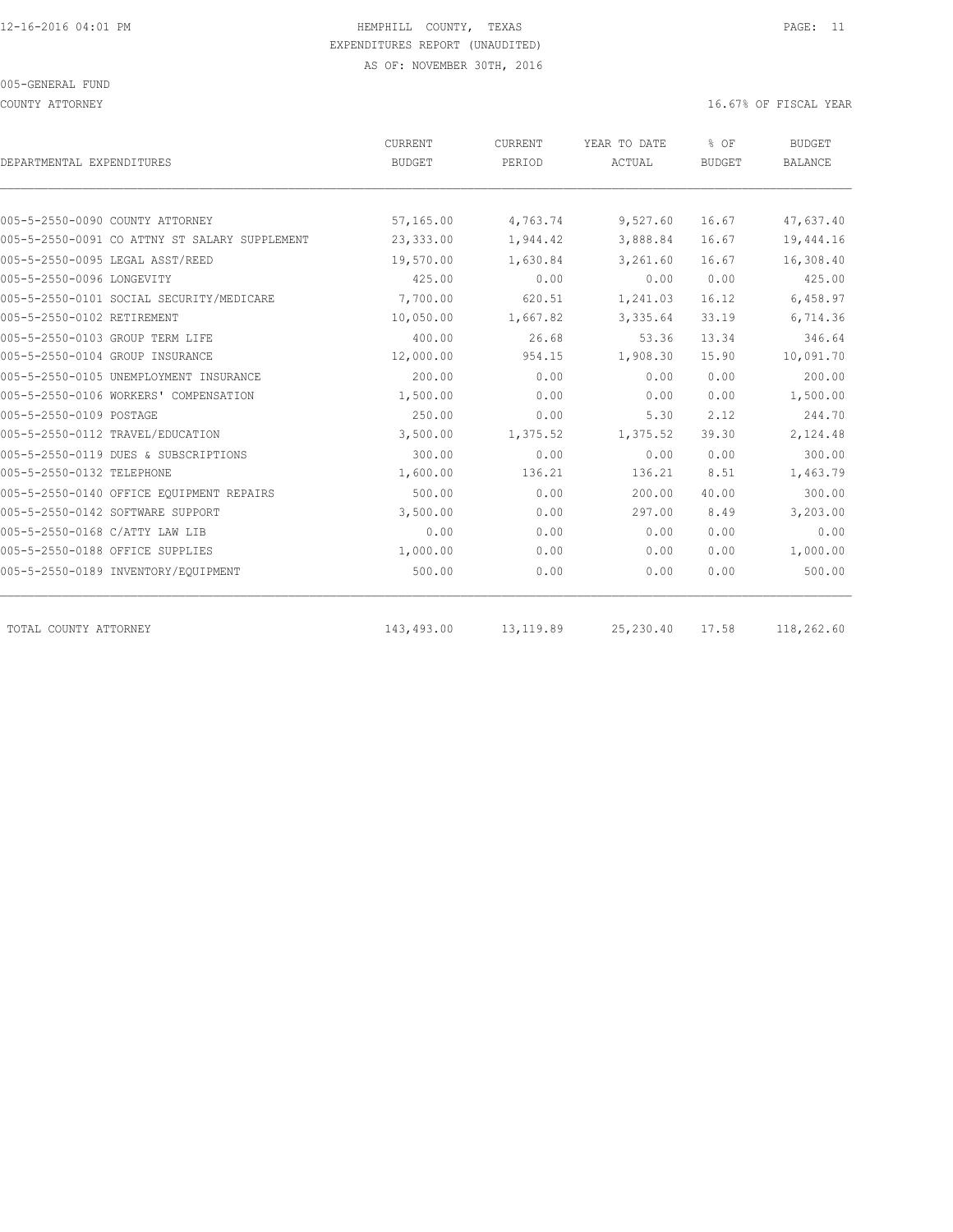COUNTY JUSTICE OF PEACE **16.67%** OF FISCAL YEAR

| DEPARTMENTAL EXPENDITURES                | CURRENT<br><b>BUDGET</b> | CURRENT<br>PERIOD | YEAR TO DATE<br>ACTUAL | % OF<br><b>BUDGET</b> | <b>BUDGET</b><br><b>BALANCE</b> |
|------------------------------------------|--------------------------|-------------------|------------------------|-----------------------|---------------------------------|
|                                          |                          |                   |                        |                       |                                 |
| 005-5-2560-0090 JUSTICE OF THE PEACE     | 57,165.00                | 4,763.74          | 9,527.60               | 16.67                 | 47,637.40                       |
| 005-5-2560-0096 LONGEVITY                | 530.00                   | 40.00             | 80.00                  | 15.09                 | 450.00                          |
| 005-5-2560-0097 JP SECRETARY-NAVARRO     | 39,140.00                | 3,261.66          | 6,523.40               | 16.67                 | 32,616.60                       |
| 005-5-2560-0098 PART-TIME                | 0.00                     | 0.00              | 0.00                   | 0.00                  | 0.00                            |
| 005-5-2560-0101 SOCIAL SECURITY/MEDICARE | 7,500.00                 | 610.13            | 1,220.28               | 16.27                 | 6,279.72                        |
| 005-5-2560-0102 RETIREMENT               | 9,800.00                 | 1,613.08          | 3,226.20               | 32.92                 | 6,573.80                        |
| 005-5-2560-0103 GROUP TERM LIFE          | 350.00                   | 25.80             | 51.60                  | 14.74                 | 298.40                          |
| 005-5-2560-0104 GROUP INSURANCE          | 8,000.00                 | 644.61            | 1,289.22               | 16.12                 | 6,710.78                        |
| 005-5-2560-0105 UNEMPLOYMENT INSURANCE   | 100.00                   | 0.00              | 10.23                  | 10.23                 | 89.77                           |
| 005-5-2560-0106 WORKERS' COMPENSATION    | 1,200.00                 | 0.00              | 0.00                   | 0.00                  | 1,200.00                        |
| 005-5-2560-0109 POSTAGE                  | 400.00                   | 0.00              | 35.70                  | 8.93                  | 364.30                          |
| 005-5-2560-0112 TRAVEL                   | 1,500.00                 | 0.00              | 0.00                   | 0.00                  | 1,500.00                        |
| 005-5-2560-0119 DUES & SUBSCRIPTIONS     | 1,000.00                 | 0.00              | 125.00                 | 12.50                 | 875.00                          |
| 005-5-2560-0131 OTHER EXPENSE            | 0.00                     | 0.00              | 0.00                   | 0.00                  | 0.00                            |
| 005-5-2560-0132 TELEPHONE                | 1,500.00                 | 138.65            | 138.65                 | 9.24                  | 1,361.35                        |
| 005-5-2560-0140 SOFTWARE                 | 3,600.00                 | 0.00              | 200.00                 | 5.56                  | 3,400.00                        |
| 005-5-2560-0188 OFFICE SUPPLIES          | 2,000.00                 | 0.00              | 0.00                   | 0.00                  | 2,000.00                        |
| TOTAL COUNTY JUSTICE OF PEACE            | 133,785.00               | 11,097.67         | 22,427.88              | 16.76                 | 111,357.12                      |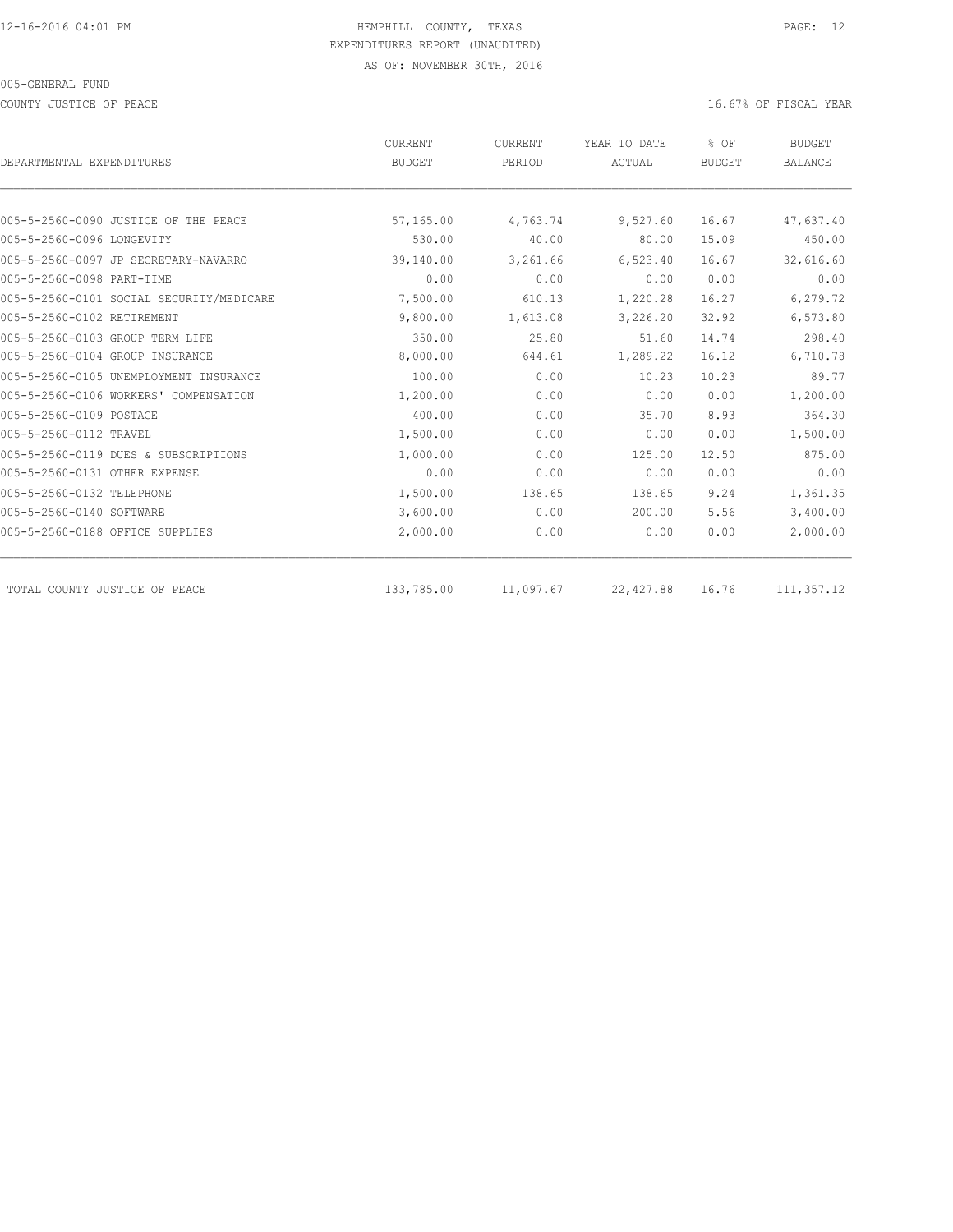CANADIAN FIRE DEPT **16.67%** OF FISCAL YEAR

| DEPARTMENTAL EXPENDITURES             | <b>CURRENT</b><br><b>BUDGET</b> | <b>CURRENT</b><br>PERIOD | YEAR TO DATE<br>ACTUAL | % OF<br><b>BUDGET</b> | <b>BUDGET</b><br><b>BALANCE</b> |
|---------------------------------------|---------------------------------|--------------------------|------------------------|-----------------------|---------------------------------|
|                                       |                                 |                          |                        |                       |                                 |
| 005-5-3019-0119 DUES & SUBSCRIPTIONS  | 500.00                          | 0.00                     | 0.00                   | 0.00                  | 500.00                          |
| 005-5-3019-0122 FUEL & OIL            | 6,000.00                        | 1,208.96                 | 1,208.96               | 20.15                 | 4,791.04                        |
| 005-5-3019-0124 CONTRACT LABOR        | 5,000.00                        | 0.00                     | 0.00                   | 0.00                  | 5,000.00                        |
| 005-5-3019-0125 TIRES & TUBES         | $5,000.00$ (                    | $200.00$ ) (             | 200.00                 | $4.00 -$              | 5,200.00                        |
| 005-5-3019-0128 SUPPLIES              | 7,000.00                        | 6, 391.65                | 6,406.97               | 91.53                 | 593.03                          |
| 005-5-3019-0130 COMMUNICATION REPAIRS | 5,000.00                        | 155.00                   | 155.00                 | 3.10                  | 4,845.00                        |
| 005-5-3019-0137 VEHICLE R&M           | 10,000.00                       | 1,576.20                 | 1,576.20               | 15.76                 | 8,423.80                        |
| 005-5-3019-0139 TRAINING SEMINARS     | 5,000.00                        | 0.00                     | 0.00                   | 0.00                  | 5,000.00                        |
| 005-5-3019-0141 UNIFORMS & CLOTHING   | 7,000.00                        | 0.00                     | 0.00                   | 0.00                  | 7,000.00                        |
| 005-5-3019-0185 BUILDING R&M          | 2,000.00                        | 0.00                     | 0.00                   | 0.00                  | 2,000.00                        |
| 005-5-3019-0187 PENSION FUND          | 18,000.00                       | 0.00                     | 3,975.02               | 22.08                 | 14,024.98                       |
| 005-5-3019-0189 INVENTORY             | 10,000.00                       | 0.00                     | 0.00                   | 0.00                  | 10,000.00                       |
| 005-5-3019-0510 CAPITAL OUTLAY        | 10,000.00                       | 0.00                     | 0.00                   | 0.00                  | 10,000.00                       |
| TOTAL CANADIAN FIRE DEPT              | 90,500.00                       | 9,131.81                 | 13, 122, 15            | 14.50                 | 77,377.85                       |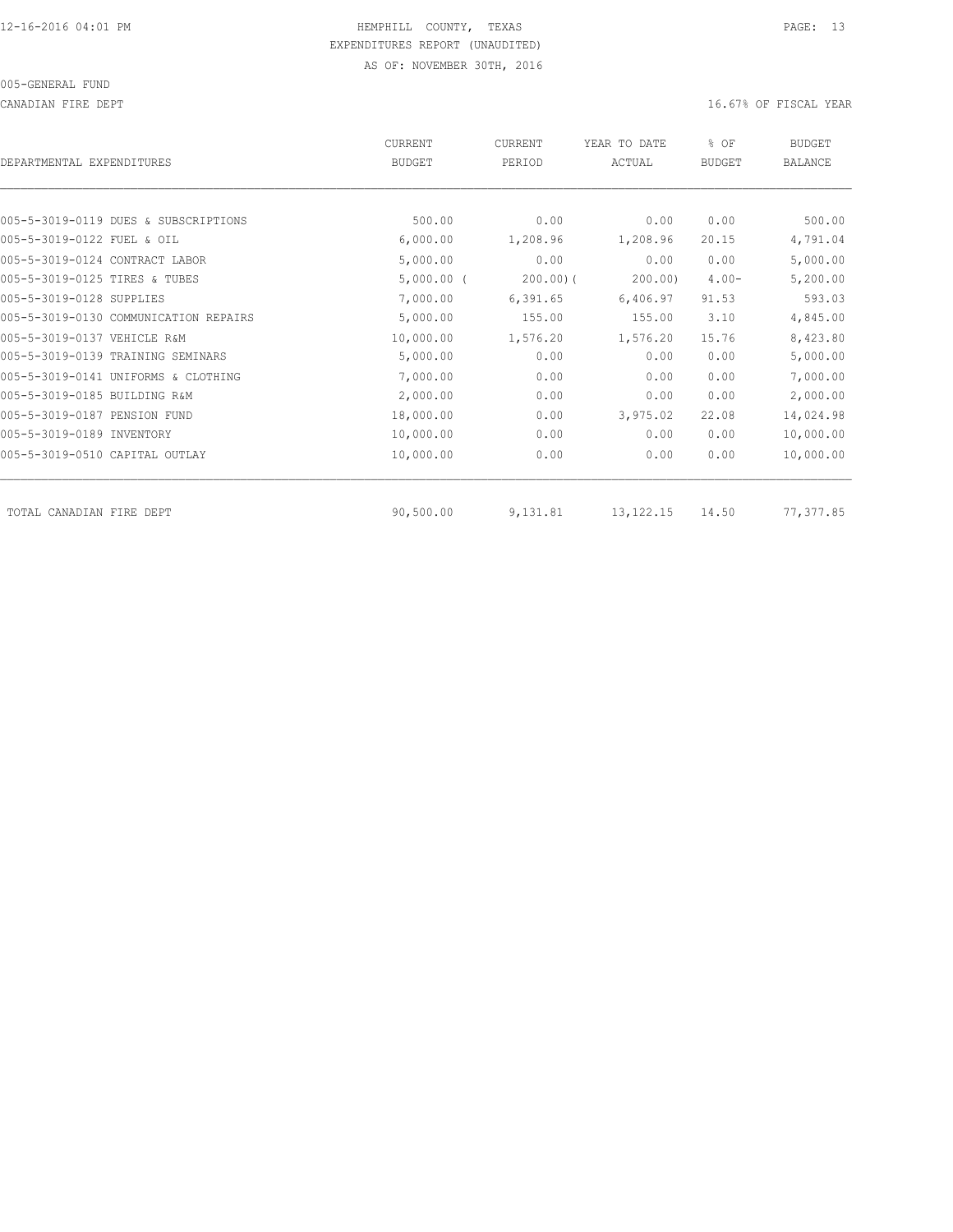LAW ENFORCEMENT **16.67%** OF FISCAL YEAR

| DEPARTMENTAL EXPENDITURES                                           | CURRENT<br><b>BUDGET</b> | CURRENT<br>PERIOD | YEAR TO DATE<br>ACTUAL | % OF<br><b>BUDGET</b> | <b>BUDGET</b><br>BALANCE |
|---------------------------------------------------------------------|--------------------------|-------------------|------------------------|-----------------------|--------------------------|
|                                                                     |                          |                   |                        |                       |                          |
| 005-5-3500-0080 SHERIFF-LEWIS<br>005-5-3500-0081 CHIEF DEPUTY-CLAPP | 64,000.00                | 5,333.34          | 10,666.68              | 16.67<br>16.67        | 53, 333.32<br>45,491.68  |
| 005-5-3500-0082 OVERTIME                                            | 54,590.00                | 4,549.16          | 9,098.32<br>306.25     | 5.10                  | 5,693.75                 |
| 005-5-3500-0083 CERTIFICATE PAY                                     | 6,000.00<br>12,000.00    | 0.00<br>1,400.00  | 2,400.00               | 20.00                 | 9,600.00                 |
| 005-5-3500-0084 OVERTIME FOREST SERVICE CONTRA                      | 3,500.00                 | 0.00              | 0.00                   | 0.00                  | 3,500.00                 |
| 005-5-3500-0086 708-EGGLESTON                                       | 0.00                     | 0.00              | 0.00                   | 0.00                  | 0.00                     |
| 005-5-3500-0087 DEPUTY-GREGORY                                      | 49,440.00                | 4,120.00          | 8,240.00               | 16.67                 | 41,200.00                |
| 005-5-3500-0088 DEPUTY-JL ORTEGA                                    | 49,440.00                | 4,120.00          | 8,240.00               | 16.67                 | 41,200.00                |
| 005-5-3500-0089 DEPUTY-O. ORTEGA                                    | 49,440.00                | 4,120.00          | 8,255.00               | 16.70                 | 41,185.00                |
| 005-5-3500-0090 DEPUTY-MOSELEY                                      | 49,440.00                | 4,642.50          | 5,913.13               | 11.96                 | 43,526.87                |
| 005-5-3500-0091 DEPUTY                                              | 49,440.00                | 0.00              | 0.00                   | 0.00                  | 49,440.00                |
| 005-5-3500-0092 DEPUTY-DeHERRERA                                    | 49,440.00                | 4,120.00          | 8,240.00               | 16.67                 | 41,200.00                |
| 005-5-3500-0093 DEPUTY                                              | 49,440.00                | 0.00              | 0.00                   | 0.00                  | 49,440.00                |
| 005-5-3500-0096 LONGEVITY                                           | 4,000.00                 | 10.00             | 20.00                  | 0.50                  | 3,980.00                 |
| 005-5-3500-0097 ADMINISTRATIVE ASST-SCHAFER                         | 37,080.00                | 3,090.00          | 6,303.75               | 17.00                 | 30,776.25                |
| 005-5-3500-0098 PART TIME HELP                                      | 0.00                     | 0.00              | 0.00                   | 0.00                  | 0.00                     |
| 005-5-3500-0101 SOCIAL SECURITY/MEDICARE                            | 41,000.00                | 2,640.05          | 5,107.92               | 12.46                 | 35,892.08                |
| 005-5-3500-0102 RETIREMENT                                          | 56,000.00                | 7,143.00          | 13,525.63              | 24.15                 | 42, 474.37               |
| 005-5-3500-0103 GROUP TERM LIFE                                     | 2,200.00                 | 114.29            | 216.42                 | 9.84                  | 1,983.58                 |
| 005-5-3500-0104 GROUP INSURANCE                                     | 85,000.00                | 4,098.15          | 6,009.47               | 7.07                  | 78,990.53                |
| 005-5-3500-0105 UNEMPLOYMENT INSURANCE                              | 2,000.00                 | 0.00              | 162.52                 | 8.13                  | 1,837.48                 |
| 005-5-3500-0106 WORKERS' COMPENSATION                               | 7,000.00                 | 0.00              | 0.00                   | 0.00                  | 7,000.00                 |
| 005-5-3500-0109 POSTAGE                                             | 1,000.00                 | 216.76            | 267.70                 | 26.77                 | 732.30                   |
| 005-5-3500-0112 TRAVEL & EDUCATION                                  | 12,000.00                | 474.84            | 474.84                 | 3.96                  | 11,525.16                |
| 005-5-3500-0119 DUES & SUBSCRIPTIONS                                | 1,100.00                 | 0.00              | 0.00                   | 0.00                  | 1,100.00                 |
| 005-5-3500-0122 FUEL & OIL                                          | 40,000.00                | 1,536.47          | 1,536.47               | 3.84                  | 38,463.53                |
| 005-5-3500-0130 COMMUNICATION EXPENSES                              | 2,000.00                 | 0.50              | 0.50                   | 0.03                  | 1,999.50                 |
| 005-5-3500-0131 OTHER EXPENSE                                       | 2,500.00                 | 0.00              | 0.00                   | 0.00                  | 2,500.00                 |
| 005-5-3500-0132 TELEPHONE                                           | 14,000.00                | 1,185.00          | 1,695.44               | 12.11                 | 12,304.56                |
| 005-5-3500-0137 VEHICLE REPAIRS & MAIN.                             | 12,000.00                | 1,169.30          | 1,700.89               | 14.17                 | 10,299.11                |
| 005-5-3500-0141 UNIFORMS                                            | 2,000.00                 | 0.00              | 4,871.79               | $243.59$ (            | 2,871.79                 |
| 005-5-3500-0142 MAINTENANCE CONTRACTS                               | 30,000.00                | 1,607.00          | 4,464.00               | 14.88                 | 25,536.00                |
| 005-5-3500-0143 JANITORIAL SUPPLIES                                 | 300.00                   | 0.00              | 0.00                   | 0.00                  | 300.00                   |
| 005-5-3500-0160 D.A.R.E. PROGRAM                                    | 6,000.00                 | 2,808.05          | 2,808.05               | 46.80                 | 3,191.95                 |
| 005-5-3500-0165 COMMUNITY SERVICE PROJECTS                          | 0.00                     | 0.00              | 0.00                   | 0.00                  | 0.00                     |
| 005-5-3500-0183 REPAIRS-MAINTENANCE                                 | 2,500.00                 | 221.45            | 221.45                 | 8.86                  | 2,278.55                 |
| 005-5-3500-0188 OFFICE SUPPLIES                                     | 2,500.00                 | 166.86            | 448.63                 | 17.95                 | 2,051.37                 |
| 005-5-3500-0189 INVENTORY/EQUIPMENT                                 | 25,000.00                | 14,483.75         | 14,483.75              | 57.94                 | 10,516.25                |
| 005-5-3500-0510 CAPITAL OUTLAY                                      | 40,000.00                | 0.00              | 0.00                   | 0.00                  | 40,000.00                |
| TOTAL LAW ENFORCEMENT                                               | 913,350.00               | 73,370.47         | 125,678.60             | 13.76                 | 787,671.40               |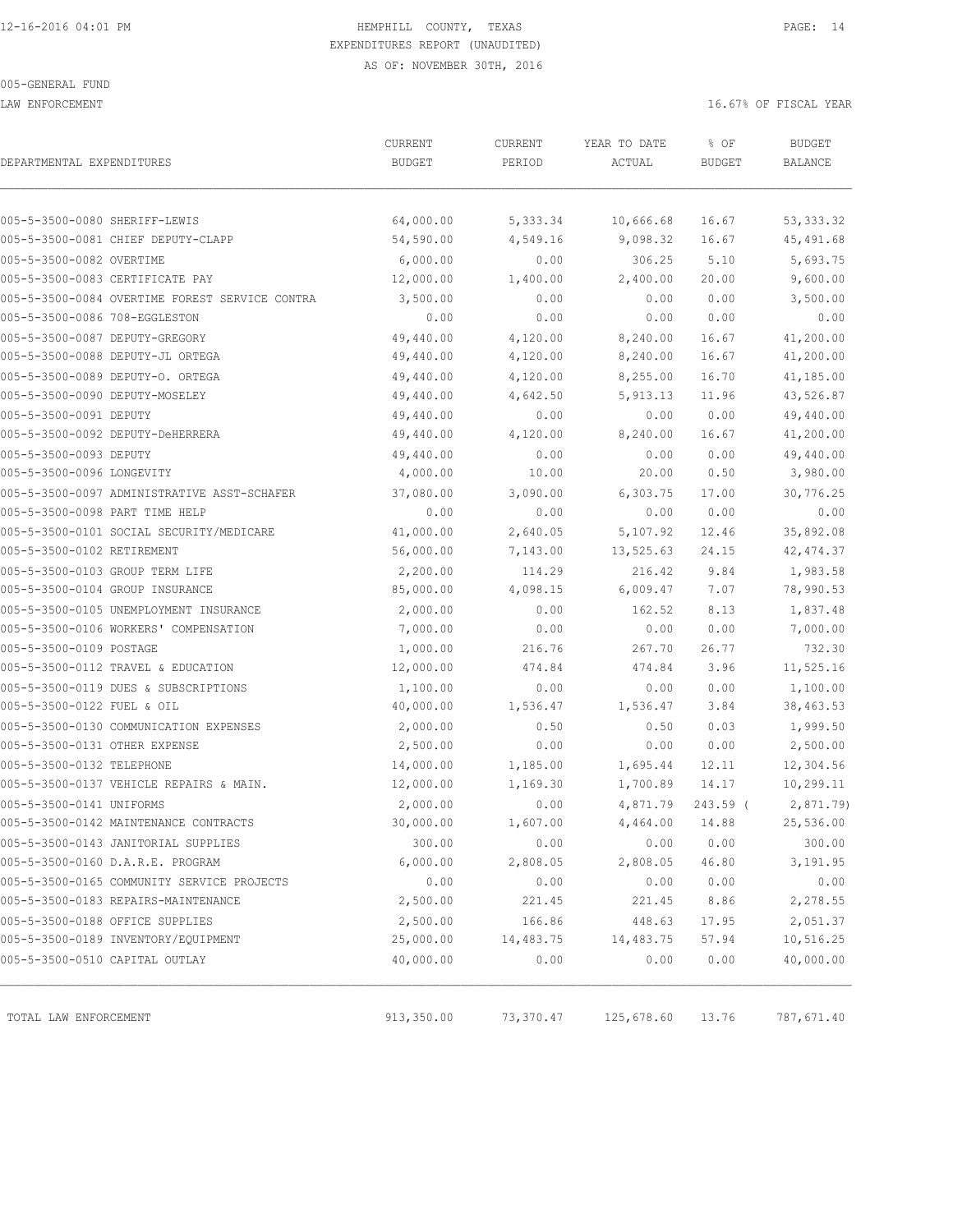LAW/JAIL OPERATIONS 16.67% OF FISCAL YEAR

| DEPARTMENTAL EXPENDITURES                | CURRENT<br><b>BUDGET</b> | <b>CURRENT</b><br>PERIOD | YEAR TO DATE<br>ACTUAL | % OF<br><b>BUDGET</b> | <b>BUDGET</b><br><b>BALANCE</b> |
|------------------------------------------|--------------------------|--------------------------|------------------------|-----------------------|---------------------------------|
| 005-5-3600-0082 OVERTIME PAY             | 2,000.00                 | 0.00                     | 0.00                   | 0.00                  | 2,000.00                        |
| 005-5-3600-0083 CERTIFICATE PAY          | 6,000.00                 | 200.00                   | 400.00                 | 6.67                  | 5,600.00                        |
| 005-5-3600-0090 DISPATCHER-JONES         | 40,685.00                | 3,390.42                 | 6,780.80               | 16.67                 | 33,904.20                       |
| 005-5-3600-0091 CHIEF DISPATCH-BRITTIAN  | 44,290.00                | 3,990.84                 | 7,931.60               | 17.91                 | 36, 358.40                      |
| 005-5-3600-0092 JAIL ADMIN-              | 0.00                     | 0.00                     | 0.00                   | 0.00                  | 0.00                            |
| 005-5-3600-0093 DISPATCHER-OATMAN        | 40,685.00                | 3,390.42                 | 6,780.80               | 16.67                 | 33,904.20                       |
| 005-5-3600-0094 DISPATCHER-CANO          | 40,685.00                | 3,390.42                 | 6,780.80               | 16.67                 | 33,904.20                       |
| 005-5-3600-0095 DISPATCHER-KELLS         | 40,685.00                | 3,390.42                 | 6,780.80               | 16.67                 | 33,904.20                       |
| 005-5-3600-0096 LONGEVITY                | 5,500.00                 | 435.00                   | 860.00                 | 15.64                 | 4,640.00                        |
| 005-5-3600-0097 DISPATCHER-CARTER        | 40,685.00                | 3,390.42                 | 6,780.80               | 16.67                 | 33,904.20                       |
| 005-5-3600-0101 SOCIAL SECURITY/MEDICARE | 20,000.00                | 1,594.38                 | 3,184.16               | 15.92                 | 16,815.84                       |
| 005-5-3600-0102 RETIREMENT               | 26,200.00                | 4,315.56                 | 8,619.06               | 32.90                 | 17,580.94                       |
| 005-5-3600-0103 GROUP TERM LIFE          | 1,200.00                 | 69.04                    | 137.88                 | 11.49                 | 1,062.12                        |
| 005-5-3600-0104 GROUP INSURANCE          | 52,500.00                | 4,393.32                 | 7,606.22               | 14.49                 | 44,893.78                       |
| 005-5-3600-0105 UNEMPLOYMENT INSURANCE   | 2,000.00                 | 0.00                     | 77.44                  | 3.87                  | 1,922.56                        |
| 005-5-3600-0106 WORKERS' COMPENSATION    | 4,000.00                 | 0.00                     | 0.00                   | 0.00                  | 4,000.00                        |
| 005-5-3600-0112 TRAVEL & EDUCATION       | 4,000.00                 | 75.18                    | 296.90                 | 7.42                  | 3,703.10                        |
| 005-5-3600-0131 OTHER EXPENSE            | 2,000.00                 | 0.00                     | 0.00                   | 0.00                  | 2,000.00                        |
| 005-5-3600-0141 UNIFORMS                 | 1,000.00                 | 0.00                     | 0.00                   | 0.00                  | 1,000.00                        |
| 005-5-3600-0143 PRISONER EXPENSES        | 10,000.00                | 647.64                   | 671.64                 | 6.72                  | 9,328.36                        |
| 005-5-3600-0145 PRISONER MEALS           | 40,000.00                | 0.00                     | 0.00                   | 0.00                  | 40,000.00                       |
| 005-5-3600-0183 REPAIRS                  | 15,000.00                | 75.00                    | 904.77                 | 6.03                  | 14,095.23                       |
| 005-5-3600-0188 OFFICE SUPPLIES          | 2,000.00                 | 236.70                   | 236.70                 | 11.84                 | 1,763.30                        |
| 005-5-3600-0189 INVENTORY/EQUIPMENT      | 5,000.00                 | 0.00                     | 0.00                   | 0.00                  | 5,000.00                        |
| 005-5-3600-0510 CAPITAL OUTLAY           | 5,000.00                 | 0.00                     | 0.00                   | 0.00                  | 5,000.00                        |
| TOTAL LAW/JAIL OPERATIONS                | 451,115.00               | 32,984.76                | 64,830.37              | 14.37                 | 386,284.63                      |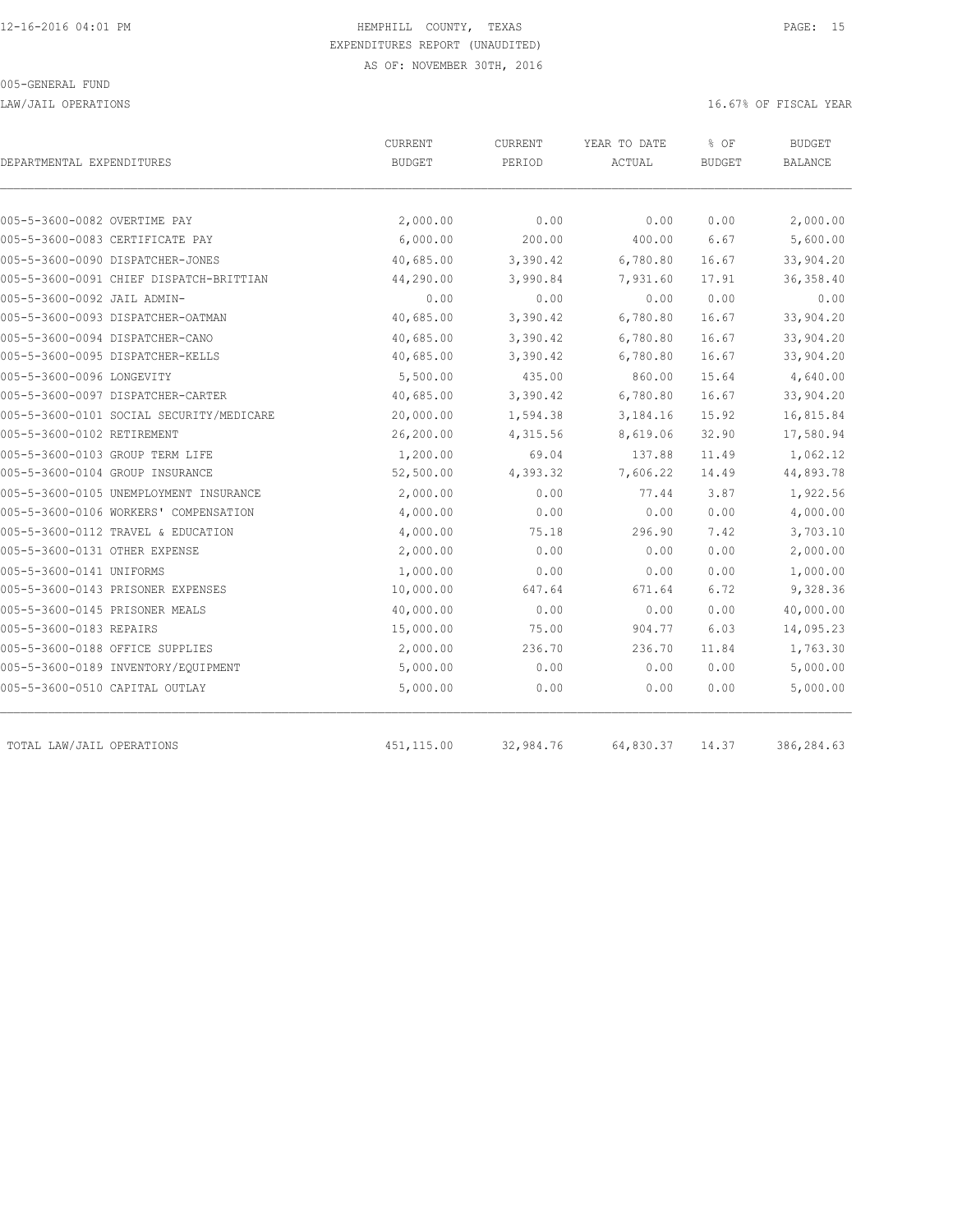|  |  |  |  |  | 12-16-2016 04:01 PM |
|--|--|--|--|--|---------------------|
|  |  |  |  |  |                     |

# HEMPHILL COUNTY, TEXAS **PAGE:** 16 EXPENDITURES REPORT (UNAUDITED) AS OF: NOVEMBER 30TH, 2016

SOLID WASTE DISPOSAL SOLID WASTE SERVER THE SOLID WASTER THE SOLID WASTER THE SOLID WASTER SERVER.

| DEPARTMENTAL EXPENDITURES      | CURRENT<br>BUDGET | CURRENT<br>PERIOD | YEAR TO DATE<br>ACTUAL | % OF<br>BUDGET | BUDGET<br><b>BALANCE</b> |
|--------------------------------|-------------------|-------------------|------------------------|----------------|--------------------------|
|                                |                   |                   |                        |                |                          |
| 005-5-6025-0122 FUEL & OIL     | 25,000.00         | 890.89            | 890.89                 | 3.56           | 24,109.11                |
| 005-5-6025-0127 TIPPING FEES   | 150,000.00        | 15,826.51         | 15,826.51              | 10.55          | 134, 173. 49             |
| 005-5-6025-0510 CAPITAL OUTLAY | 0.00              | 0.00              | 0.00                   | 0.00           | 0.00                     |
|                                |                   |                   |                        |                |                          |
| TOTAL SOLID WASTE DISPOSAL     | 175,000.00        | 16,717.40         | 16,717.40              | 9.55           | 158,282.60               |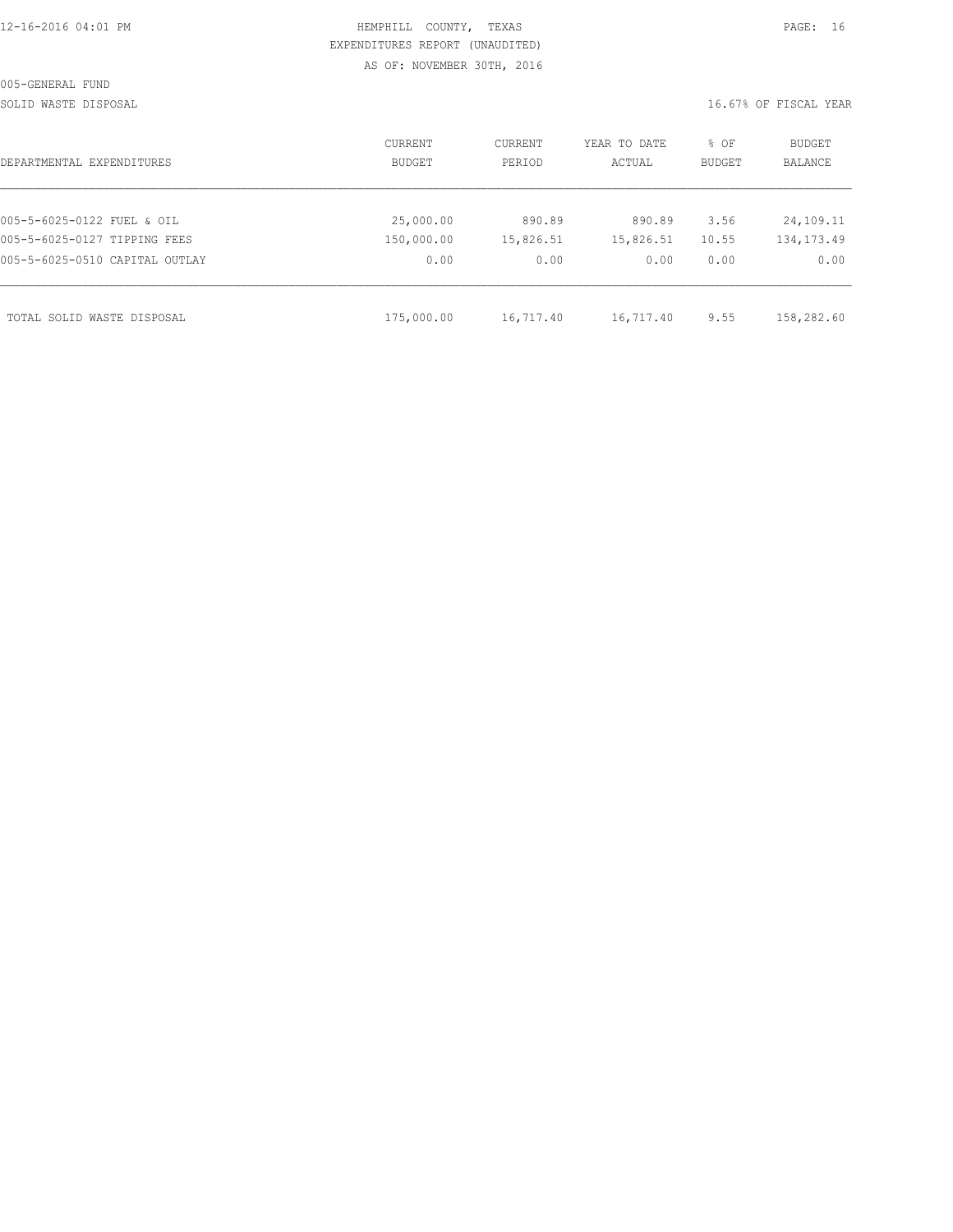### 005-GENERAL FUND

PUBLIC FACILITIES **16.67%** OF FISCAL YEAR

| DEPARTMENTAL EXPENDITURES               | <b>CURRENT</b><br><b>BUDGET</b> | CURRENT<br>PERIOD | YEAR TO DATE<br>ACTUAL | % OF<br><b>BUDGET</b> | <b>BUDGET</b><br>BALANCE |
|-----------------------------------------|---------------------------------|-------------------|------------------------|-----------------------|--------------------------|
|                                         |                                 |                   |                        |                       |                          |
| 005-5-7001-0124 TECH SUPPORT CONTRACT   | 12,000.00                       | 0.00              | 0.00                   | 0.00                  | 12,000.00                |
| 005-5-7001-0126 ROAD REPAIR             | 350,000.00                      | 0.00              | 0.00                   | 0.00                  | 350,000.00               |
| 005-5-7001-0128 SUPPLIES                | 13,000.00                       | 577.99            | 1,081.20               | 8.32                  | 11,918.80                |
| 005-5-7001-0129 COKES & COFFEE          | 4,000.00                        | 359.23            | 793.24                 | 19.83                 | 3,206.76                 |
| 005-5-7001-0133 UTILITIES/GENERAL       | 120,000.00                      | 4,505.30          | 10,830.34              | 9.03                  | 109,169.66               |
| 005-5-7001-0183 PUBLIC FACILITIES R&M   | 35,000.00                       | 1,237.23          | 1,237.23               | 3.53                  | 33,762.77                |
| 005-5-7001-0185 COURTHOUSE R&M          | 15,000.00                       | 16.95             | 96.95                  | 0.65                  | 14,903.05                |
| 005-5-7001-0186 BRIDGE/DAM-REPAIR/SPRAY | 30,000.00                       | 0.00              | 0.00                   | 0.00                  | 30,000.00                |
| 005-5-7001-0189 INVENTORY/EQUIPMENT     | 5,000.00                        | 0.00              | 0.00                   | 0.00                  | 5,000.00                 |
| 005-5-7001-0217 TRANSFER OUT            | 0.00                            | 0.00              | 0.00                   | 0.00                  | 0.00                     |
| 005-5-7001-0510 CAPITAL OUTLAY          | 216,361.00                      | 0.00              | 0.00                   | 0.00                  | 216,361.00               |
| TOTAL PUBLIC FACILITIES                 | 800,361.00                      | 6,696.70          | 14,038.96              | 1.75                  | 786,322.04               |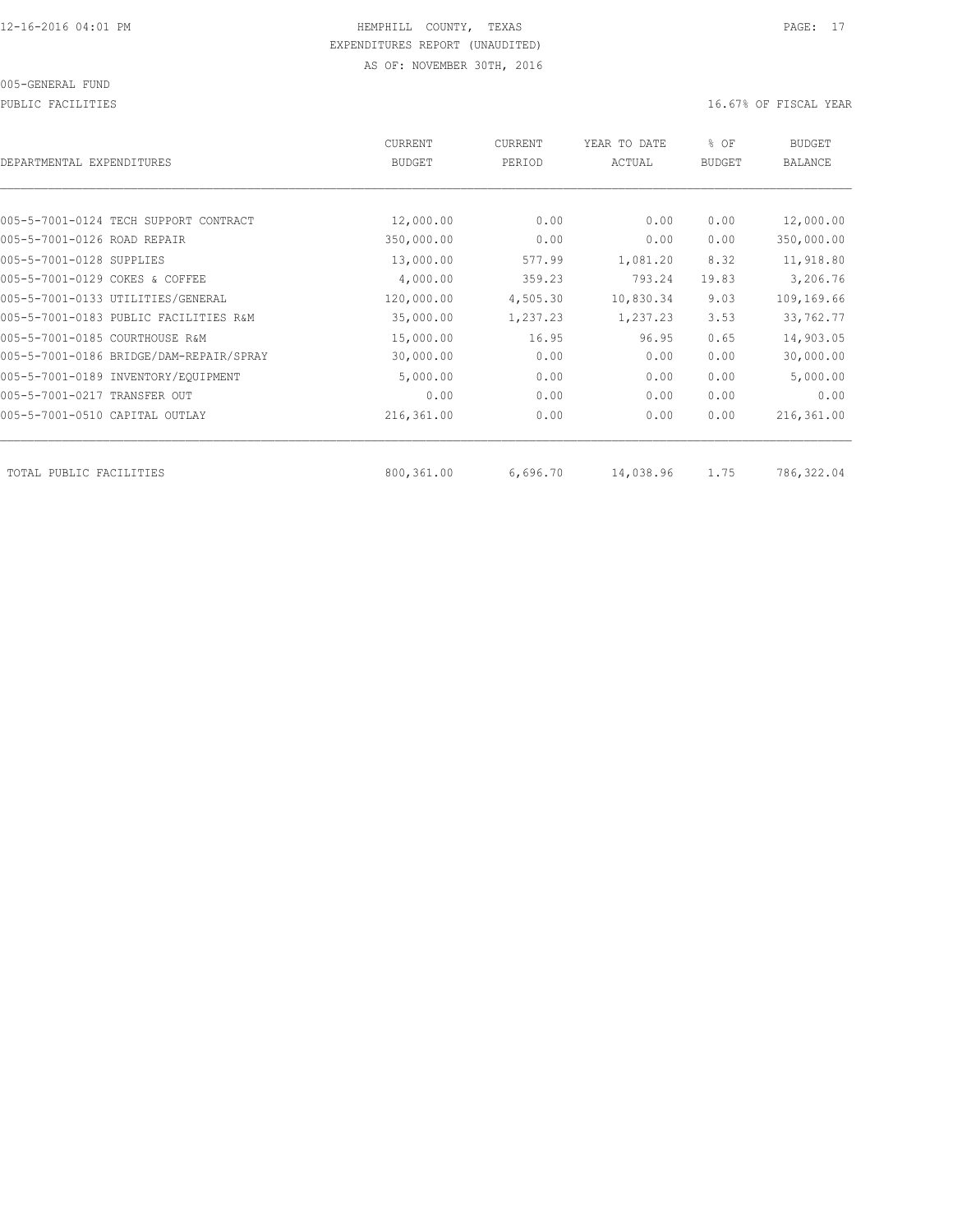CEMETERY 16.67% OF FISCAL YEAR

| DEPARTMENTAL EXPENDITURES                  | CURRENT<br><b>BUDGET</b> | CURRENT<br>PERIOD | YEAR TO DATE<br>ACTUAL | % OF<br><b>BUDGET</b> | BUDGET<br><b>BALANCE</b> |
|--------------------------------------------|--------------------------|-------------------|------------------------|-----------------------|--------------------------|
|                                            |                          |                   |                        |                       |                          |
| 005-5-7016-0097 CEMETERY ADM-JAHNEL        | 7,500.00                 | 3,525.00          | 3,525.00               | 47.00                 | 3,975.00                 |
| 005-5-7016-0101 SOCIAL SECURITY/MEDICARE   | 600.00                   | 269.66            | 269.66                 | 44.94                 | 330.34                   |
| 005-5-7016-0105 UNEMPLOYMENT INSURANCE     | 100.00                   | 0.00              | 0.00                   | 0.00                  | 100.00                   |
| 005-5-7016-0114 VETERAN'S MARKERS          | 1,000.00                 | 0.00              | 0.00                   | 0.00                  | 1,000.00                 |
| 005-5-7016-0124 CONTRACT LABOR             | 5,000.00                 | 0.00              | 485.00                 | 9.70                  | 4,515.00                 |
| 005-5-7016-0128 SUPPLIES                   | 500.00                   | 0.00              | 0.00                   | 0.00                  | 500.00                   |
| 005-5-7016-0130 UNMARKED GRAVES            | 1,000.00                 | 0.00              | 0.00                   | 0.00                  | 1,000.00                 |
| 005-5-7016-0133 UTILITIES                  | 300.00                   | 0.00              | 12.74                  | 4.25                  | 287.26                   |
| 005-5-7016-0140 LANDSCAPING                | 2,000.00                 | 0.00              | 0.00                   | 0.00                  | 2,000.00                 |
| 005-5-7016-0142 CONTRACT MOWING & PCTs 3&4 | 46,000.00                | 3,737.50          | 7,475.00               | 16.25                 | 38,525.00                |
| 005-5-7016-0510 CAPITAL OUTLAY             | 0.00                     | 0.00              | 0.00                   | 0.00                  | 0.00                     |
| TOTAL CEMETERY                             | 64,000.00                | 7,532.16          | 11,767.40              | 18.39                 | 52,232.60                |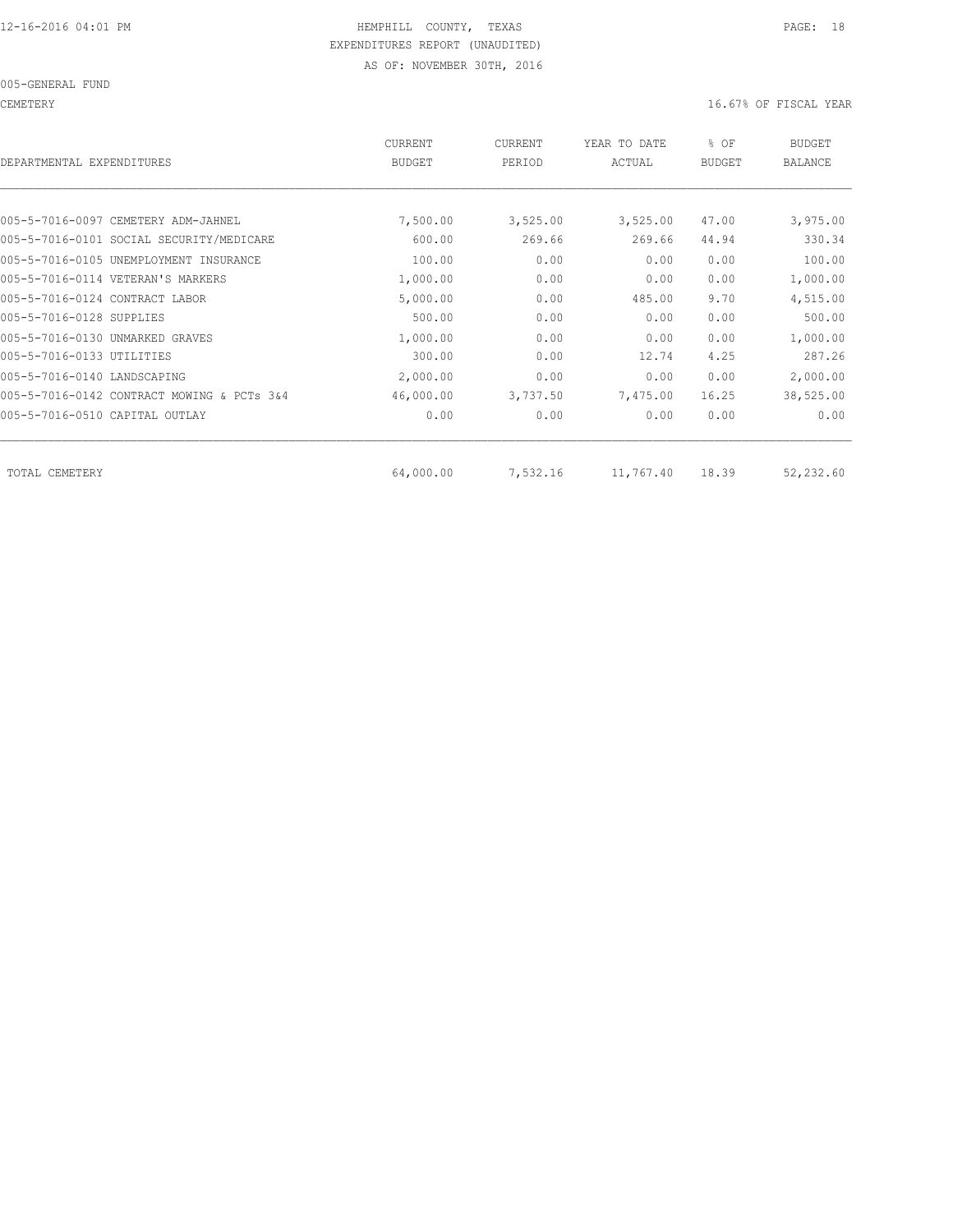OTHER COMPLEXES **OF SECONDITION**  $16.67$ % OF FISCAL YEAR

|                                          | <b>CURRENT</b> | CURRENT   | YEAR TO DATE | % OF          | <b>BUDGET</b>  |
|------------------------------------------|----------------|-----------|--------------|---------------|----------------|
| DEPARTMENTAL EXPENDITURES                | <b>BUDGET</b>  | PERIOD    | ACTUAL       | <b>BUDGET</b> | <b>BALANCE</b> |
|                                          |                |           |              |               |                |
| 005-5-7018-0082 OVERTIME                 | 1,500.00       | 0.00      | 0.00         | 0.00          | 1,500.00       |
| 005-5-7018-0091 COMPLEX SUPERVISOR-LYNCH | 52,530.00      | 4,377.50  | 8,755.00     | 16.67         | 43,775.00      |
| 005-5-7018-0092 COMPLEX ROADHAND-YARNOLD | 47,380.00      | 3,948.34  | 7,896.60     | 16.67         | 39,483.40      |
| 005-5-7018-0096 LONGEVITY                | 4,000.00       | 320.00    | 640.00       | 16.00         | 3,360.00       |
| 005-5-7018-0098 PART-TIME HELP           | 8,000.00       | 0.00      | 0.00         | 0.00          | 8,000.00       |
| 005-5-7018-0101 SOCIAL SECURITY/MEDICARE | 8,600.00       | 661.46    | 1,322.91     | 15.38         | 7,277.09       |
| 005-5-7018-0102 RETIREMENT               | 11,850.00      | 1,735.16  | 3,470.31     | 29.29         | 8,379.69       |
| 005-5-7018-0103 GROUP TERM LIFE          | 400.00         | 27.76     | 55.52        | 13.88         | 344.48         |
| 005-5-7018-0104 GROUP INSURANCE          | 16,000.00      | 1,283.74  | 2,567.48     | 16.05         | 13,432.52      |
| 005-5-7018-0105 UNEMPLOYMENT INSURANCE   | 500.00         | 0.00      | 28.79        | 5.76          | 471.21         |
| 005-5-7018-0106 WORKERS' COMPENSATION    | 1,400.00       | 0.00      | 0.00         | 0.00          | 1,400.00       |
| 005-5-7018-0122 FUEL & OIL               | 15,000.00      | 345.10    | 345.10       | 2.30          | 14,654.90      |
| 005-5-7018-0124 MACHINE HIRE/CONT LABOR  | 1,500.00       | 0.00      | 50.00        | 3.33          | 1,450.00       |
| 005-5-7018-0125 TIRES & TUBES            | 1,500.00       | 12.00     | 12.00        | 0.80          | 1,488.00       |
| 005-5-7018-0128 MATERIAL & SUPPLIES      | 10,000.00      | 1,333.69  | 1,471.33     | 14.71         | 8,528.67       |
| 005-5-7018-0132 TELEPHONE                | 700.00         | 30.00     | 60.00        | 8.57          | 640.00         |
| 005-5-7018-0183 REPAIRS & MAINTENANCE    | 15,000.00      | 0.00      | 0.00         | 0.00          | 15,000.00      |
| 005-5-7018-0185 TREES                    | 0.00           | 0.00      | 0.00         | 0.00          | 0.00           |
| 005-5-7018-0189 INVENTORY                | 12,000.00      | 0.00      | 0.00         | 0.00          | 12,000.00      |
| 005-5-7018-0206 CHEMICALS                | 3,000.00       | 0.00      | 0.00         | 0.00          | 3,000.00       |
| 005-5-7018-0510 CAPITAL OUTLAY           | 20,000.00      | 0.00      | 0.00         | 0.00          | 20,000.00      |
|                                          |                |           |              |               |                |
| TOTAL OTHER COMPLEXES                    | 230,860.00     | 14,074.75 | 26,675.04    | 11.55         | 204, 184.96    |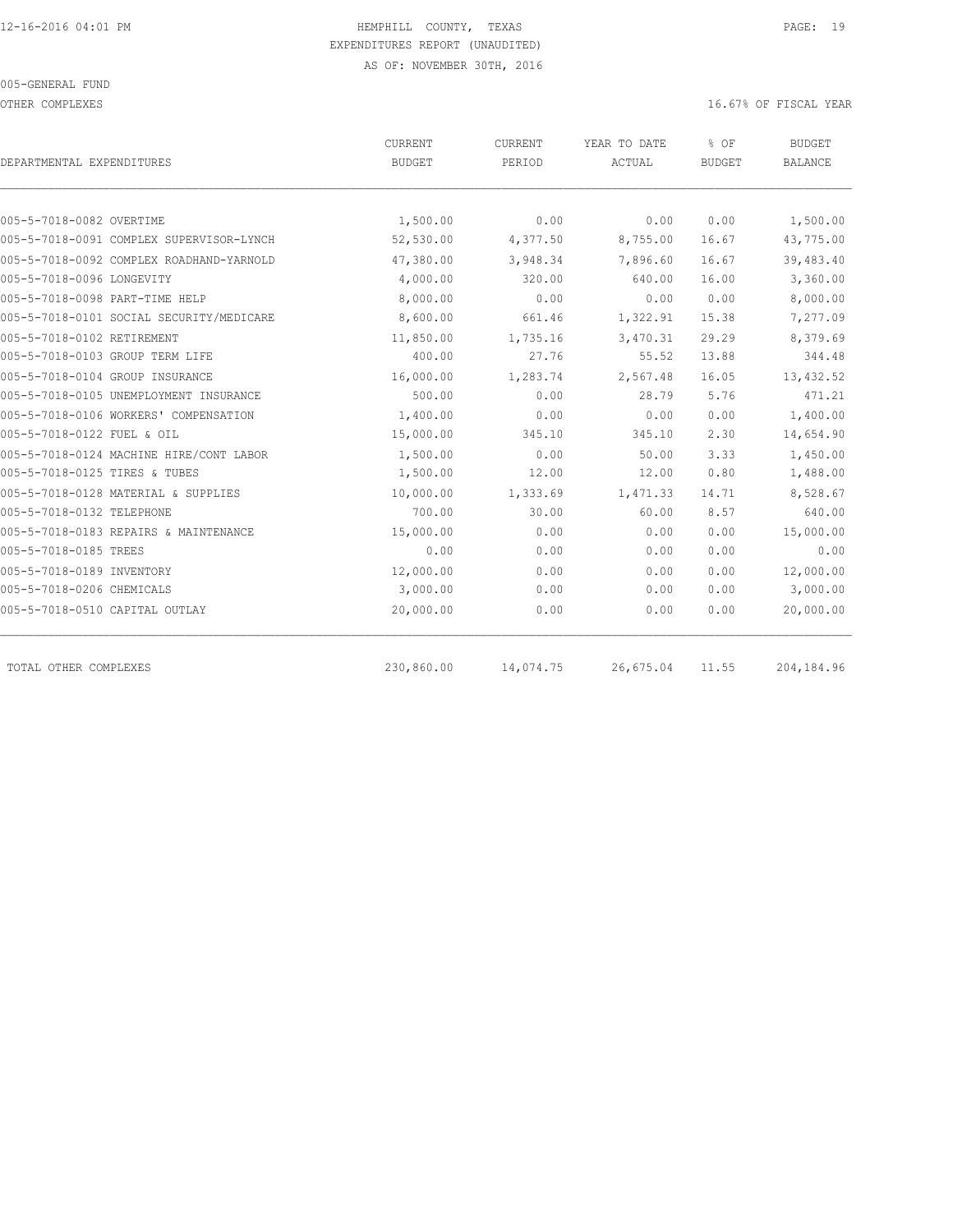#### 005-GENERAL FUND

#### LIBRARY 16.67% OF FISCAL YEAR

| DEPARTMENTAL EXPENDITURES                   | CURRENT<br><b>BUDGET</b> | CURRENT<br>PERIOD | YEAR TO DATE<br>ACTUAL | % OF<br><b>BUDGET</b> | <b>BUDGET</b><br>BALANCE |
|---------------------------------------------|--------------------------|-------------------|------------------------|-----------------------|--------------------------|
|                                             |                          |                   |                        |                       |                          |
| 005-5-7041-0090 LIBRARIAN-DILLON            | 52,530.00                | 4,377.50          | 8,755.00               | 16.67                 | 43,775.00                |
| 005-5-7041-0094 PART-TIME JANITOR           | 0.00                     | 0.00              | 0.00                   | 0.00                  | 0.00                     |
| 005-5-7041-0095 CLERK-GARCIA                | 33,000.00                | 2,750.00          | 5,500.00               | 16.67                 | 27,500.00                |
| 005-5-7041-0096 LONGEVITY                   | 3,850.00                 | 260.00            | 520.00                 | 13.51                 | 3,330.00                 |
| 005-5-7041-0097 CLERK/PT-LIBRARY CLERK      | 33,000.00                | 2,328.01          | 4,514.95               | 13.68                 | 28,485.05                |
| 005-5-7041-0098 CLERK-POWELL                | 31,518.00                | 2,626.50          | 5,253.00               | 16.67                 | 26,265.00                |
| 005-5-7041-0101 SOCIAL SECURITY/MEDICARE    | 12,000.00                | 899.28            | 1,783.96               | 14.87                 | 10,216.04                |
| 005-5-7041-0102 RETIREMENT                  | 15,500.00                | 2,426.76          | 4,592.96               | 29.63                 | 10,907.04                |
| 005-5-7041-0103 GROUP TERM LIFE             | 600.00                   | 38.82             | 73.47                  | 12.25                 | 526.53                   |
| 005-5-7041-0104 GROUP INSURANCE             | 24,000.00                | 1,337.53          | 2,675.06               | 11.15                 | 21,324.94                |
| 005-5-7041-0105 UNEMPLOYMENT INSURANCE      | 1,000.00                 | 0.00              | 38.81                  | 3.88                  | 961.19                   |
| 005-5-7041-0106 WORKERS' COMPENSATION       | 2,500.00                 | 0.00              | 0.00                   | 0.00                  | 2,500.00                 |
| 005-5-7041-0112 TRAVEL                      | 3,000.00                 | 52.00             | 82.00                  | 2.73                  | 2,918.00                 |
| 005-5-7041-0119 DUES                        | 2,000.00                 | 0.00              | 255.00                 | 12.75                 | 1,745.00                 |
| 005-5-7041-0128 SUPPLIES                    | 8,000.00                 | 506.33            | 609.17                 | 7.61                  | 7,390.83                 |
| 005-5-7041-0132 TELEPHONE                   | 7,100.00                 | 628.80            | 628.80                 | 8.86                  | 6,471.20                 |
| 005-5-7041-0142 HARRINGTON L. CONSORTIUM    | 9,050.00                 | 0.00              | 10,238.87              | $113.14$ (            | 1,188.87)                |
| 005-5-7041-0168 BOOKS                       | 22,000.00                | 3,589.59          | 4,290.45               | 19.50                 | 17,709.55                |
| 005-5-7041-0169 LIBRARY MEMORIALS/DONATIONS | $4,000.00$ (             | $209.01$ ) (      | 209.01)                | $5.23-$               | 4,209.01                 |
| 005-5-7041-0181 TECH SUPPORT                | 4,500.00                 | 46.00             | 955.49                 | 21.23                 | 3,544.51                 |
| 005-5-7041-0189 INVENTORY                   | 3,000.00                 | 121.28            | 121.28                 | 4.04                  | 2,878.72                 |
| TOTAL LIBRARY                               | 272,148.00               | 21,779.39         | 50,679.26              | 18.62                 | 221,468.74               |
| TOTAL EXPENDITURES                          | 5,988,683.00             | 593, 377.55       | 1,038,452.02           | 17.34                 | 4,950,230.98             |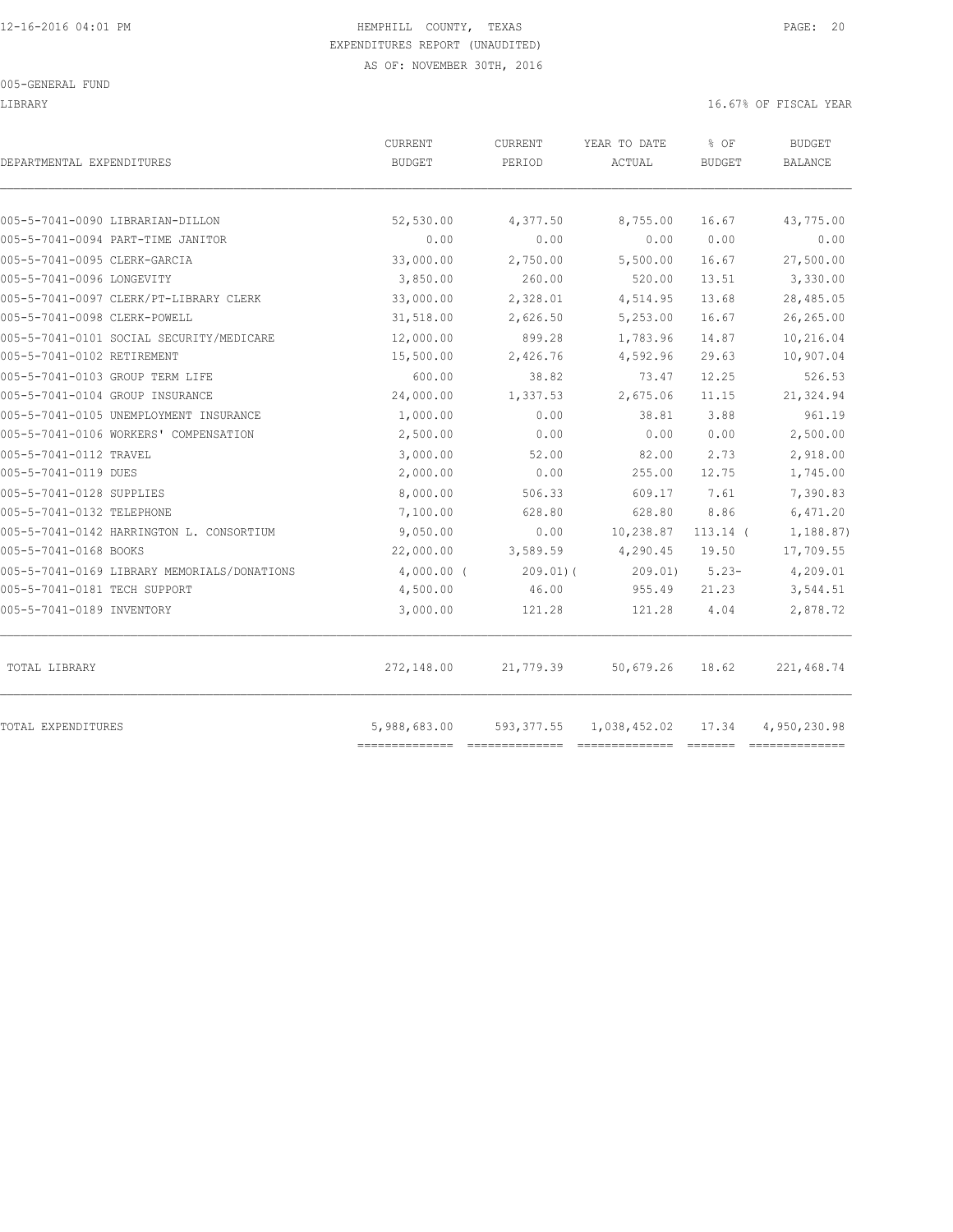LAW LIBRARY 16.67% OF FISCAL YEAR

| DEPARTMENTAL EXPENDITURES            | CURRENT<br><b>BUDGET</b>                  | CURRENT<br>PERIOD | YEAR TO DATE<br>ACTUAL | % OF<br><b>BUDGET</b> | <b>BUDGET</b><br>BALANCE |
|--------------------------------------|-------------------------------------------|-------------------|------------------------|-----------------------|--------------------------|
| 008-5-2008-0114 LAW LIBRARY EXPENSES | 2,000.00                                  | 0.00              | 0.00                   | 0.00                  | 2,000.00                 |
| TOTAL LAW LIBRARY                    | 2,000.00                                  | 0.00              | 0.00                   | 0.00                  | 2,000.00                 |
| TOTAL EXPENDITURES                   | 2,000.00<br>. _ _ _ _ _ _ _ _ _ _ _ _ _ _ | 0.00              | 0.00                   | 0.00                  | 2,000.00                 |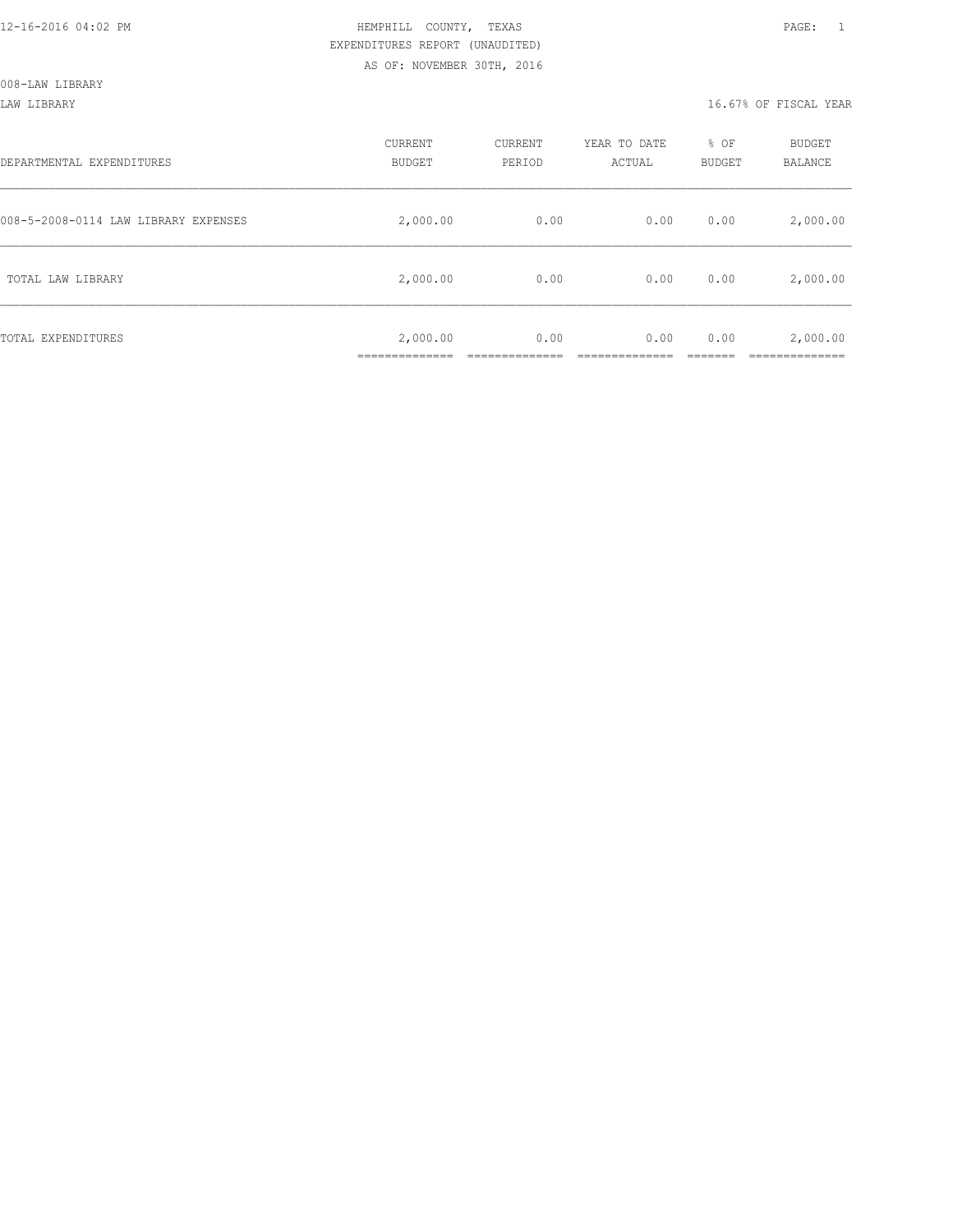CO COURTHOUSE SECURITY CONSULTED AND RELEASE OF SECOND VERMINDS OF SECOND VERMINDS OF SECONDITY

| DEPARTMENTAL EXPENDITURES          | CURRENT<br>BUDGET | CURRENT<br>PERIOD | YEAR TO DATE<br>ACTUAL | % OF<br><b>BUDGET</b> | BUDGET<br><b>BALANCE</b> |
|------------------------------------|-------------------|-------------------|------------------------|-----------------------|--------------------------|
| 009-5-3009-0114 CRTHS SECURITY EXP | 54,000.00         | 0.00              | 0.00                   | 0.00                  | 54,000.00                |
| TOTAL CO COURTHOUSE SECURITY       | 54,000.00         | 0.00              | 0.00                   | 0.00                  | 54,000.00                |
| TOTAL EXPENDITURES                 | 54,000.00         | 0.00              | 0.00                   | 0.00                  | 54,000.00                |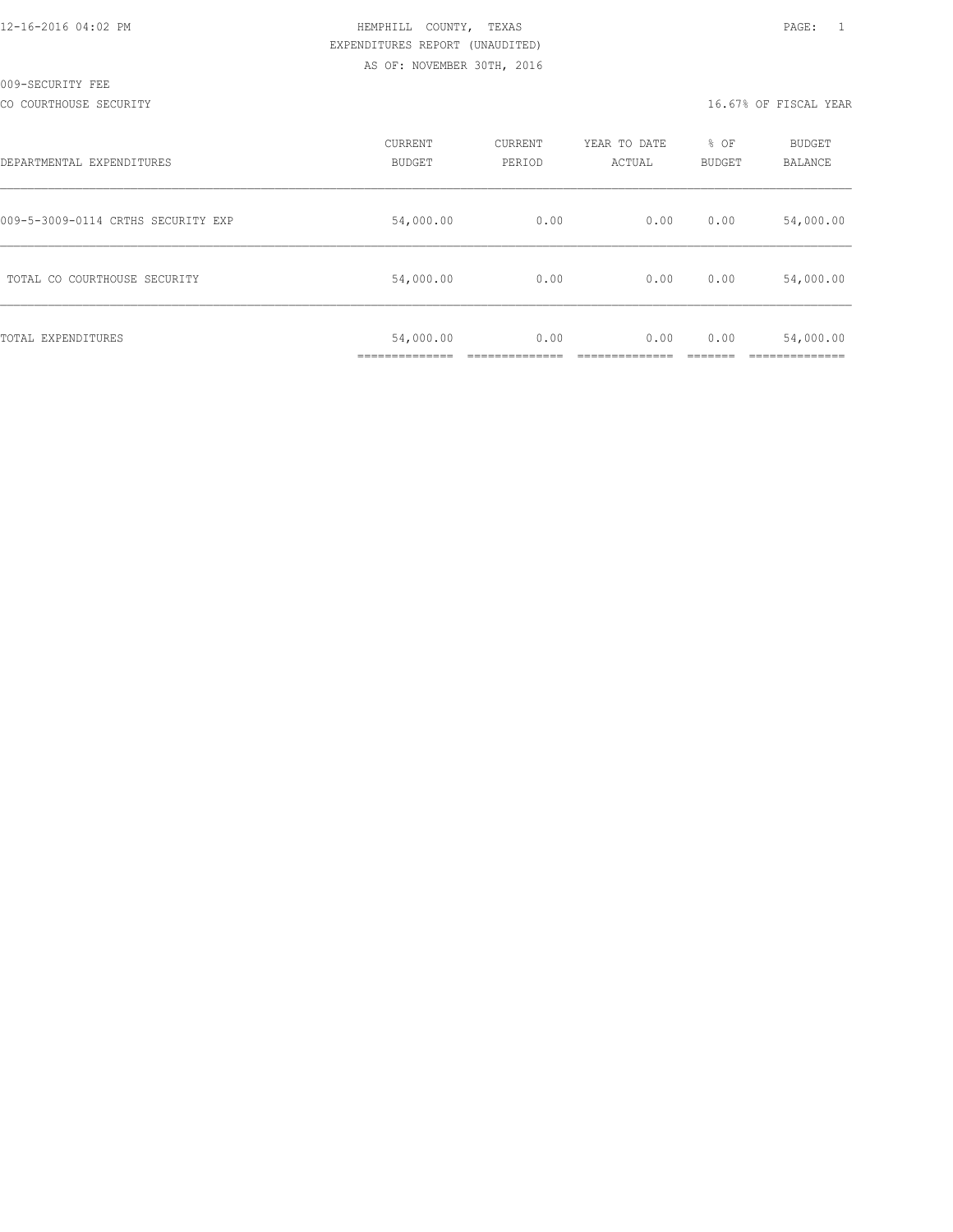AIRPORT 16.67% OF FISCAL YEAR

| DEPARTMENTAL EXPENDITURES                     | CURRENT<br><b>BUDGET</b> | CURRENT<br>PERIOD | YEAR TO DATE<br>ACTUAL | % OF<br><b>BUDGET</b> | <b>BUDGET</b><br>BALANCE |
|-----------------------------------------------|--------------------------|-------------------|------------------------|-----------------------|--------------------------|
|                                               |                          |                   |                        |                       |                          |
| 010-5-7010-0109 POSTAGE                       | 200.00                   | 47.00             | 47.00                  | 23.50                 | 153.00                   |
| 010-5-7010-0112 TRAVEL/DUES/PUBLICATIONS      | 800.00                   | 0.00              | 0.00                   | 0.00                  | 800.00                   |
| 010-5-7010-0122 FUEL & OIL                    | 75,000.00                | 51.58             | 20,809.91              | 27.75                 | 54,190.09                |
| 010-5-7010-0124 AIRPORT MGR CONTRACT          | 56,000.00                | 4,815.48          | 9,217.98               | 16.46                 | 46,782.02                |
| 010-5-7010-0127 FUEL SYSTEM MAINTENANCE       | 5,000.00                 | 0.00              | 0.00                   | 0.00                  | 5,000.00                 |
| 010-5-7010-0131 OTHER EXPENSE                 | 2,000.00                 | 57.82             | 57.82                  | 2.89                  | 1,942.18                 |
| 010-5-7010-0132 AWOS SATELLITE LINK/TELEPHONE | 5,000.00                 | 215.94            | 215.94                 | 4.32                  | 4,784.06                 |
| 010-5-7010-0133 UTILITIES                     | 7,500.00                 | 515.98            | 586.16                 | 7.82                  | 6,913.84                 |
| 010-5-7010-0134 BONDS & INSURANCE             | 2,500.00                 | 0.00              | 0.00                   | 0.00                  | 2,500.00                 |
| 010-5-7010-0140 SATELLITE TELEVISION          | 1,100.00                 | 0.00              | 0.00                   | 0.00                  | 1,100.00                 |
| 010-5-7010-0168 MOWING EOUIP./MAINT.          | 2,500.00                 | 0.00              | 0.00                   | 0.00                  | 2,500.00                 |
| 010-5-7010-0173 NAVIGATION EQUIP/MAINT        | 3,000.00                 | 213.73            | 213.73                 | 7.12                  | 2,786.27                 |
| 010-5-7010-0183 HANGAR-LOUNGE R&M             | 6,000.00                 | 95.65             | 471.50                 | 7.86                  | 5,528.50                 |
| 010-5-7010-0185 WSI WEATHER                   | 1,500.00                 | 0.00              | 417.00                 | 27.80                 | 1,083.00                 |
| 010-5-7010-0189 INVENTORY                     | 3,000.00                 | 0.00              | 364.64                 | 12.15                 | 2,635.36                 |
| 010-5-7010-0510 CAPITAL OUTLAY                | 17,020.00                | 0.00              | 0.00                   | 0.00                  | 17,020.00                |
| TOTAL AIRPORT                                 | 188,120.00               | 6,013.18          | 32,401.68              | 17.22                 | 155,718.32               |
| <b>TOTAL EXPENDITURES</b>                     | 188,120.00               | 6,013.18          | 32,401.68              | 17.22                 | 155,718.32               |
|                                               | ==============           |                   |                        |                       |                          |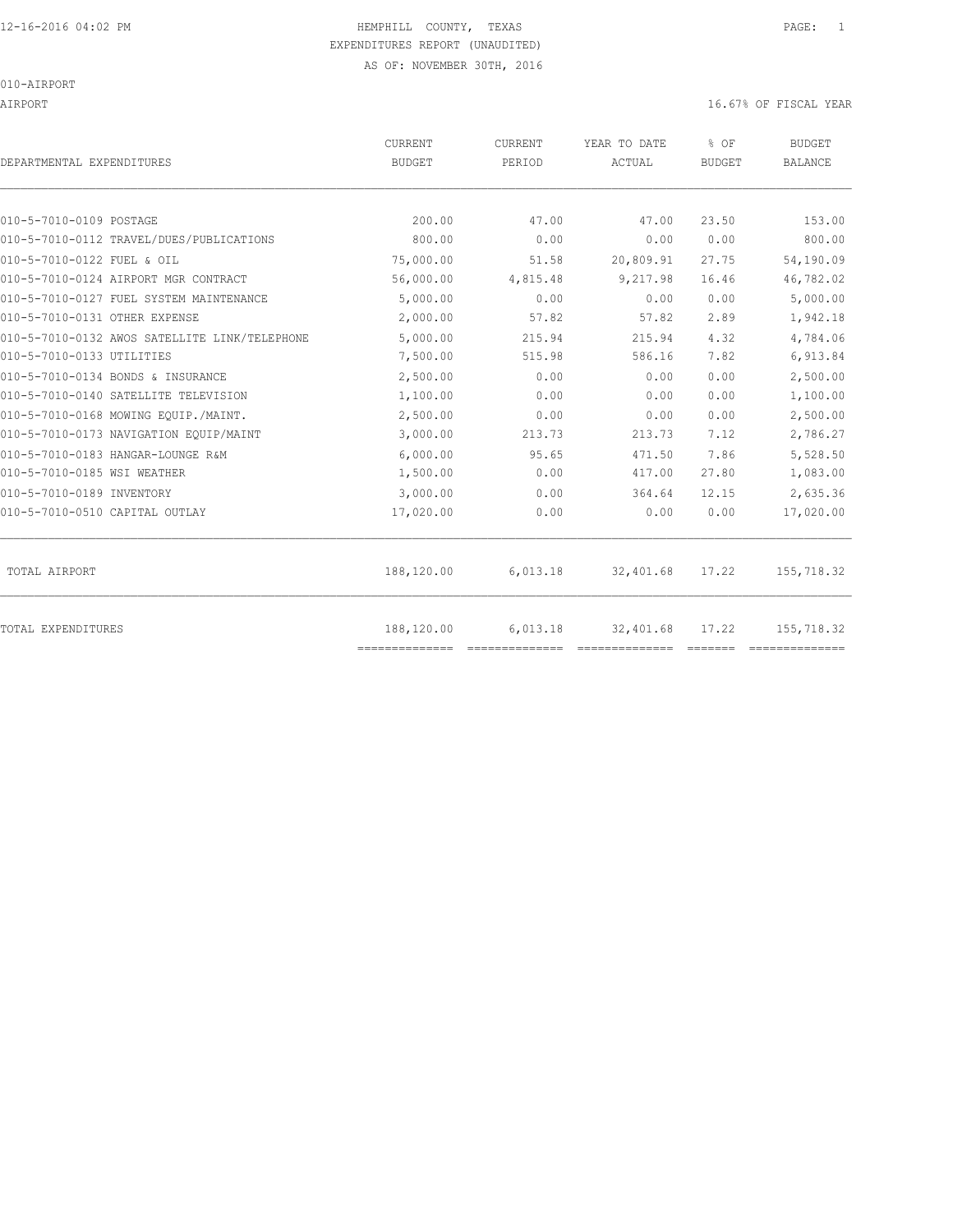ROAD & BRIDGE 1 16.67% OF FISCAL YEAR (16.67% OF FISCAL YEAR)

| DEPARTMENTAL EXPENDITURES                     | CURRENT<br><b>BUDGET</b>  | CURRENT<br>PERIOD | YEAR TO DATE<br>ACTUAL | % OF<br><b>BUDGET</b> | <b>BUDGET</b><br><b>BALANCE</b> |
|-----------------------------------------------|---------------------------|-------------------|------------------------|-----------------------|---------------------------------|
| 011-5-4011-0082 OVERTIME                      | 2,500.00                  | 0.00              | 0.00                   | 0.00                  | 2,500.00                        |
| 011-5-4011-0090 COMMISSIONER-BARTLETT         | 37,595.00                 | 3,132.92          | 6,265.80               | 16.67                 | 31, 329.20                      |
| 011-5-4011-0092 SR MAINTENANCE TECH-CERVANTES | 52,530.00                 | 4,377.50          | 8,755.00               | 16.67                 | 43,775.00                       |
| 011-5-4011-0095 MAINTENANCE TECH-MACIAS       | 47,380.00                 | 3,948.34          | 7,896.60               | 16.67                 | 39,483.40                       |
| 011-5-4011-0096 LONGEVITY                     | 3,500.00                  | 270.00            | 540.00                 | 15.43                 | 2,960.00                        |
| 011-5-4011-0101 SOCIAL SECURITY/MEDICARE      | 11,000.00                 | 864.51            | 1,730.87               | 15.74                 | 9,269.13                        |
| 011-5-4011-0102 RETIREMENT                    | 14,500.00                 | 2,366.14          | 4,737.06               | 32.67                 | 9,762.94                        |
| 011-5-4011-0103 GROUP TERM LIFE               | 500.00                    | 37.84             | 75.76                  | 15.15                 | 424.24                          |
| 011-5-4011-0104 GROUP INSURANCE               | 23,200.00                 | 1,285.16          | 2,570.32               | 11.08                 | 20,629.68                       |
| 011-5-4011-0105 UNEMPLOYMENT INSURANCE        | 400.00                    | 0.00              | 26.43                  | 6.61                  | 373.57                          |
| 011-5-4011-0106 WORKERS' COMPENSATION         | 1,800.00                  | 0.00              | 0.00                   | 0.00                  | 1,800.00                        |
| 011-5-4011-0110 FREIGHT                       | 200.00                    | 0.00              | 0.00                   | 0.00                  | 200.00                          |
| 011-5-4011-0112 TRAVEL                        | 3,000.00                  | 0.00              | 0.00                   | 0.00                  | 3,000.00                        |
| 011-5-4011-0114 SHARED EXPENSES               | 0.00                      | 0.00              | 0.00                   | 0.00                  | 0.00                            |
| 011-5-4011-0122 FUEL & OIL                    | 32,000.00                 | 0.00              | 0.00                   | 0.00                  | 32,000.00                       |
| 011-5-4011-0124 MACHINE HIRE/CONT LABOR LABOR | 15,000.00                 | 85.00             | 85.00                  | 0.57                  | 14,915.00                       |
| 011-5-4011-0125 TIRES & TUBES                 | 8,000.00                  | 398.95            | 398.95                 | 4.99                  | 7,601.05                        |
| 011-5-4011-0126 CALICHE & GRAVEL              | 25,000.00                 | 2,592.00          | 2,592.00               | 10.37                 | 22,408.00                       |
| 011-5-4011-0128 MATERIAL & SUPPLIES           | 10,000.00                 | 331.30            | 365.19                 | 3.65                  | 9,634.81                        |
| 011-5-4011-0130 COMMUNICATION REPAIRS         | 500.00                    | 0.00              | 0.00                   | 0.00                  | 500.00                          |
| 011-5-4011-0131 OTHER EXPENSE                 | 1,000.00                  | 0.00              | 0.00                   | 0.00                  | 1,000.00                        |
| 011-5-4011-0132 TELEPHONE                     | 1,700.00                  | 65.52             | 95.52                  | 5.62                  | 1,604.48                        |
| 011-5-4011-0133 UTILITIES/PCT 1               | 3,500.00                  | 116.74            | 116.74                 | 3.34                  | 3,383.26                        |
| 011-5-4011-0137 VEHICLE R&M                   | 6,000.00                  | 442.45            | 442.45                 | 7.37                  | 5,557.55                        |
| 011-5-4011-0144 TIN HORNS/CATTLE GUARDS/CHEM  | 7,000.00                  | 0.00              | 0.00                   | 0.00                  | 7,000.00                        |
| 011-5-4011-0173 HEAVY EQUIP - R&M             | 20,000.00                 | 0.00              | 0.00                   | 0.00                  | 20,000.00                       |
| 011-5-4011-0189 INVENTORY                     | 4,000.00                  | 0.00              | 0.00                   | 0.00                  | 4,000.00                        |
| 011-5-4011-0190 ROAD GRANT PROJECTS           | 0.00                      | 0.00              | 0.00                   | 0.00                  | 0.00                            |
| 011-5-4011-0510 CAPITAL OUTLAY                | 54,000.00                 | 0.00              | 0.00                   | 0.00                  | 54,000.00                       |
| TOTAL ROAD & BRIDGE 1                         | 385,805.00                | 20,314.37         | 36,693.69              | 9.51                  | 349, 111.31                     |
| <b>TOTAL EXPENDITURES</b>                     | 385,805.00<br>----------- | 20, 314.37        | 36,693.69              | 9.51<br>-------       | 349, 111.31                     |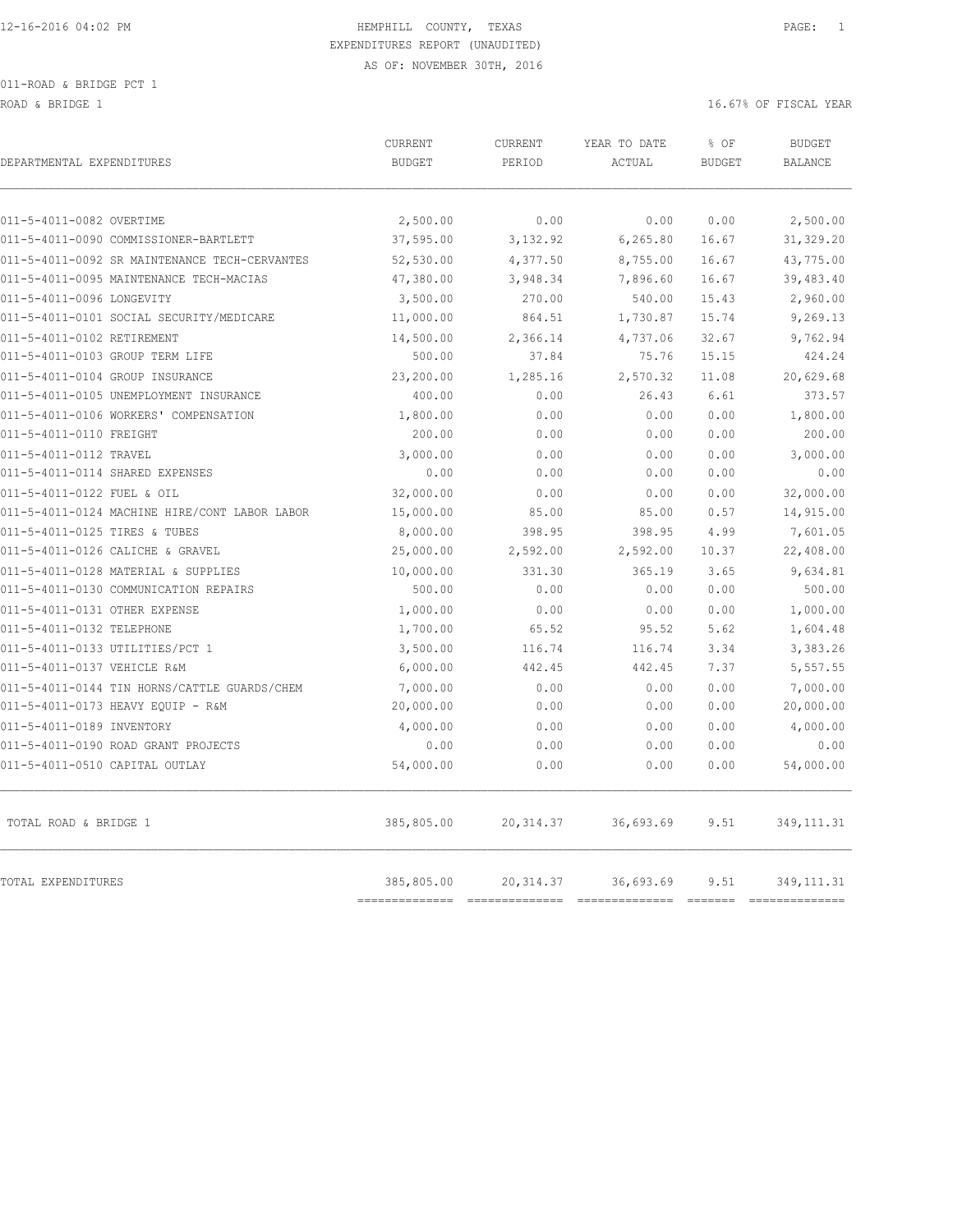| DEPARTMENTAL EXPENDITURES                      | <b>CURRENT</b><br><b>BUDGET</b> | <b>CURRENT</b><br>PERIOD | YEAR TO DATE<br>ACTUAL | % OF<br><b>BUDGET</b> | <b>BUDGET</b><br><b>BALANCE</b> |
|------------------------------------------------|---------------------------------|--------------------------|------------------------|-----------------------|---------------------------------|
| 012-5-4012-0090 COMMISSIONER-ALEXANDER         | 37,595.00                       | 3,132.92                 | 6,265.80               | 16.67                 | 31,329.20                       |
| 012-5-4012-0092 SR MAINTENANCE TECH-WALSER     | 52,530.00                       | 4,377.50                 | 8,755.00               | 16.67                 | 43,775.00                       |
| 012-5-4012-0095 MAINTENANCE TECH-SCHAFER       | 47,380.00                       | 3,948.34                 | 7,896.60               | 16.67                 | 39,483.40                       |
| 012-5-4012-0096 LONGEVITY                      | 1,500.00                        | 120.00                   | 240.00                 | 16.00                 | 1,260.00                        |
| 012-5-4012-0097 MAINTENANCE TECH-PT/OT         | 2,500.00                        | 0.00                     | 0.00                   | 0.00                  | 2,500.00                        |
| 012-5-4012-0101 SOCIAL SECURITY/MEDICARE       | 11,000.00                       | 881.87                   | 1,764.19               | 16.04                 | 9,235.81                        |
| 012-5-4012-0102 RETIREMENT                     | 14,500.00                       | 2,329.54                 | 4,660.26               | 32.14                 | 9,839.74                        |
| 012-5-4012-0103 GROUP TERM LIFE                | 600.00                          | 37.27                    | 74.55                  | 12.43                 | 525.45                          |
| 012-5-4012-0104 GROUP INSURANCE                | 22,000.00                       | 1,337.53                 | 2,675.06               | 12.16                 | 19,324.94                       |
| 012-5-4012-0105 UNEMPLOYMENT INSURANCE         | 400.00                          | 0.00                     | 35.00                  | 8.75                  | 365.00                          |
| 012-5-4012-0106 WORKERS' COMPENSATION          | 1,800.00                        | 0.00                     | 0.00                   | 0.00                  | 1,800.00                        |
| 012-5-4012-0110 FREIGHT                        | 100.00                          | 0.00                     | 0.00                   | 0.00                  | 100.00                          |
| 012-5-4012-0112 TRAVEL                         | 2,500.00                        | 0.00                     | 0.00                   | 0.00                  | 2,500.00                        |
| 012-5-4012-0114 SHARED EQUIPMENT EXPENSE W/PCT | 0.00                            | 0.00                     | 0.00                   | 0.00                  | 0.00                            |
| 012-5-4012-0122 FUEL & OIL                     | 32,000.00                       | 106.31                   | 106.31                 | 0.33                  | 31,893.69                       |
| 012-5-4012-0124 MACHINE HIRE/CONT LABOR        | 2,000.00                        | 0.00                     | 0.00                   | 0.00                  | 2,000.00                        |
| 012-5-4012-0125 TIRES & TUBES                  | 10,000.00                       | 33.75                    | 33.75                  | 0.34                  | 9,966.25                        |
| 012-5-4012-0126 CALICHE & GRAVEL               | 10,000.00                       | 760.00                   | 760.00                 | 7.60                  | 9,240.00                        |
| 012-5-4012-0128 MATERIAL & SUPPLIES            | 7,500.00                        | 103.61                   | 323.62                 | 4.31                  | 7,176.38                        |
| 012-5-4012-0130 COMMUNICATIONS EXPENSE         | 500.00                          | 0.00                     | 0.00                   | 0.00                  | 500.00                          |
| 012-5-4012-0132 TELEPHONE                      | 1,200.00                        | 30.00                    | 138.70                 | 11.56                 | 1,061.30                        |
| 012-5-4012-0133 UTILITIES/PCT 2                | 2,000.00                        | 163.08                   | 163.08                 | 8.15                  | 1,836.92                        |
| 012-5-4012-0137 VEHICLE R&M                    | 3,000.00                        | 75.66                    | 75.66                  | 2.52                  | 2,924.34                        |
| 012-5-4012-0144 TIN HORN/CATTLE GUARD/CHEM     | 8,000.00                        | 0.00                     | 0.00                   | 0.00                  | 8,000.00                        |
| 012-5-4012-0173 HEAVY EQUIP - R&M              | 20,000.00                       | 369.40                   | 718.47                 | 3.59                  | 19,281.53                       |
| 012-5-4012-0189 INVENTORY                      | 1,500.00                        | 0.00                     | 0.00                   | 0.00                  | 1,500.00                        |
| 012-5-4012-0510 CAPITAL OUTLAY                 | 74,245.00                       | 0.00                     | 0.00                   | 0.00                  | 74,245.00                       |
| TOTAL ROAD & BRIDGE 2                          | 366,350.00                      | 17,806.78                | 34,686.05              | 9.47                  | 331,663.95                      |
| TOTAL EXPENDITURES                             | 366,350.00<br>===========       | 17,806.78                | 34,686.05              | 9.47<br>--------      | 331,663.95<br>-----------       |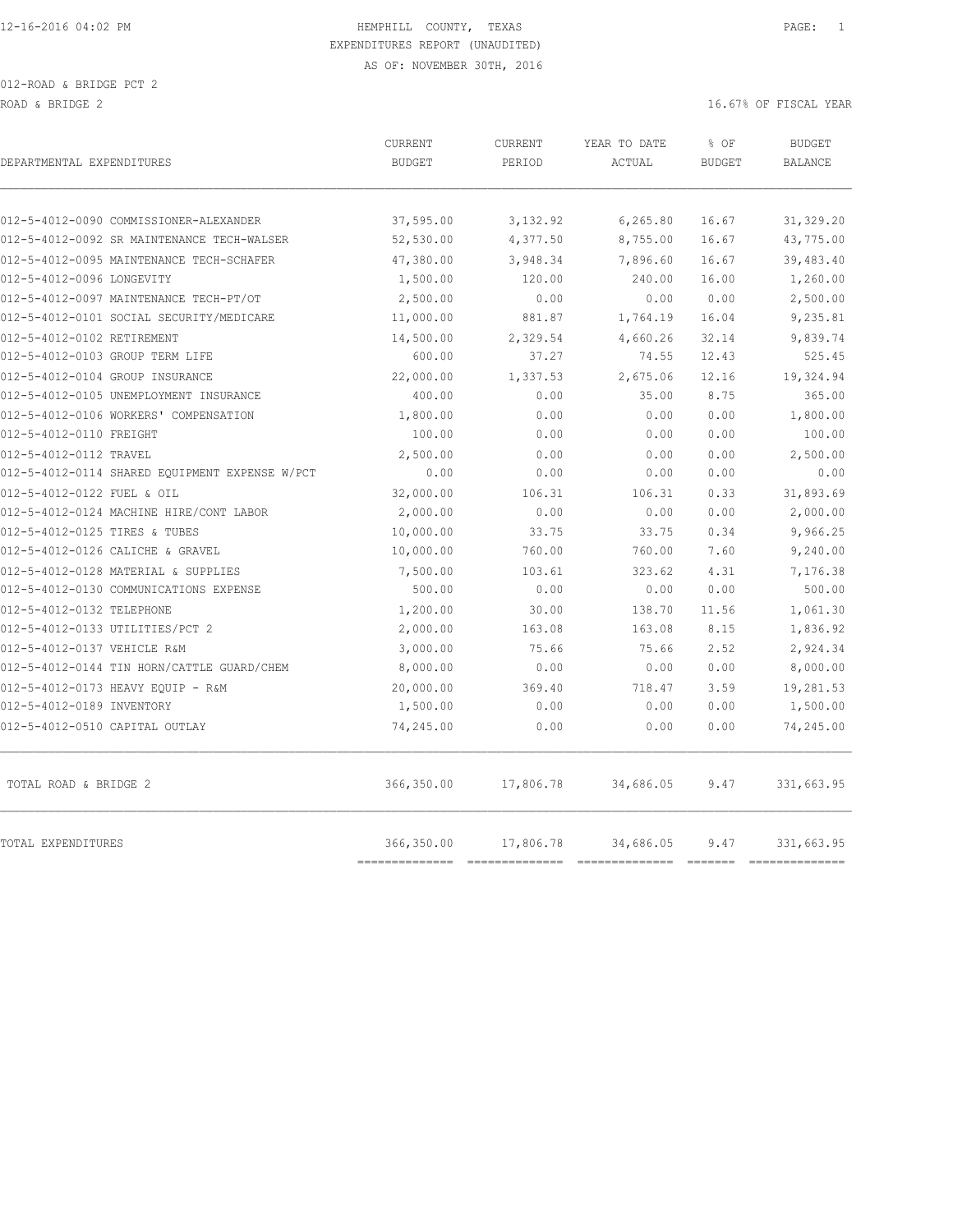| DEPARTMENTAL EXPENDITURES                  | CURRENT<br><b>BUDGET</b>    | <b>CURRENT</b><br>PERIOD | YEAR TO DATE<br>ACTUAL | % OF<br><b>BUDGET</b> | <b>BUDGET</b><br><b>BALANCE</b> |
|--------------------------------------------|-----------------------------|--------------------------|------------------------|-----------------------|---------------------------------|
| 013-5-4013-0082 OVERTIME                   | 5,000.00                    | 0.00                     | 0.00                   | 0.00                  | 5,000.00                        |
| 013-5-4013-0090 COMMISSIONER-MEEK          | 37,595.00                   | 3,132.92                 | 6, 265.80              | 16.67                 | 31,329.20                       |
| 013-5-4013-0092 SR MAINTENANCE TECH-CLARK  | 52,530.00                   | 4,377.50                 | 8,755.00               | 16.67                 | 43,775.00                       |
| 013-5-4013-0094 MAINTENANCE TECH-ARCHER    | 47,380.00                   | 3,948.34                 | 7,896.60               | 16.67                 | 39,483.40                       |
| 013-5-4013-0095 MAINTENANCE TECH-G.SCOTT   | 0.00                        | 0.00                     | 0.00                   | 0.00                  | 0.00                            |
| 013-5-4013-0096 LONGEVITY                  | 1,500.00                    | 110.00                   | 210.00                 | 14.00                 | 1,290.00                        |
| 013-5-4013-0097 MAINTENANCE TECH-FARRAR    | 47,380.00                   | 3,948.34                 | 7,896.60               | 16.67                 | 39,483.40                       |
| 013-5-4013-0098 MAINTENANCE TECH-PARSLEY   | 47,380.00                   | 3,948.34                 | 7,896.60               | 16.67                 | 39,483.40                       |
| 013-5-4013-0101 SOCIAL SECURITY/MEDICARE   | 18,500.00                   | 1,419.70                 | 2,839.53               | 15.35                 | 15,660.47                       |
| 013-5-4013-0102 RETIREMENT                 | 24,000.00                   | 3,935.06                 | 7,870.48               | 32.79                 | 16,129.52                       |
| 013-5-4013-0103 GROUP TERM LIFE            | 1,000.00                    | 62.94                    | 125.90                 | 12.59                 | 874.10                          |
| 013-5-4013-0104 GROUP INSURANCE            | 40,000.00                   | 3,211.48                 | 6,422.96               | 16.06                 | 33,577.04                       |
| 013-5-4013-0105 UNEMPLOYMENT INSURANCE     | 1,000.00                    | 0.00                     | 64.26                  | 6.43                  | 935.74                          |
| 013-5-4013-0106 WORKERS' COMPENSATION      | 4,000.00                    | 0.00                     | 0.00                   | 0.00                  | 4,000.00                        |
| 013-5-4013-0110 FREIGHT                    | 100.00                      | 0.00                     | 0.00                   | 0.00                  | 100.00                          |
| 013-5-4013-0112 TRAVEL                     | 3,000.00                    | 0.00                     | 0.00                   | 0.00                  | 3,000.00                        |
| 013-5-4013-0122 FUEL & OIL                 | 65,000.00                   | 1,167.38                 | 1,167.38               | 1.80                  | 63,832.62                       |
| 013-5-4013-0124 MACHINE HIRE/CONT LABOR    | 15,000.00                   | 0.00                     | 2,609.77               | 17.40                 | 12,390.23                       |
| 013-5-4013-0125 TIRES & TUBES              | 12,000.00                   | 194.00                   | 194.00                 | 1.62                  | 11,806.00                       |
| 013-5-4013-0126 CALICHE & GRAVEL           | 45,000.00                   | 5,516.85                 | 12, 130.93             | 26.96                 | 32,869.07                       |
| 013-5-4013-0128 MATERIAL & SUPPLIES        | 20,000.00                   | 441.21                   | 581.48                 | 2.91                  | 19,418.52                       |
| 013-5-4013-0130 COMMUNICATIONS EXPENSES    | 500.00                      | 0.00                     | 0.00                   | 0.00                  | 500.00                          |
| 013-5-4013-0131 OTHER EXPENSE              | 1,000.00                    | 0.00                     | 0.00                   | 0.00                  | 1,000.00                        |
| 013-5-4013-0132 TELEPHONE                  | 600.00                      | 30.00                    | 60.00                  | 10.00                 | 540.00                          |
| 013-5-4013-0133 UTILITIES/PCT 3            | 3,000.00                    | 131.26                   | 131.26                 | 4.38                  | 2,868.74                        |
| 013-5-4013-0137 VEHICLE R&M                | 15,000.00                   | 0.00                     | 0.00                   | 0.00                  | 15,000.00                       |
| 013-5-4013-0144 TIN HORN/CATTLE GUARD/CHEM | 7,000.00                    | 0.00                     | 0.00                   | 0.00                  | 7,000.00                        |
| 013-5-4013-0173 HEAVY EQUIP - R&M          | 40,000.00                   | 585.60                   | 3,612.29               | 9.03                  | 36, 387.71                      |
| 013-5-4013-0189 INVENTORY                  | 10,000.00                   | 0.00                     | 0.00                   | 0.00                  | 10,000.00                       |
| 013-5-4013-0190 ROAD GRANT PROJECTS        | 0.00                        | 0.00                     | 0.00                   | 0.00                  | 0.00                            |
| 013-5-4013-0510 CAPITAL OUTLAY             | 110,135.00                  | 0.00                     | 0.00                   | 0.00                  | 110,135.00                      |
| TOTAL ROAD & BRIDGE 3                      | 674,600.00                  | 36,160.92                | 76,730.84              | 11.37                 | 597,869.16                      |
| TOTAL EXPENDITURES                         | 674,600.00<br>============= | 36,160.92                | 76,730.84              | 11.37                 | 597,869.16                      |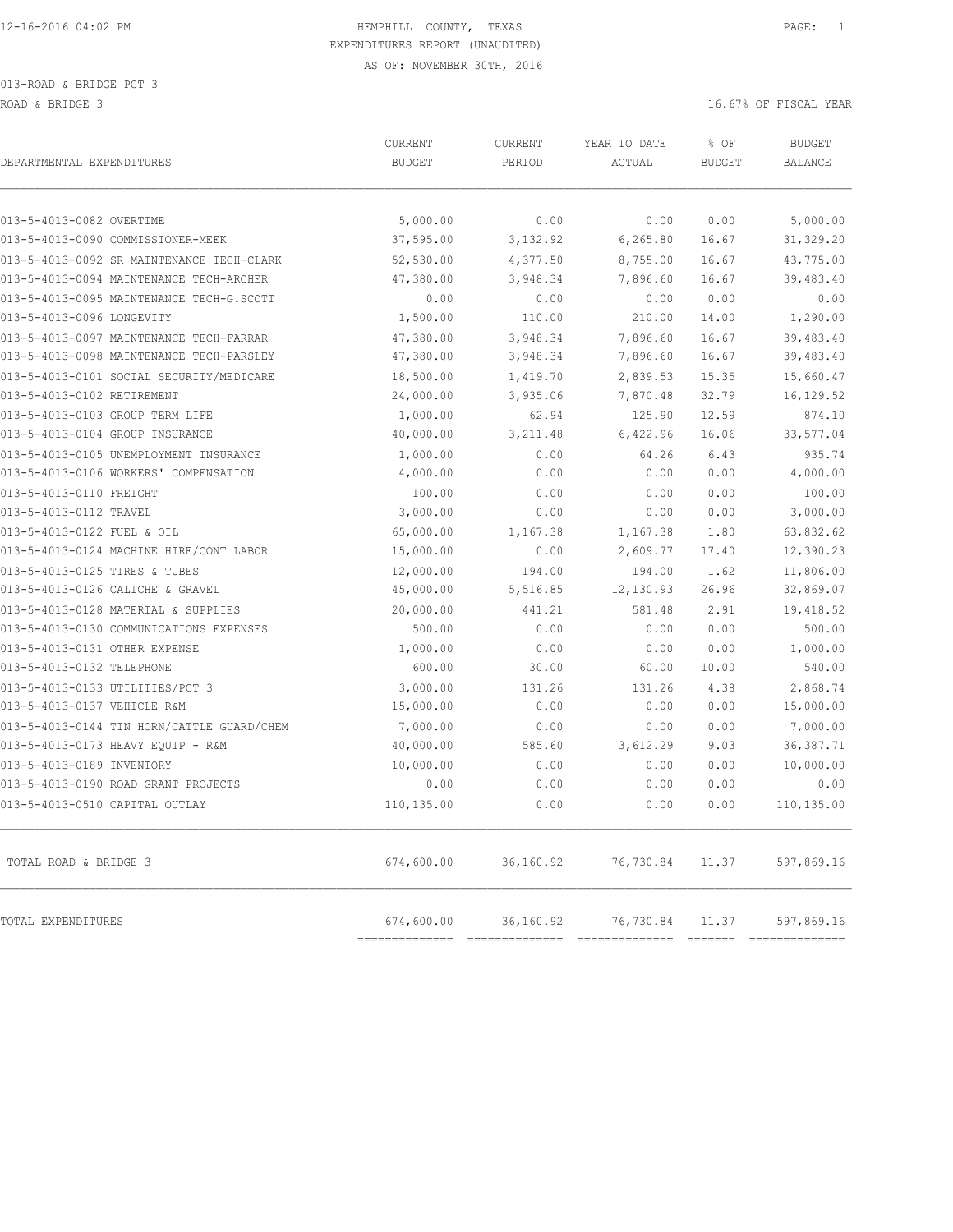ROAD & BRIDGE 4 16.67% OF FISCAL YEAR (1999) AND ROAD & BRIDGE 4

| DEPARTMENTAL EXPENDITURES                      | <b>CURRENT</b><br><b>BUDGET</b> | CURRENT<br>PERIOD | YEAR TO DATE<br>ACTUAL                                                                                                                                                                                                                                                                                                                                                                                                                                                                                                                                                         | % OF<br><b>BUDGET</b> | <b>BUDGET</b><br><b>BALANCE</b> |
|------------------------------------------------|---------------------------------|-------------------|--------------------------------------------------------------------------------------------------------------------------------------------------------------------------------------------------------------------------------------------------------------------------------------------------------------------------------------------------------------------------------------------------------------------------------------------------------------------------------------------------------------------------------------------------------------------------------|-----------------------|---------------------------------|
|                                                |                                 |                   |                                                                                                                                                                                                                                                                                                                                                                                                                                                                                                                                                                                |                       |                                 |
| 014-5-4014-0082 PART-TIME/OVERTIME             | 5,000.00                        | 0.00              | 0.00                                                                                                                                                                                                                                                                                                                                                                                                                                                                                                                                                                           | 0.00                  | 5,000.00                        |
| 014-5-4014-0090 COMMISSIONER-THOMAS            | 37,595.00                       | 3,132.92          | 6,265.80                                                                                                                                                                                                                                                                                                                                                                                                                                                                                                                                                                       | 16.67                 | 31,329.20                       |
| 014-5-4014-0092 SR MAINTENANCE TECH-CROSGROVE  | 52,530.00                       | 4,377.50          | 8,755.00                                                                                                                                                                                                                                                                                                                                                                                                                                                                                                                                                                       | 16.67                 | 43,775.00                       |
| 014-5-4014-0094 MAINTENANCE TECH-SCOTT         | 47,380.00                       | 3,948.34          | 7,896.60                                                                                                                                                                                                                                                                                                                                                                                                                                                                                                                                                                       | 16.67                 | 39,483.40                       |
| 014-5-4014-0095 MAINTENANCE TECH-WRIGHT        | 47,380.00                       | 3,948.34          | 7,896.60                                                                                                                                                                                                                                                                                                                                                                                                                                                                                                                                                                       | 16.67                 | 39,483.40                       |
| 014-5-4014-0096 LONGEVITY                      | 2,400.00                        | 160.00            | 350.00                                                                                                                                                                                                                                                                                                                                                                                                                                                                                                                                                                         | 14.58                 | 2,050.00                        |
| 014-5-4014-0097 MAINTENANCE TECH-HARRISON      | 47,380.00                       | 1,974.17          | 5,922.43                                                                                                                                                                                                                                                                                                                                                                                                                                                                                                                                                                       | 12.50                 | 41, 457.57                      |
| 014-5-4014-0101 SOCIAL SECURITY/MEDICARE       | 18,500.00                       | 1,336.22          | 2,828.30                                                                                                                                                                                                                                                                                                                                                                                                                                                                                                                                                                       | 15.29                 | 15,671.70                       |
| 014-5-4014-0102 RETIREMENT                     | 24,000.00                       | 3,544.83          | 7,497.05                                                                                                                                                                                                                                                                                                                                                                                                                                                                                                                                                                       | 31.24                 | 16,502.95                       |
| 014-5-4014-0103 GROUP TERM LIFE                | 1,000.00                        | 56.72             | 119.96                                                                                                                                                                                                                                                                                                                                                                                                                                                                                                                                                                         | 12.00                 | 880.04                          |
| 014-5-4014-0104 GROUP INSURANCE                | 32,000.00                       | 2,609.24          | 5, 231.93                                                                                                                                                                                                                                                                                                                                                                                                                                                                                                                                                                      | 16.35                 | 26,768.07                       |
| 014-5-4014-0105 UNEMPLOYMENT INSURANCE         | 1,500.00                        | 0.00              | 50.07                                                                                                                                                                                                                                                                                                                                                                                                                                                                                                                                                                          | 3.34                  | 1,449.93                        |
| 014-5-4014-0106 WORKERS' COMPENSATION          | 3,500.00                        | 0.00              | 0.00                                                                                                                                                                                                                                                                                                                                                                                                                                                                                                                                                                           | 0.00                  | 3,500.00                        |
| 014-5-4014-0110 FREIGHT                        | 0.00                            | 0.00              | 0.00                                                                                                                                                                                                                                                                                                                                                                                                                                                                                                                                                                           | 0.00                  | 0.00                            |
| 014-5-4014-0112 TRAVEL                         | 3,000.00                        | 0.00              | 344.75                                                                                                                                                                                                                                                                                                                                                                                                                                                                                                                                                                         | 11.49                 | 2,655.25                        |
| 014-5-4014-0122 FUEL & OIL                     | 65,000.00                       | 2,097.24          | 2,097.24                                                                                                                                                                                                                                                                                                                                                                                                                                                                                                                                                                       | 3.23                  | 62,902.76                       |
| 014-5-4014-0124 MACHINE HIRE/CONT LABOR        | 3,000.00                        | 25.20             | 925.20                                                                                                                                                                                                                                                                                                                                                                                                                                                                                                                                                                         | 30.84                 | 2,074.80                        |
| 014-5-4014-0125 TIRES & TUBES                  | 10,000.00                       | 276.95            | 276.95                                                                                                                                                                                                                                                                                                                                                                                                                                                                                                                                                                         | 2.77                  | 9,723.05                        |
| 014-5-4014-0126 CALICHE & GRAVEL               | 45,000.00                       | 0.00              | 620.00                                                                                                                                                                                                                                                                                                                                                                                                                                                                                                                                                                         | 1.38                  | 44,380.00                       |
| 014-5-4014-0128 MATERIAL & SUPPLIES            | 10,000.00                       | 197.49            | 955.68                                                                                                                                                                                                                                                                                                                                                                                                                                                                                                                                                                         | 9.56                  | 9,044.32                        |
| 014-5-4014-0130 COMMUNICATIONS EXPENSES        | 1,000.00                        | 0.00              | 0.00                                                                                                                                                                                                                                                                                                                                                                                                                                                                                                                                                                           | 0.00                  | 1,000.00                        |
| 014-5-4014-0131 OTHER EXPENSE                  | 0.00                            | 0.00              | 0.00                                                                                                                                                                                                                                                                                                                                                                                                                                                                                                                                                                           | 0.00                  | 0.00                            |
| 014-5-4014-0132 TELEPHONE                      | 2,000.00                        | 153.63            | 183.63                                                                                                                                                                                                                                                                                                                                                                                                                                                                                                                                                                         | 9.18                  | 1,816.37                        |
| 014-5-4014-0133 UTILITIES/PCT 4                | 8,000.00                        | 274.59            | 274.59                                                                                                                                                                                                                                                                                                                                                                                                                                                                                                                                                                         | 3.43                  | 7,725.41                        |
| 014-5-4014-0137 VEHICLE R&M                    | 4,000.00                        | 95.92             | 95.92                                                                                                                                                                                                                                                                                                                                                                                                                                                                                                                                                                          | 2.40                  | 3,904.08                        |
| 014-5-4014-0144 TIN HORNS, CATTLE GUARDS, CHEM | 3,000.00                        | 0.00              | 0.00                                                                                                                                                                                                                                                                                                                                                                                                                                                                                                                                                                           | 0.00                  | 3,000.00                        |
| 014-5-4014-0173 HEAVY EQUIP - R&M              | 20,000.00                       | 534.90            | 534.90                                                                                                                                                                                                                                                                                                                                                                                                                                                                                                                                                                         | 2.67                  | 19,465.10                       |
| 014-5-4014-0189 INVENTORY                      | 8,000.00                        | 0.00              | 0.00                                                                                                                                                                                                                                                                                                                                                                                                                                                                                                                                                                           | 0.00                  | 8,000.00                        |
| 014-5-4014-0190 ROAD GRANT PROJECTS            | 0.00                            | 0.00              | 0.00                                                                                                                                                                                                                                                                                                                                                                                                                                                                                                                                                                           | 0.00                  | 0.00                            |
| 014-5-4014-0225 RENT                           | 0.00                            | 0.00              | 750.00                                                                                                                                                                                                                                                                                                                                                                                                                                                                                                                                                                         | 0.00(                 | 750.00)                         |
| 014-5-4014-0510 CAPITAL OUTLAY                 | 102,935.00                      | 0.00              | 57, 194.08                                                                                                                                                                                                                                                                                                                                                                                                                                                                                                                                                                     | 55.56                 | 45,740.92                       |
| TOTAL ROAD & BRIDGE 4                          | 605,100.00                      | 28,744.20         | 117,066.68                                                                                                                                                                                                                                                                                                                                                                                                                                                                                                                                                                     | 19.35                 | 488,033.32                      |
| TOTAL EXPENDITURES                             | 605,100.00<br>===========       | 28,744.20         | 117,066.68<br>$\begin{tabular}{lllllllllllll} \multicolumn{2}{l}{{\color{red}{{\color{red}{{\color{magenta}{\color{black}{{\color{magenta}{\color{black}{{\color{magenta}{\color{black}{{\color{black}{{\color{black}{{\color{black}{{\color{black}{{\color{black}{{\color{black}{{\color{black}{{\color{black}{{\color{black}{{\color{black}{{\color{black}{{\color{black}{{\color{black}{{\color{black}{{\color{black}{{\color{black}{{\color{black}{{\color{black}{{\color{black}{{\color{black}{{\color{black}{{\color{black}{{\color{black}{{\color{black}{{\color{black$ | 19.35                 | 488,033.32<br>$= 22222222222$   |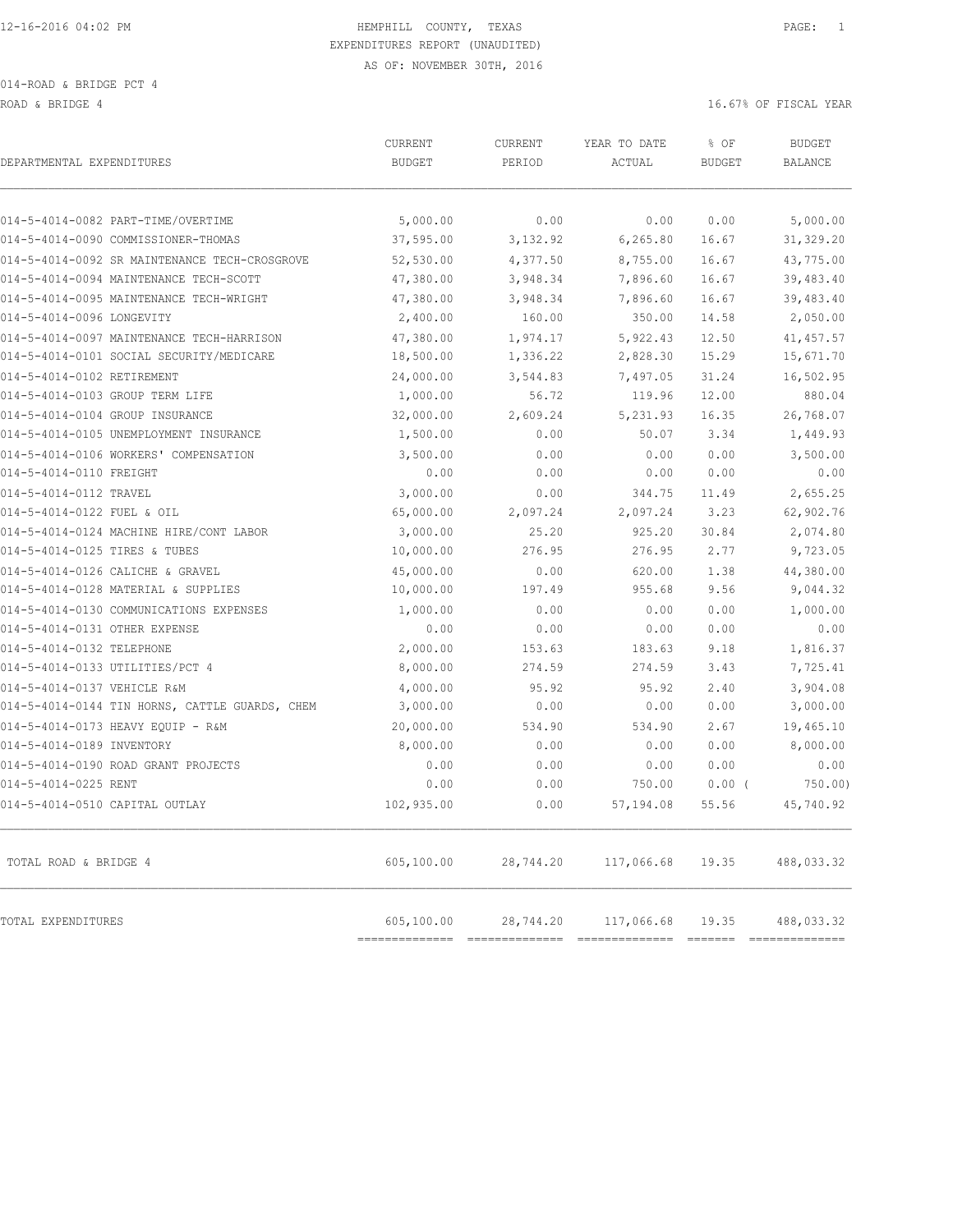# 022-CO RECORDS PRESERVATION

CO RECORDS PRESERVATION 16.67% OF FISCAL YEAR

| DEPARTMENTAL EXPENDITURES             | <b>CURRENT</b>            | <b>CURRENT</b> | YEAR TO DATE | % OF          | <b>BUDGET</b>  |
|---------------------------------------|---------------------------|----------------|--------------|---------------|----------------|
|                                       | <b>BUDGET</b>             | PERIOD         | ACTUAL       | <b>BUDGET</b> | <b>BALANCE</b> |
| 022-5-1022-0114 COUNTY RPF-EXPENSE    | 45,000.00                 | 0.00           | 0.00         | 0.00          | 45,000.00      |
| 022-5-1022-0115 CO RECORDS MANAGEMENT | 45,000.00                 | 805.00         | 2,638.99     | 5.86          | 42,361.01      |
| TOTAL CO RECORDS PRESERVATION         | 90,000.00                 | 805.00         | 2,638.99     | 2.93          | 87,361.01      |
| TOTAL EXPENDITURES                    | 90,000.00<br>____________ | 805.00         | 2,638.99     | 2.93          | 87,361.01      |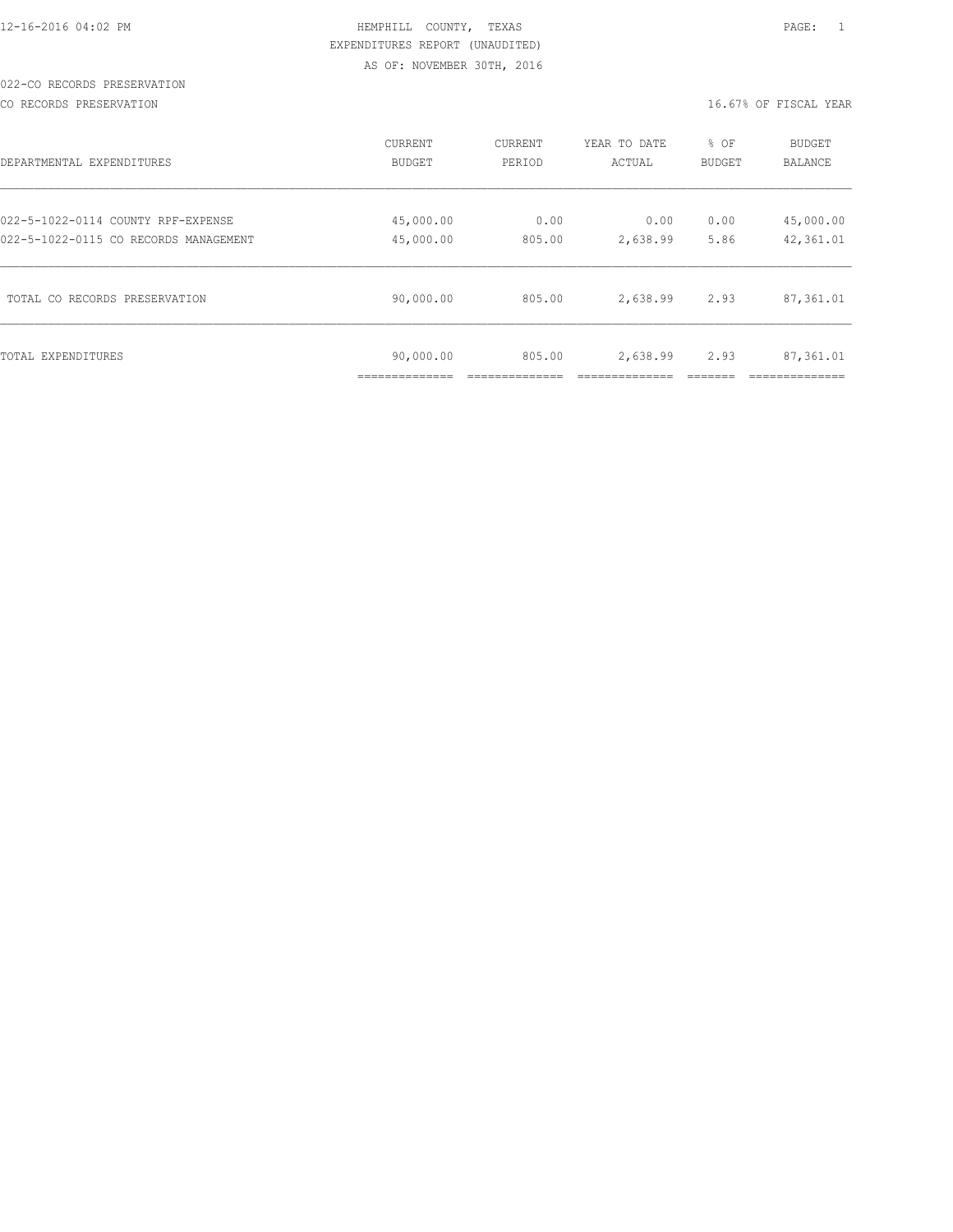|  |  |  |  | 12-16-2016 04:02 PM |  |
|--|--|--|--|---------------------|--|
|  |  |  |  |                     |  |

# 023-CLK'S RECORDS PRESERVE

### CLERK REC PRESERVATION 16.67% OF FISCAL YEAR

| DEPARTMENTAL EXPENDITURES                     | <b>CURRENT</b>                        | CURRENT                | YEAR TO DATE          | % OF          | <b>BUDGET</b>            |
|-----------------------------------------------|---------------------------------------|------------------------|-----------------------|---------------|--------------------------|
|                                               | <b>BUDGET</b>                         | PERIOD                 | ACTUAL                | BUDGET        | <b>BALANCE</b>           |
| 023-5-1023-0114 CLK'S RECORD PRESERVATION EXP | 800.00                                | 0.00                   | 0.00                  | 0.00          | 800.00                   |
| 023-5-1023-0510 RPF-CAPITAL OUTLAY            | 0.00                                  | 0.00                   | 0.00                  | 0.00          | 0.00                     |
| TOTAL CLERK                                   | 800.00                                | 0.00                   | 0.00                  | 0.00          | 800.00                   |
| TOTAL EXPENDITURES                            | 800.00<br>______________<br>--------- | 0.00<br>______________ | 0.00<br>_____________ | 0.00<br>_____ | 800.00<br>______________ |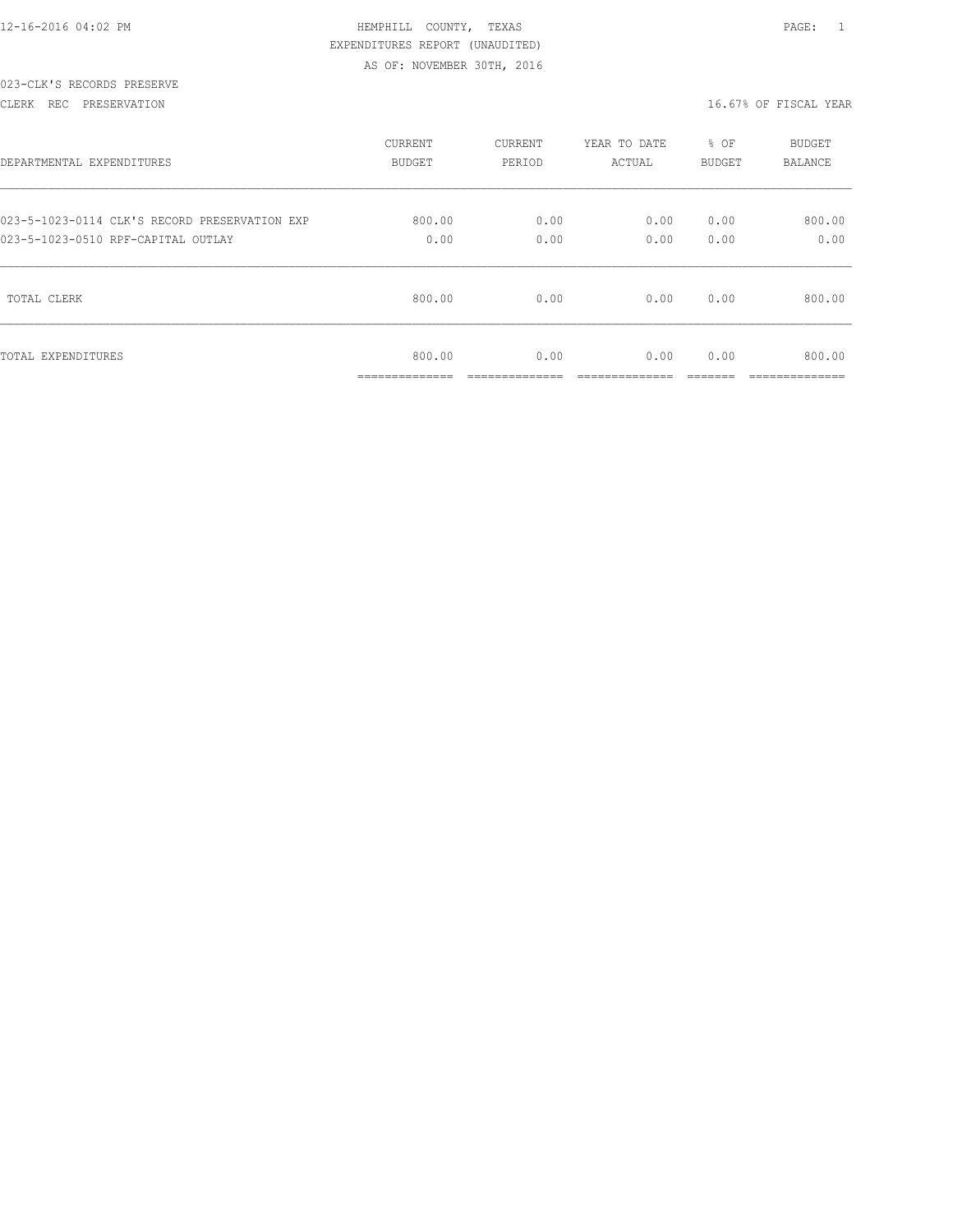# 024-JUSTICE COURT TECH FUND

JUSTICE COURT TECH 16.67% OF FISCAL YEAR

| DEPARTMENTAL EXPENDITURES     | CURRENT<br><b>BUDGET</b> | CURRENT<br>PERIOD | YEAR TO DATE<br>ACTUAL | % OF<br><b>BUDGET</b> | <b>BUDGET</b><br>BALANCE |
|-------------------------------|--------------------------|-------------------|------------------------|-----------------------|--------------------------|
| 024-5-2024-0114 TECH EXPENSES | 10,500.00                | 744.00            | 3,770.20               | 35.91                 | 6,729.80                 |
| TOTAL JUSTICE COURT TECH      | 10,500.00                | 744.00            | 3,770.20               | 35.91                 | 6,729.80                 |
| TOTAL EXPENDITURES            | 10,500.00                | 744.00            | 3,770.20               | 35.91                 | 6,729.80                 |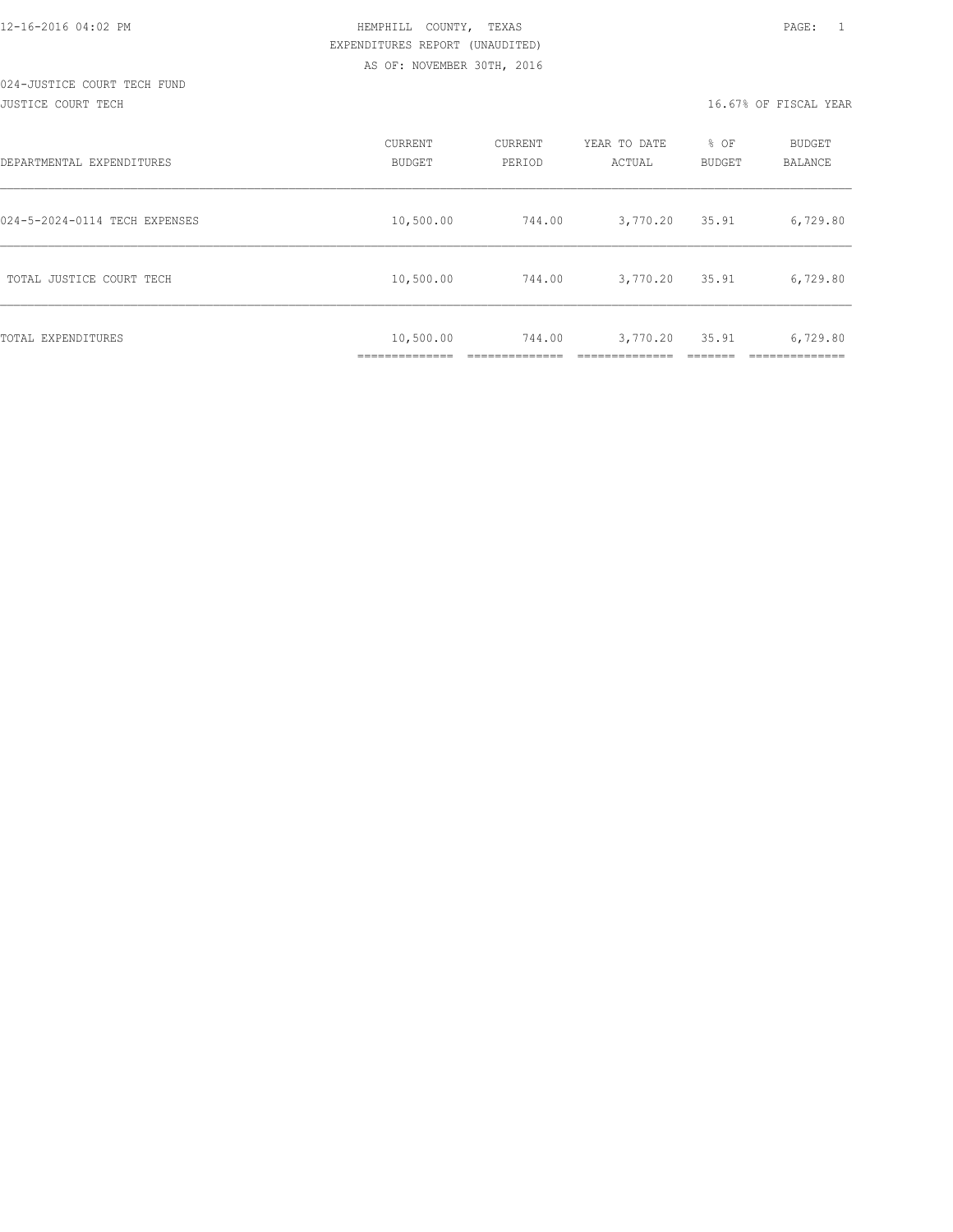# 032-CHK COLLECTION/CO ATTY

CHECK COLLECTION CHECK COLLECTION

| DEPARTMENTAL EXPENDITURES          | CURRENT<br><b>BUDGET</b> | CURRENT<br>PERIOD | YEAR TO DATE<br>ACTUAL | % OF<br><b>BUDGET</b> | <b>BUDGET</b><br><b>BALANCE</b> |
|------------------------------------|--------------------------|-------------------|------------------------|-----------------------|---------------------------------|
| 032-5-2032-0109 OTHER MISC. EXP    | 5,150.00                 | 274.64            | 274.64                 | 5.33                  | 4,875.36                        |
| 032-5-2032-0128 SUPPLIES           | 0.00                     | 0.00              | 0.00                   | 0.00                  | 0.00                            |
| 032-5-2032-0168 LAW LIBRARY- BOOKS | 0.00                     | 0.00              | 0.00                   | 0.00                  | 0.00                            |
| 032-5-2032-0510 CAPITAL OUTLAY     | 12,000.00                | 0.00              | 0.00                   | 0.00                  | 12,000.00                       |
| TOTAL CHECK COLLECTION             | 17,150.00                | 274.64            | 274.64                 | 1.60                  | 16,875.36                       |
| TOTAL EXPENDITURES                 | 17,150.00                | 274.64            | 274.64                 | 1.60                  | 16,875.36                       |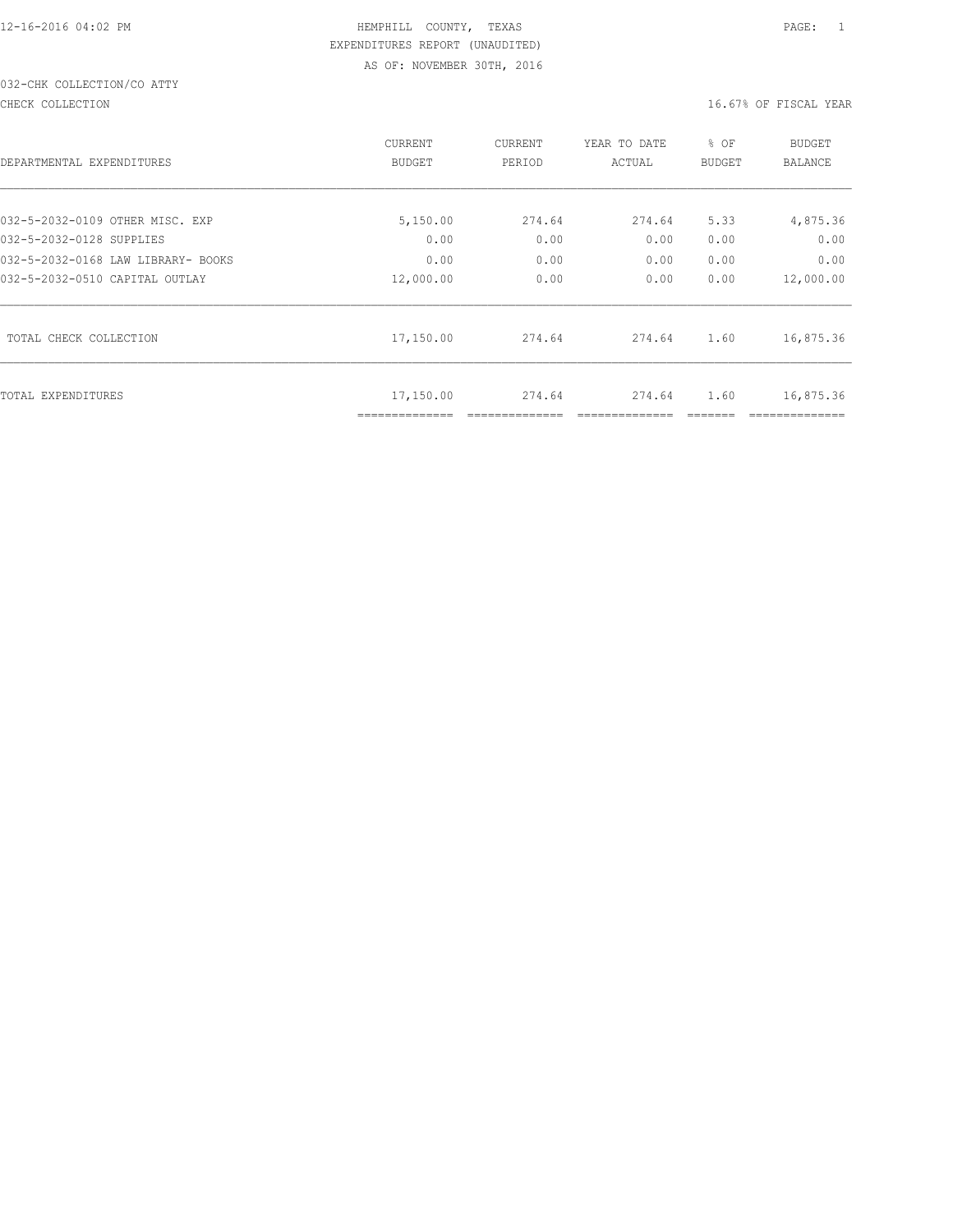#### ANNUAL LEOSE/LAW 16.67% OF FISCAL YEAR

| DEPARTMENTAL EXPENDITURES            | CURRENT<br><b>BUDGET</b> | CURRENT<br>PERIOD | YEAR TO DATE<br>ACTUAL | % OF<br>BUDGET | BUDGET<br>BALANCE |
|--------------------------------------|--------------------------|-------------------|------------------------|----------------|-------------------|
| 036-5-3036-0112 CONTINUING EDUCATION | 8,000.00                 | 0.00              | 0.00                   | 0.00           | 8,000.00          |
| TOTAL ANNUAL LEOSE/LAW               | 8,000.00                 | 0.00              | 0.00                   | 0.00           | 8,000.00          |
| TOTAL EXPENDITURES                   | 8,000.00<br>___________  | 0.00              | 0.00                   | 0.00           | 8,000.00          |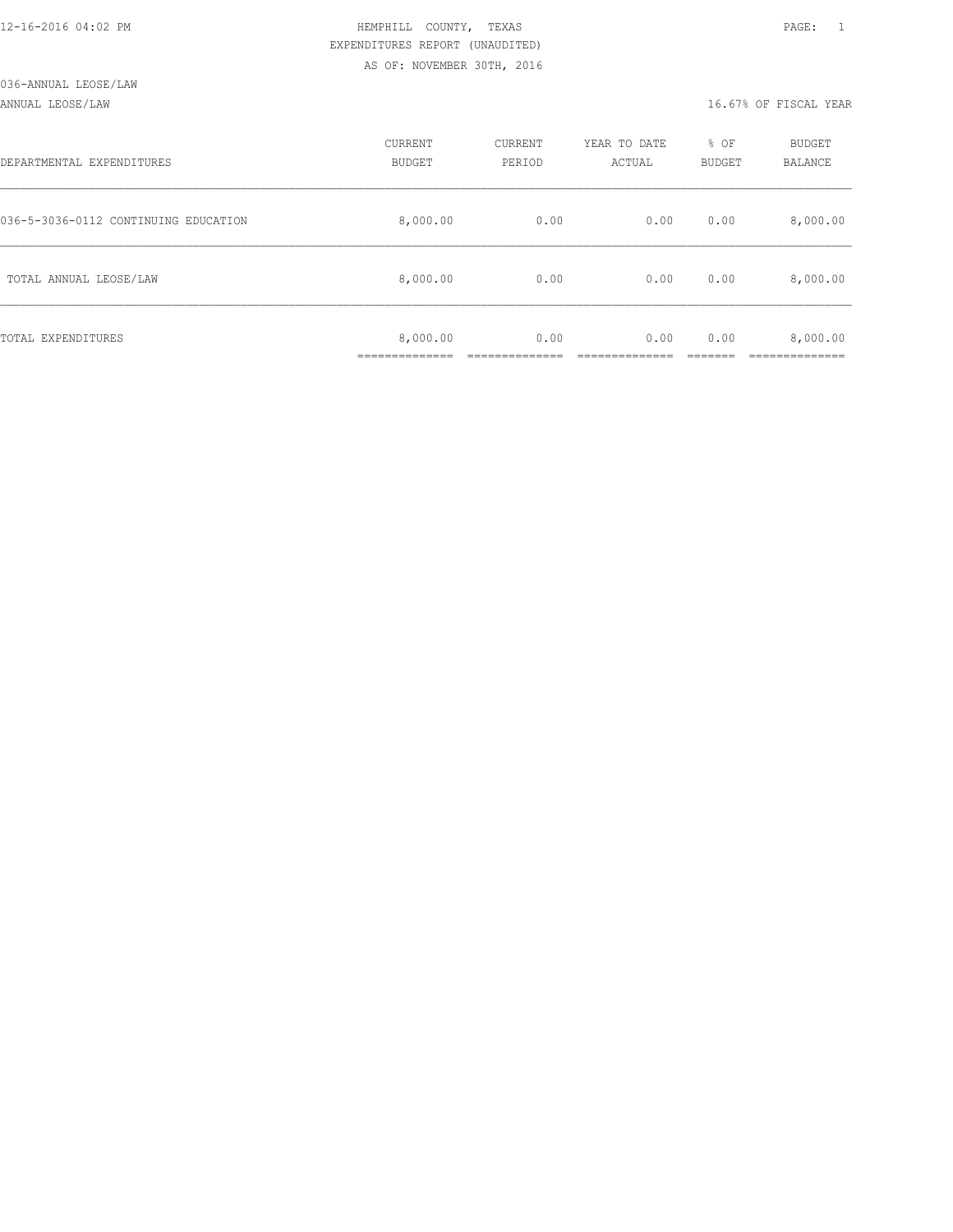046-SCAAP

SCAAP 16.67% OF FISCAL YEAR

| DEPARTMENTAL EXPENDITURES              | <b>CURRENT</b><br><b>BUDGET</b> | CURRENT<br>PERIOD | YEAR TO DATE<br>ACTUAL | % OF<br><b>BUDGET</b> | BUDGET<br><b>BALANCE</b> |
|----------------------------------------|---------------------------------|-------------------|------------------------|-----------------------|--------------------------|
| 046-5-3046-0124 CONTRACT LABOR/JBI     | 16,000.00                       | 0.00              | 0.00                   | 0.00                  | 16,000.00                |
| 046-5-3046-0183 REPAIRS & IMPROVEMENTS | 35,000.00                       | 0.00              | 0.00                   | 0.00                  | 35,000.00                |
| 046-5-3046-0185 OTHER APPROVED EXP     | 20,000.00                       | 0.00              | 0.00                   | 0.00                  | 20,000.00                |
| TOTAL SCAAP                            | 71,000.00                       | 0.00              | 0.00                   | 0.00                  | 71,000.00                |
| TOTAL EXPENDITURES                     | 71,000.00                       | 0.00              | 0.00                   | 0.00                  | 71,000.00                |